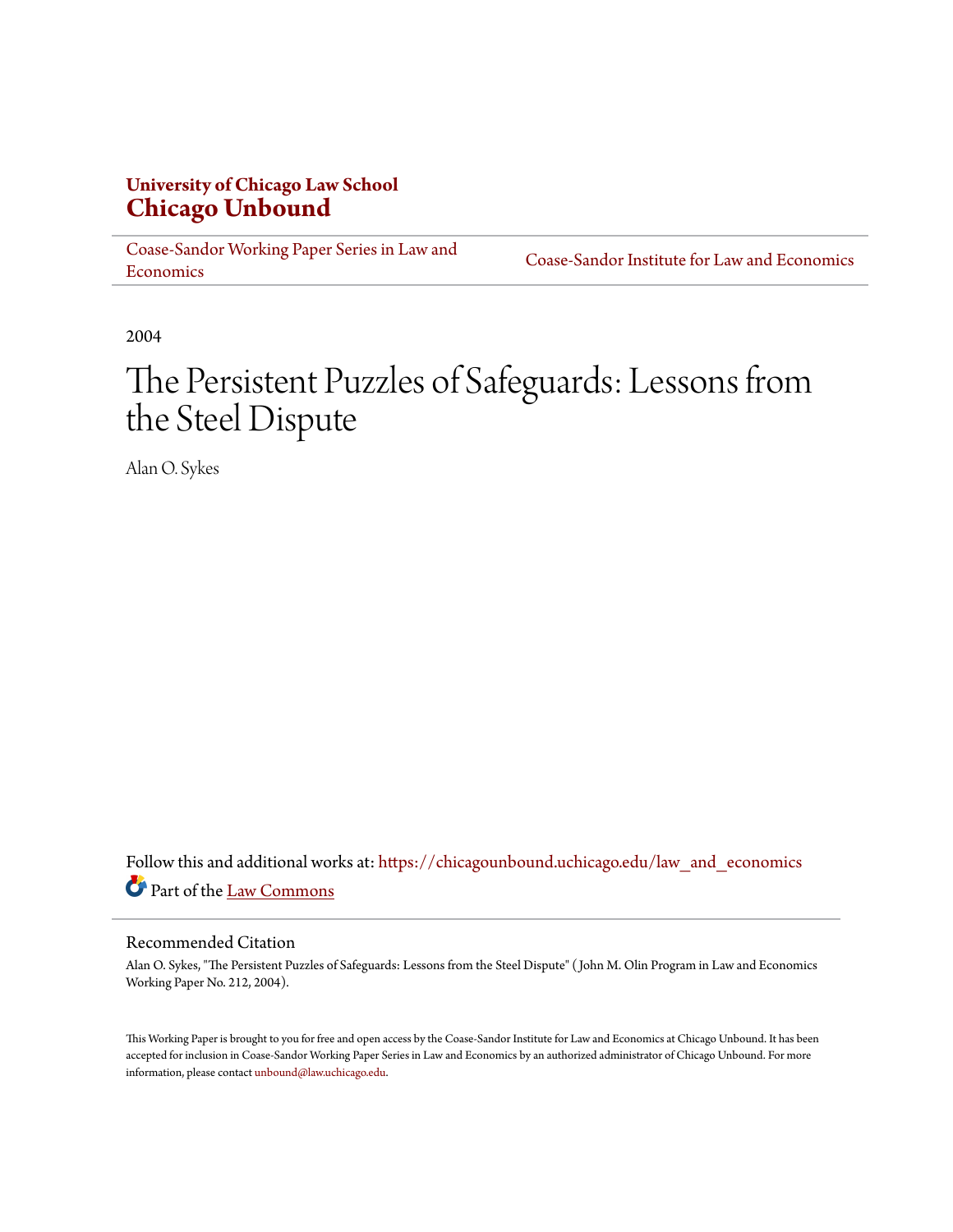# CHICAGO

## **JOHN M. OLIN LAW & ECONOMICS WORKING PAPER NO. 212 (2D SERIES)**



# The Persistent Puzzle of Safeguards: Lessons from the Steel Dispute

*Alan O. Sykes* 

# **THE LAW SCHOOL THE UNIVERSITY OF CHICAGO**

May 2004

This paper can be downloaded without charge at: The Chicago Working Paper Series Index: http://www.law.uchicago.edu/Lawecon/index.html and at the Social Science Research Network Electronic Paper Collection: [http://ssrn.com/abstract\\_id=](http://papers.ssrn.com/sol3/search.taf)546109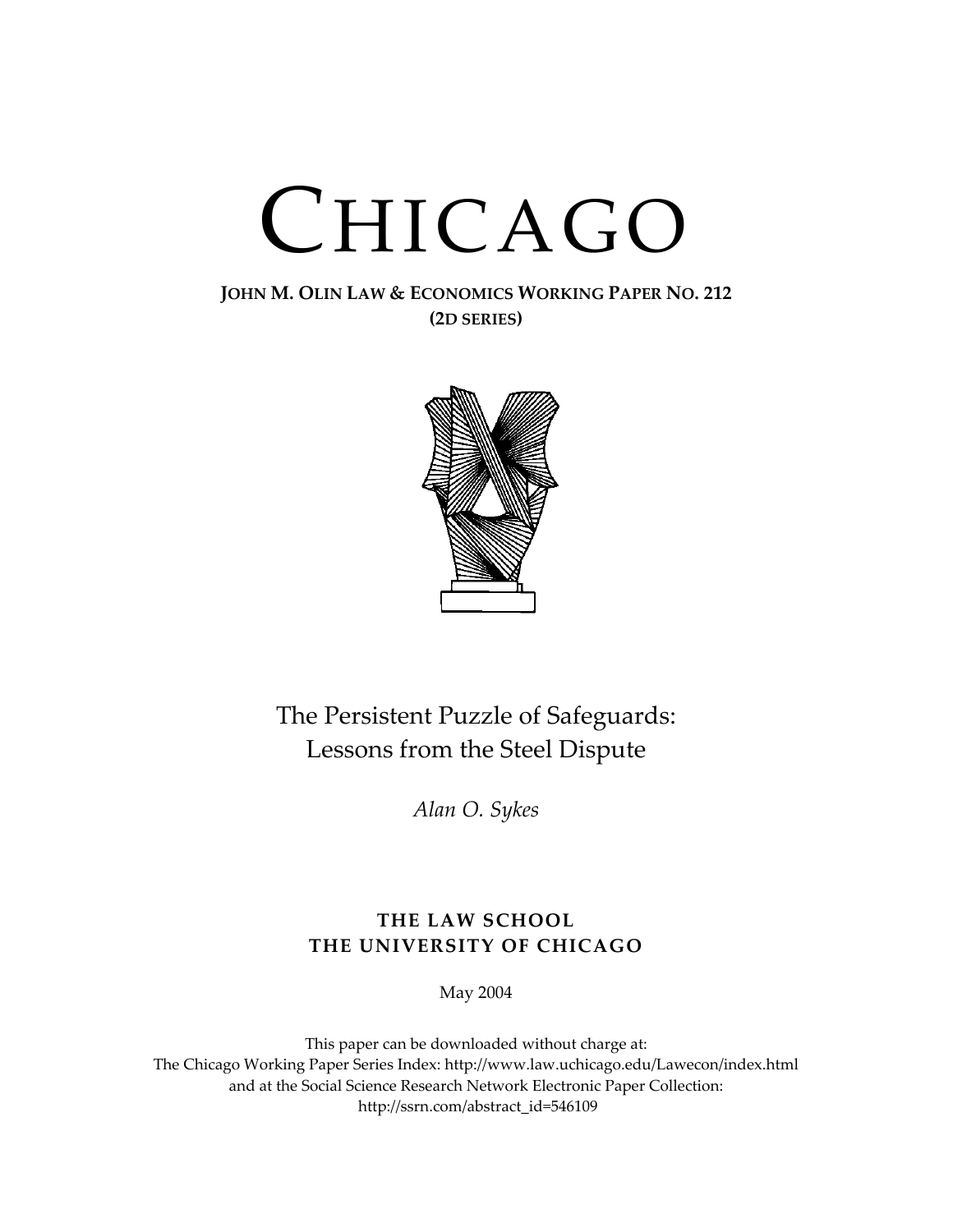## The Persistent Puzzles of Safeguards: Lessons from the Steel Dispute

## Alan O. Sykes[\\*](#page-2-0)

*Abstract. The recent WTO dispute between the United States and eight complainant nations over protective measures for the steel industry brought widespread attention to a little known area of WTO law—the rules governing "safeguard measures," the temporary protection of troubled industries against import surges. The use of safeguard measures is normatively controversial, although their welfare implications are*  much less clear than their critics sometimes suggest. This paper makes the point that *WTO rules, as interpreted by recent Appellate Body decisions and applied by the dispute panel in the steel case, pose nearly insurmountable hurdles to the legal use of safeguard measures by WTO members. Among other things, the current interpretation of the "nonattribution" requirement for the use of safeguard measures in the WTO Safeguards Agreement obliges members to make a demonstration that is logically impossible as an economic matter. Those who believe that safeguard measures are merely wasteful protectionism may welcome such impediments to their use, but it is not obvious that the trading system will benefit in the long run, and there can be little doubt that one key objective of the Uruguay Round negotiators—to revive the use of disciplined, temporary safeguard actions—is being frustrated.* 

The tariffs imposed by the United States on steel imports in 2002, and the final WTO ruling against them in November, 2003, brought enormous attention to a subject that had already been a subject of considerable controversy within the WTO system— "safeguard measures." The original authority for safeguards is Article XIX of the General Agreement on Tariffs and Trade (GATT) (the GATT "escape clause"), which permits the imposition of temporary measures to protect industries that exhibit "serious injury" or the threat of such injury due to "increased quantities" of imports. The obligations of Article XIX were refined and elaborated during the Uruguay Round in the WTO Agreement on Safeguards.

The texts of Article XIX and the Agreement on Safeguards raise difficult conceptual and interpretive issues. In a recent essay written prior to the panel and Appellate Body decisions in the steel dispute, I argued that the WTO Appellate Body has

<span id="page-2-0"></span> <sup>\*</sup> Frank & Bernice Greenberg Professor of Law, University of Chicago.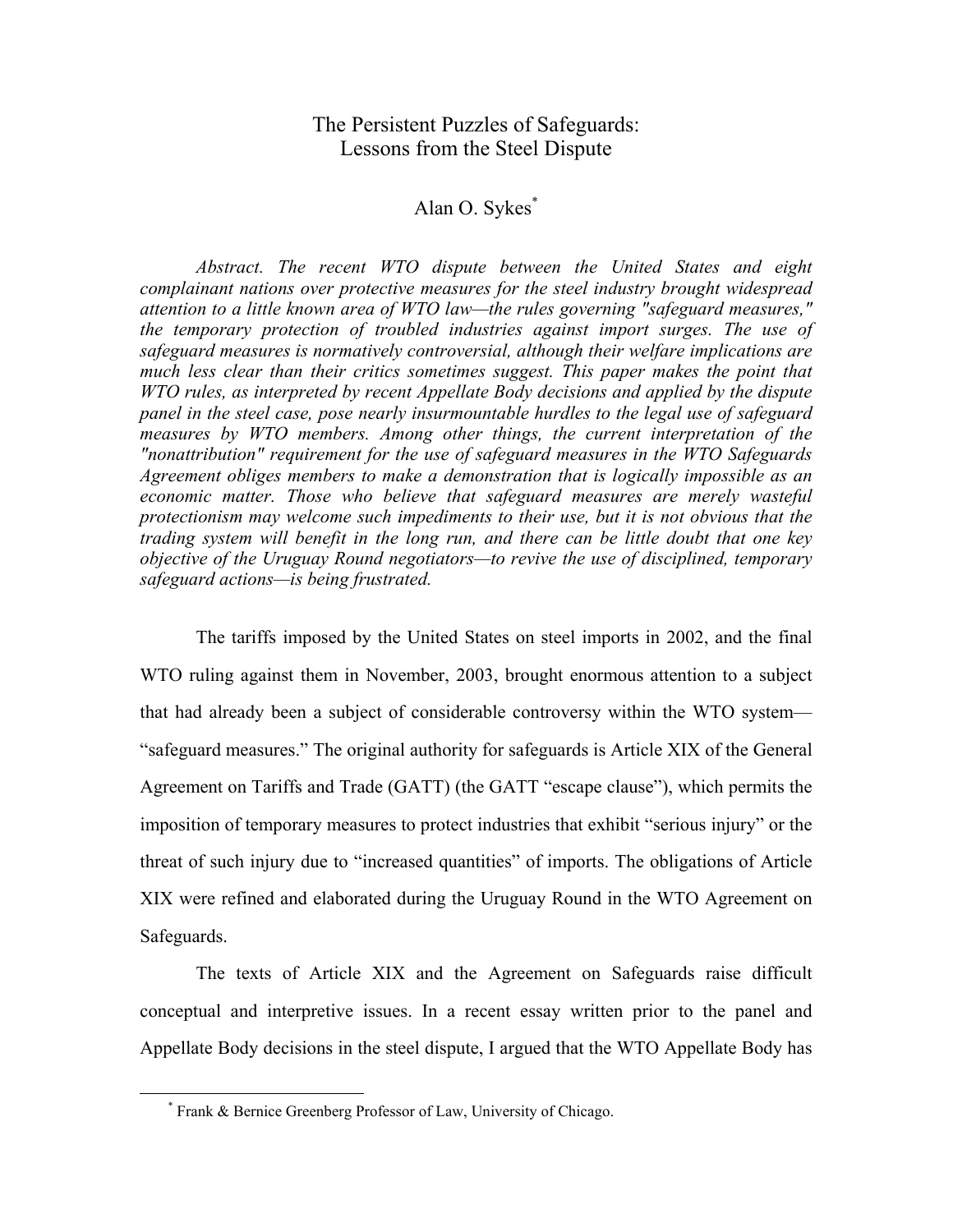done a poor job of addressing these issues, ruling against every safeguard measure that had come before it while failing to articulate any coherent principles for the use of safeguard measures.<sup>[1](#page-3-0)</sup> Instead of resolving the puzzles created by the treaty text, the decisions prior to the steel case simply confounded them, imposing requirements for the use of safeguards that are economically and logically incoherent and leaving WTO members with little guidance as to what will pass legal muster in the future.<sup>[2](#page-3-1)</sup> In this essay, I update and revise this analysis to encompass both the panel and Appellate Body decisions in the steel dispute. As shall become clear, these recent decisions do little to alter my fundamental thesis. If WTO members are to employ safeguard measures in future without a near certainty of successful legal challenge to them, either the Appellate Body must change course and begin to resolve the conceptual muddle that the treaty text and its decisions to date have created, or WTO members must renegotiate the Safeguards Agreement.

Before proceeding, I reiterate a normative disclaimer developed at length in earlier writing on the subject: It is not obvious whether additional legal hurdles to safeguard measures are a good thing or a bad thing. Viewed narrowly and *ex post*, safeguard measures are inefficient protectionism, generally discouraging the redeployment of resources from declining industries to competitive ones. It is exceedingly difficult to defend safeguards as a sensible aid to "adjustment" or as a

<span id="page-3-0"></span> $\frac{1}{1}$ <sup>1</sup>Alan O. Sykes, The Safeguards Mess: A Critique of Appellate Body Jurisprudence, 2 World Trade Rev. \_\_\_ (2003). See also Alan O. Sykes, The Safeguards Mess Revisited: A Reply to Professor Jones, 3 World Trade Rev.  $\qquad \qquad \qquad (2004).$ 

<span id="page-3-1"></span> $\textsuperscript{2}$ Similar themes are developed in Henrik Horn & Petros C. Mavroidis, United States -- Safeguard Measures on Imports of Fresh, Chilled or Frozen Lamb Meat from New Zealand and Australia: What Should be Required of a Safeguard Investigation?, in Henrik Horn & Petros C. Mavroidis eds., The WTO Case Law of 2001 (American Law Institute Reporters Series, Cambridge Press, 2003); and in Gene M. Grossman & Petros C. Mavroidis, United States – Definitive Safeguard Measures on Imports of Circular Welded Carbon Quality Line Pipe from Korea, in Henrik Horn & Petros C. Mavroidis eds., The WTO Case Law of 2002 (American Law Institute Reporters Series, Cambridge Press, forthcoming 2004).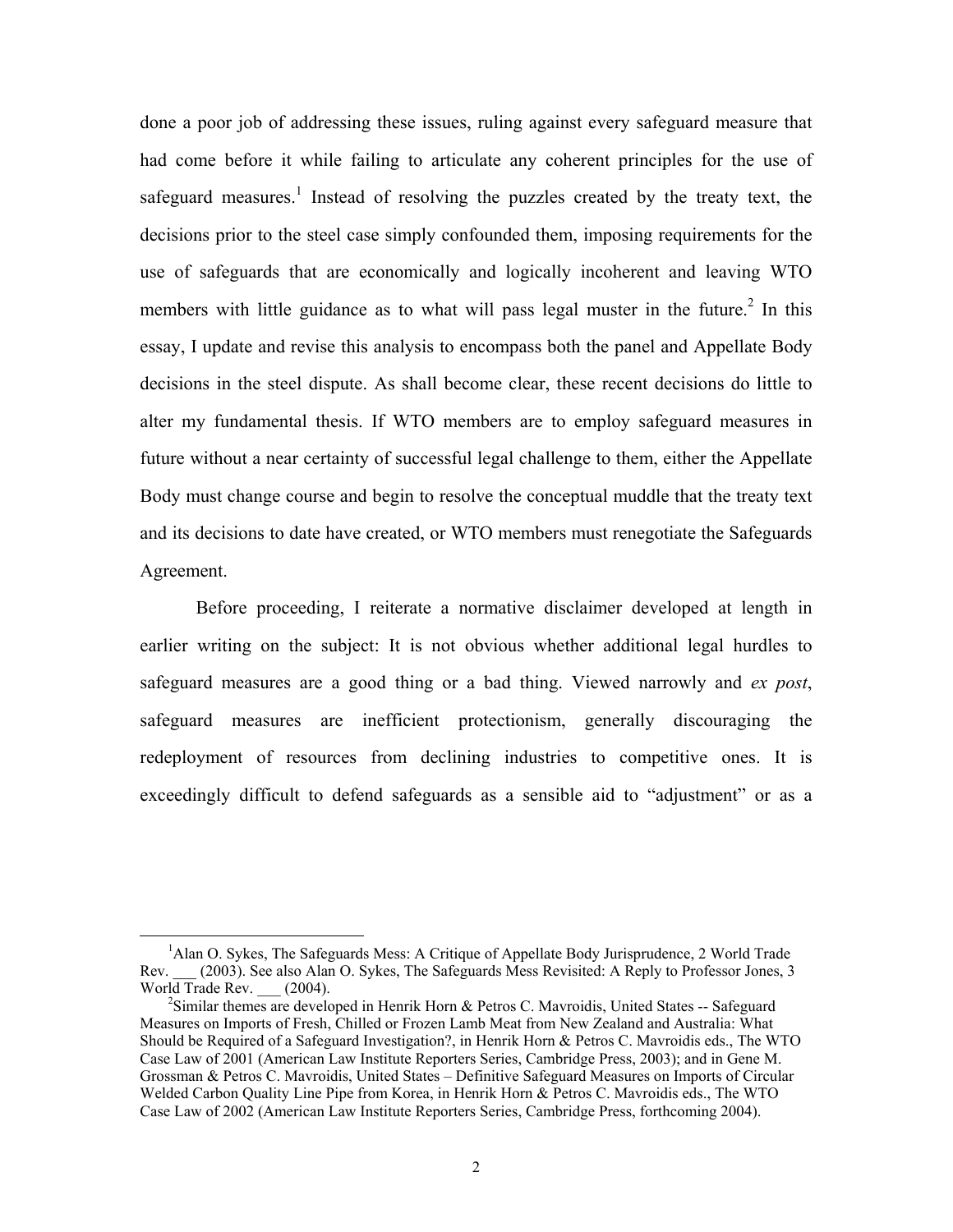mechanism for compensating the "losers" from trade liberalization given the availability of superior policy instruments for those purposes, among other reasons.<sup>[3](#page-4-0)</sup>

But this view is too limited—even from the *ex post* perspective, one must ask what would happen in the absence of safeguards. The experience of the GATT system suggests that pressures to protect declining industries may be channeled into alternative measures that are even worse. "Gray area" measures such as orderly marketing agreements and voluntary restraint agreements, potentially unlimited in scope and duration, proliferated toward the end of GATT as safeguards fell into disuse. An effort to revive safeguards, and to prohibit gray area measures, was clearly at the heart of the Uruguay Round Safeguards Agreement. From this perspective, unwarranted legal impediments to safeguard measures risk pushing the trading community back toward the greater evil of gray area protectionism. Although the Safeguards Agreement contains language prohibiting such measures, its effectiveness in the face of pressures to resurrect them is unclear—by their nature, gray area measures share quota rents with affected exporters, and may leave no one with an incentive and the standing to complain about them.

In addition, one must consider the *ex ante* function of safeguards—their role in encouraging trade liberalization. Political leaders who anticipate pressure to aid injured industries in the face of import surges may be more willing to make trade concessions across the board if they know that they can respond to import surges by temporarily revoking concessions. It is an empirical question whether the economic gains from the enhanced trade concessions that an effective safeguards mechanism can facilitate *ex ante* will be outweighed by the economic costs of safeguard measures *ex post*. This perspective suggests an additional basis for concern about unwarranted impediments to safeguards.

<span id="page-4-0"></span> $\frac{1}{3}$  $A<sup>3</sup>$ An extended discussion of the normative economics of safeguard measures may be found in Alan O. Sykes, Protectionism as a "Safeguard": A Positive Analysis of the GATT "Escape Clause" with Normative Speculations, 58 U. Chi. L. Rev. 255 (1991).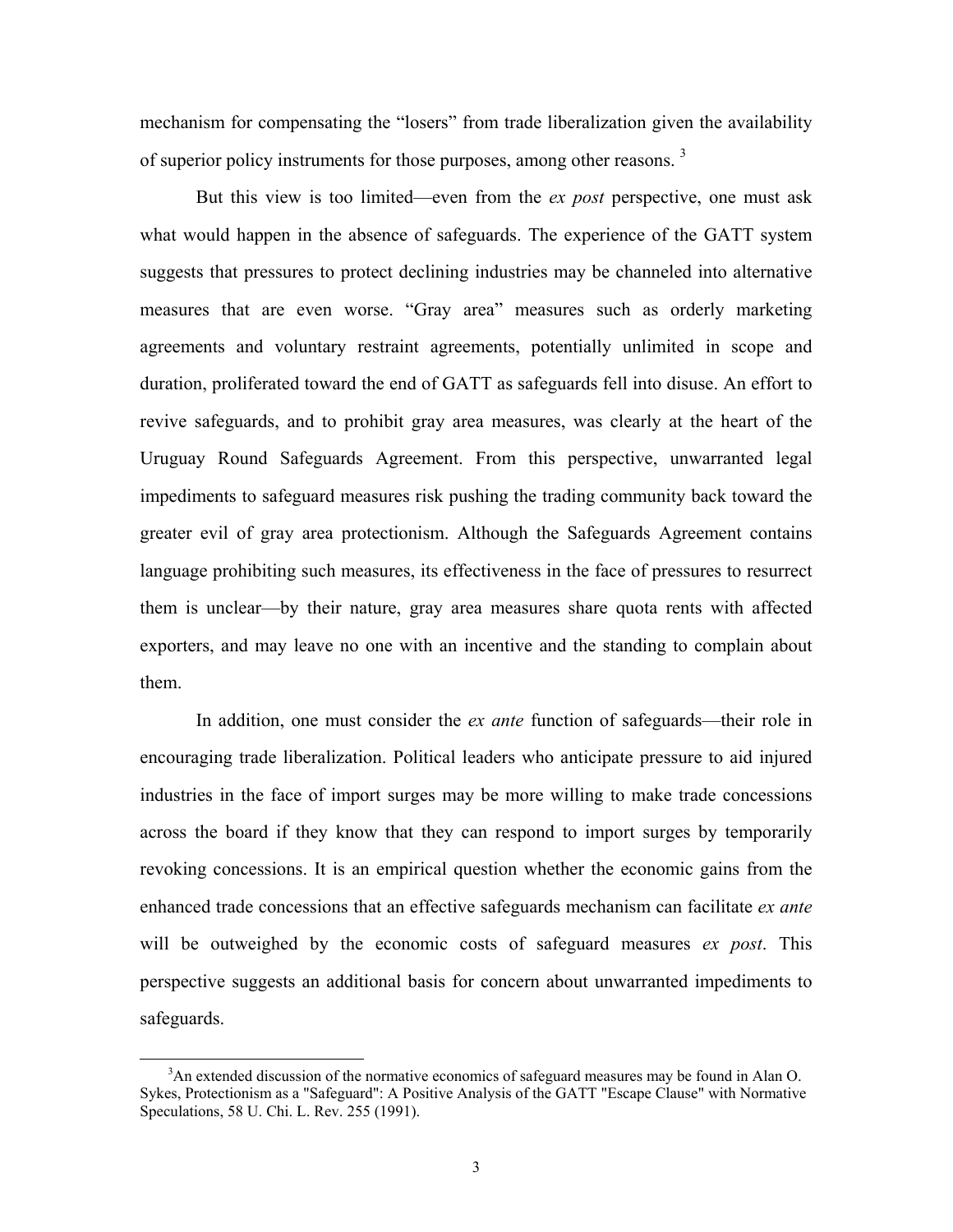The work of Bagwell and Staiger suggests still another reason why safeguards may play a constructive role in the trading system. They develop an economic model in which import surges create intense political pressure for nations to cheat on their trade commitments. Parties to trade agreements can be better off by allowing each other to deviate from their commitments under such circumstances—if, instead, all deviations were considered "cheating," the resulting retaliation and counter-retaliation might cause trade agreements to unravel.<sup>[4](#page-5-0)</sup>

Given the competing considerations, I take no position on the ultimate normative question whether safeguard measures are on balance useful or unproductive. My goal is merely to survey the confusing legal landscape that has arisen, and to crystallize the issues that must be resolved if safeguards are to offer a viable (i.e., WTO legal) option for WTO members to address import surges.

Section I will lay out the key provisions of WTO law on safeguards along with their history, and note the most important interpretive issues. Section II will then discuss and critique the key Appellate Body decisions prior to the steel case. Section III concludes with a look at the steel decisions, emphasizing some interesting and important lessons from the panel decision. The Appellate Body decision, by contrast, adds little to the analysis of the panel and adds nothing to the unsatisfactory, earlier Appellate Body decisions.

# **I. The WTO Safeguards Provisions: Legal, Historical and Economic Background**

GATT Article XIX (1) provides:

"If, as a result of unforeseen developments and of the effect of the obligations incurred by a contracting party under this Agreement, including tariff concessions, any product is being imported into the territory of that contracting party in such increased quantities and under such conditions as to cause or threaten serious injury to domestic producers in that territory of like or directly competitive products, the

<span id="page-5-0"></span> $\overline{4}$ <sup>4</sup>See Kyle Bagwell & Robert W. Staiger, A Theory of Managed Trade, 80 Am. Econ. Rev. 779 (1990); Kyle Bagwell & Robert W. Staiger, The Economics of the World Trading System 104-06 (MIT Press 2002).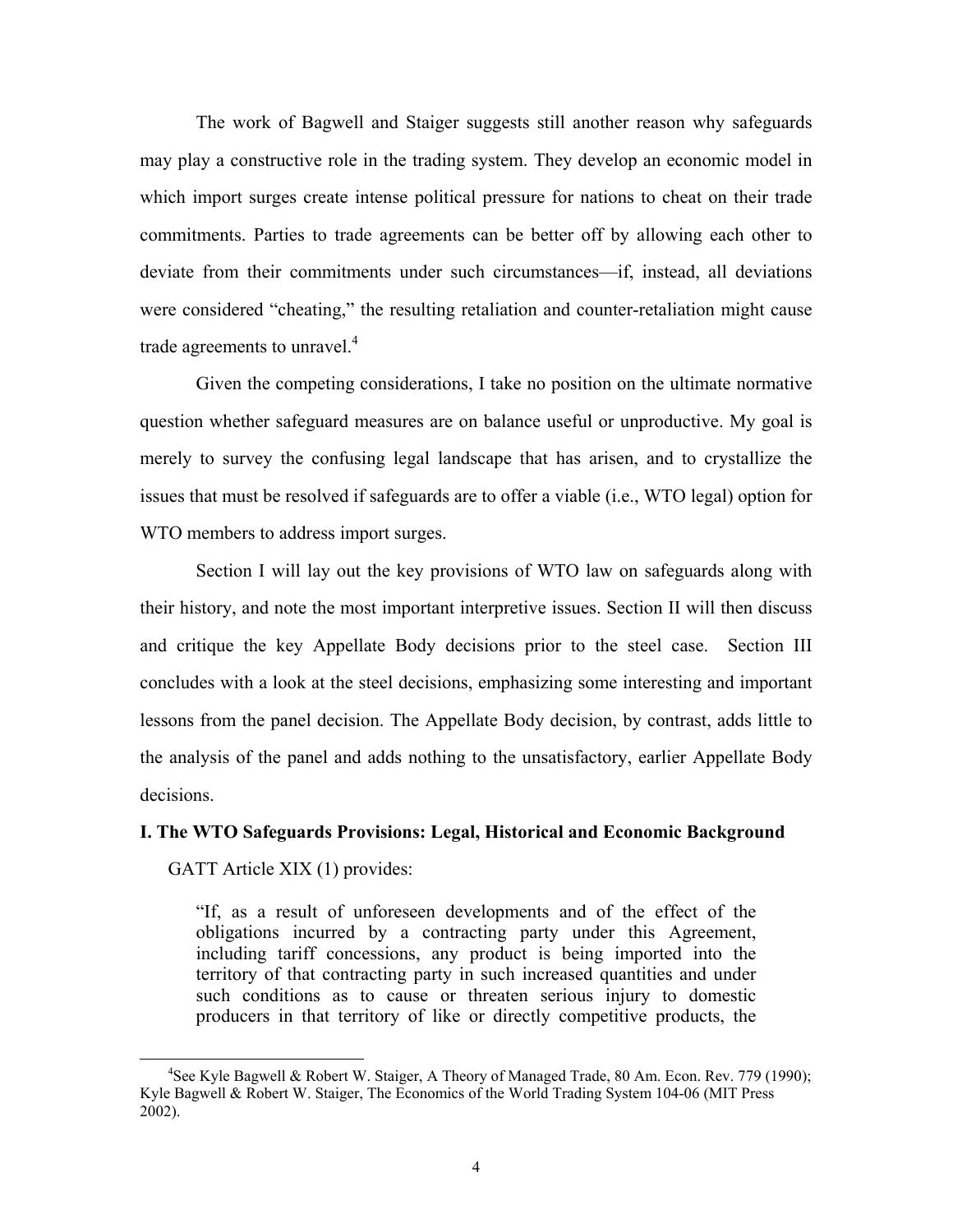contracting party shall be free, in respect of such product, and to the extent and for such time as may be necessary to prevent or remedy such injury, to suspend the obligation in whole or in part or to withdraw or modify the concession<sup>"</sup>

An important set of interpretive problems arises under the first clause of Article XIX. It provides that safeguard measures are permissible only following "unforeseen developments" associated with "the obligations incurred by a contracting party." What constitutes an "unforeseen development"? Unforeseen by whom, at what point in time? How does one determine the "effect of the obligations incurred?" These questions had a natural answer at the outset of the GATT system, but with time they became quite problematic.

#### **A. The Rise and Fall of "Unforeseen Developments" as a Legal Predicate**

The original GATT negotiations concluded in 1947, with the expectation that GATT would be supplanted within a few years by a new institution to be called the International Trade Organization. Political support for that organization waned, however, and GATT became the governing instrument for international trade over the long term by default. It remained in force until the creation of the WTO in 199[5](#page-6-0).<sup>5</sup>

The first clause of Article XIX has a natural interpretation in the context of a trade agreement that was expected to be short-lived. The negotiators had made a number of trade concessions to each other in 1947, and Article XIX provided for their suspension in the event that those concessions had an unforeseen, adverse impact on importcompeting industries due to a surge in import competition. To the questions posed above, therefore, one might answer that an "unforeseen development" was some development that caused the increase in imports following a trade concession under the original GATT to be greater than reasonably expected. It had to be unforeseen by the GATT negotiators, at the time of the 1947 negotiations. And the import surge had to result from one of the

<span id="page-6-0"></span> $rac{1}{5}$  ${}^{5}$ See John H, Jackson, William J. Davey & Alan O. Sykes, International Economic Relations 4th ed. at 211-16 (Minneapolis: West Group 2002)[hereafter Jackson, Davey & Sykes].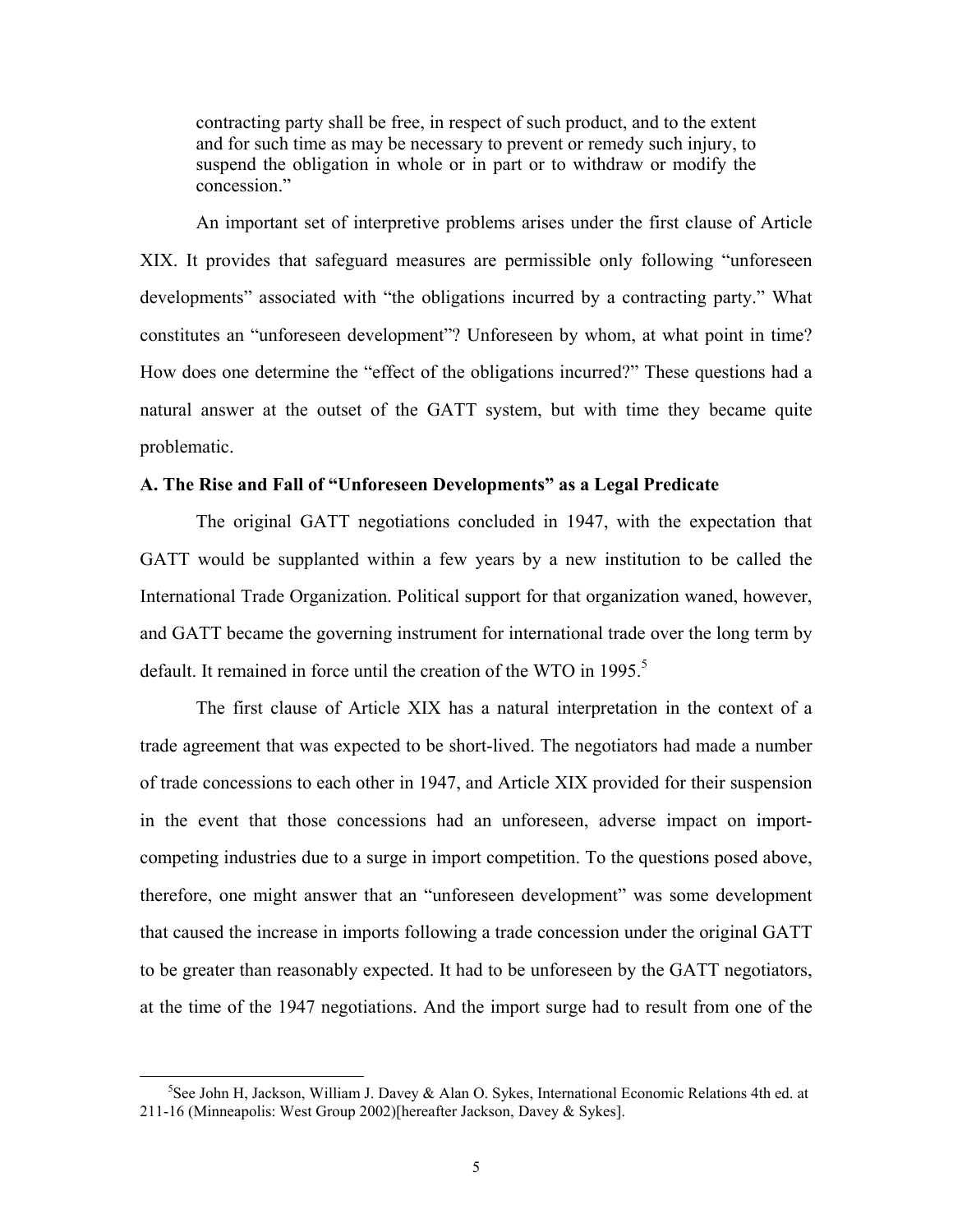original GATT trade concessions, in the sense that it would not have happened *but for*  some such concession.

But how does one interpret the requirements of Article XIX (1), first clause, in an agreement that is still in force after many years? Consider an import surge thirty or forty years after the agreement was drafted. What would it mean to say that such a surge resulted from the "obligations incurred," particularly if those obligations were incurred decades earlier? Could any such surge have been "foreseen" given the passage of so much time? By whom and when? And how are the answers affected by the fact that GATT negotiations are ongoing, with new negotiating "rounds" every decade or so? The requirements of clause one no longer have a straightforward interpretation in an agreement that lasts for decades rather than a few years, and that is characterized by an ever changing set of commitments.

For these reasons, I believe, GATT practice evolved over time toward ignoring the requirements of the first clause in Article  $XIX(1)$ .<sup>[6](#page-7-0)</sup> National laws to authorize safeguard measures soon made no mention of them. Section 201 of the U.S. Trade Act of 1974, for example, simply requires the International Trade Commission (ITC) to determine "whether an article is being imported into the United States in such increased quantities as to be a substantial cause<sup>[7](#page-7-1)</sup> of serious injury, or the threat thereof.<sup>3[8](#page-7-2)</sup> There is no requirement that developments be "unforeseen" or that they result from earlier trade concessions. At this writing, this statute remains the basis for safeguard measures under U.S. law.

Such a development is an understandable consequence of the difficulties in giving content to the first clause of Article XIX in a long-lived agreement. But as shall become

<span id="page-7-0"></span> <sup>6</sup>  ${}^{6}$ See Edmond McGovern, International Trade Regulation 2d ed. §10.211 at 291 (London: Gobefield 1986). 7

<span id="page-7-1"></span> $\rm A$  "substantial cause" is a "cause that it is important and not less than any other cause." 19 U.S.C. §  $2252(b)(1)(B)$ .

<span id="page-7-2"></span> ${}^{8}19$  U.S.C. § 2252(b)(1)(A).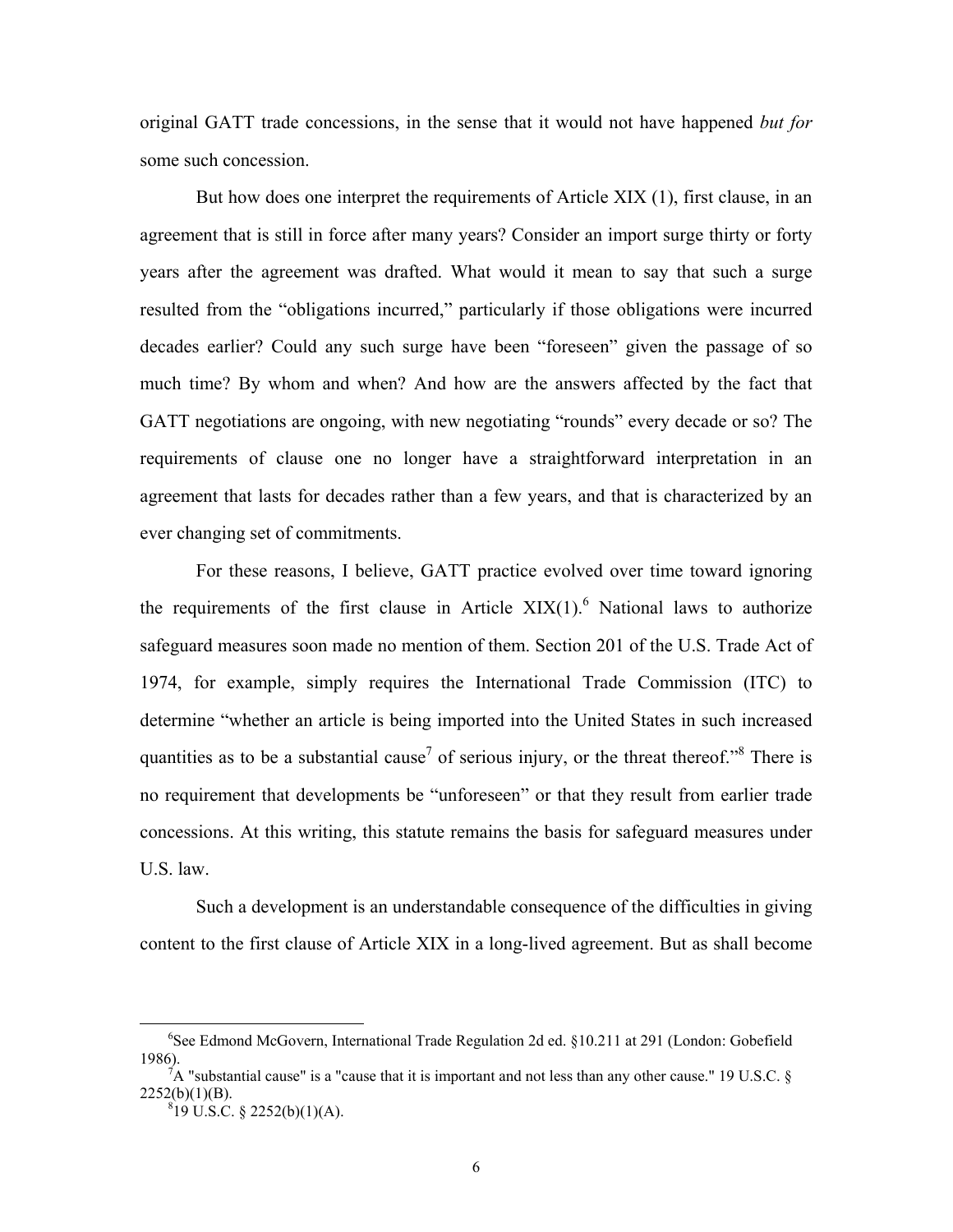immediately apparent, the absence of this "anchor" for the remainder of Article  $XIX(1)$ creates other problems.

#### **B. The Requirements of Serious Injury and Causation**

Under Article XIX as originally drafted, it was not enough that an unforeseen import surge results from a trade concession. The import surge must go on to cause or threaten "serious injury." This phrasing raises other obvious interpretive issues—what is "serious injury?" How does one determine whether the "cause" of such injury (or threat thereof) is "increased quantities" of imports?

On the first question, the text appears deliberately vague. The drafters might have made reference to specifics in this regard—lost profits, unemployment, bankruptcies, and the like—but chose to leave the term undefined. Perhaps the best inference is that they did not want to constrain the concept unduly by attempting a definition, and that they would allow a variety of factors into the analysis.

On the question of causation, the logic was nevertheless fairly clear. The unforeseen import surge, resulting from the trade concession, had to be responsible for serious injury. Put differently, the serious injury had to be "caused" by the trade concession, via its effect on the level of import competition, in the usual *but for* sense of the term "cause." Within this framework, the "exogenous" variable is the trade concession, and the "increased quantities" of imports were those resulting from that concession. Likewise, the level of imports in the absence of the trade concession serves as the baseline against which to measure the "increase."

But now imagine reading out the first clause of paragraph one, as GATT members began to do many years ago. Then, one must simply have "such increased quantities (of imports)...as to cause or threaten serious injury." The baseline for the "increase," import levels prior to a recent trade concession, is no longer available. Further, the only apparent candidate for an exogenous variable is the "increased quantities" of imports, as there is no longer any background event from which these "increased quantities" result.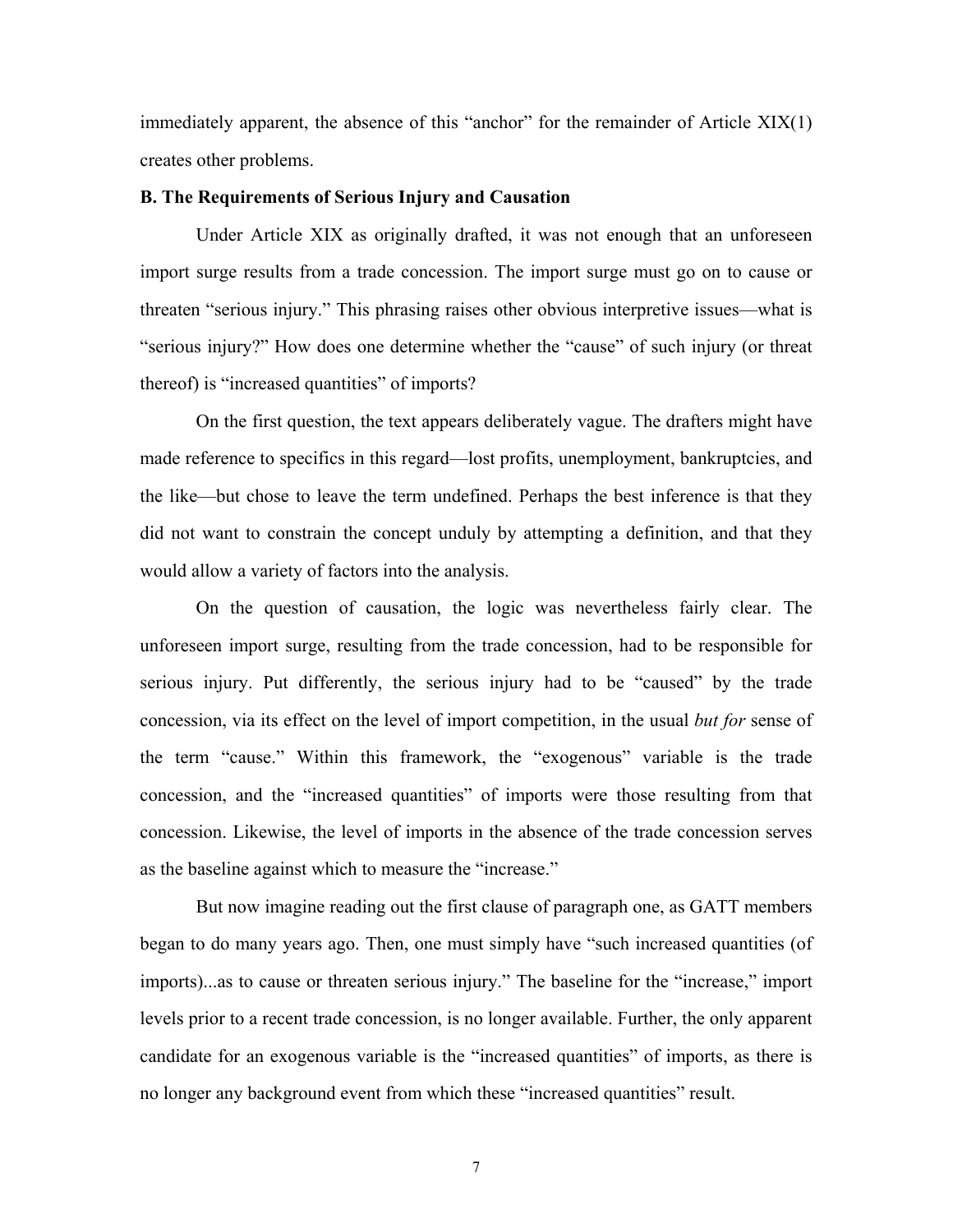Two considerable problems arise as a result. First, how does one now determine whether there are "increased quantities" of imports at all—against what baseline is the increase to be measured?

Second, and more fundamental, how can one treat increased quantities of imports as an exogenous or "causal" variable? Elementary economics suggests that the forces of supply and demand, just like price and domestic production, will determine the quantity of imports. If imports and domestic products are perfect substitutes, for example, then the quantity of imports will equal the difference between domestic demand and domestic supply at the equilibrium price. Figure A illustrates the point using the further simplifying assumptions that the importing nation is "small" so that it can obtain any desired quantity of imports at the "world" price *P*, and that no trade barriers exist to limit imports. Domestic demand is denoted by the downward sloping curve *D*, and domestic supply by the upward sloping curve *S*. At the world price, the quantity demanded by domestic consumers is  $Q_d$  and the quantity produced by domestic firms is  $Q_s$ , the difference between these quantities equaling the quantity of imports.



Figure A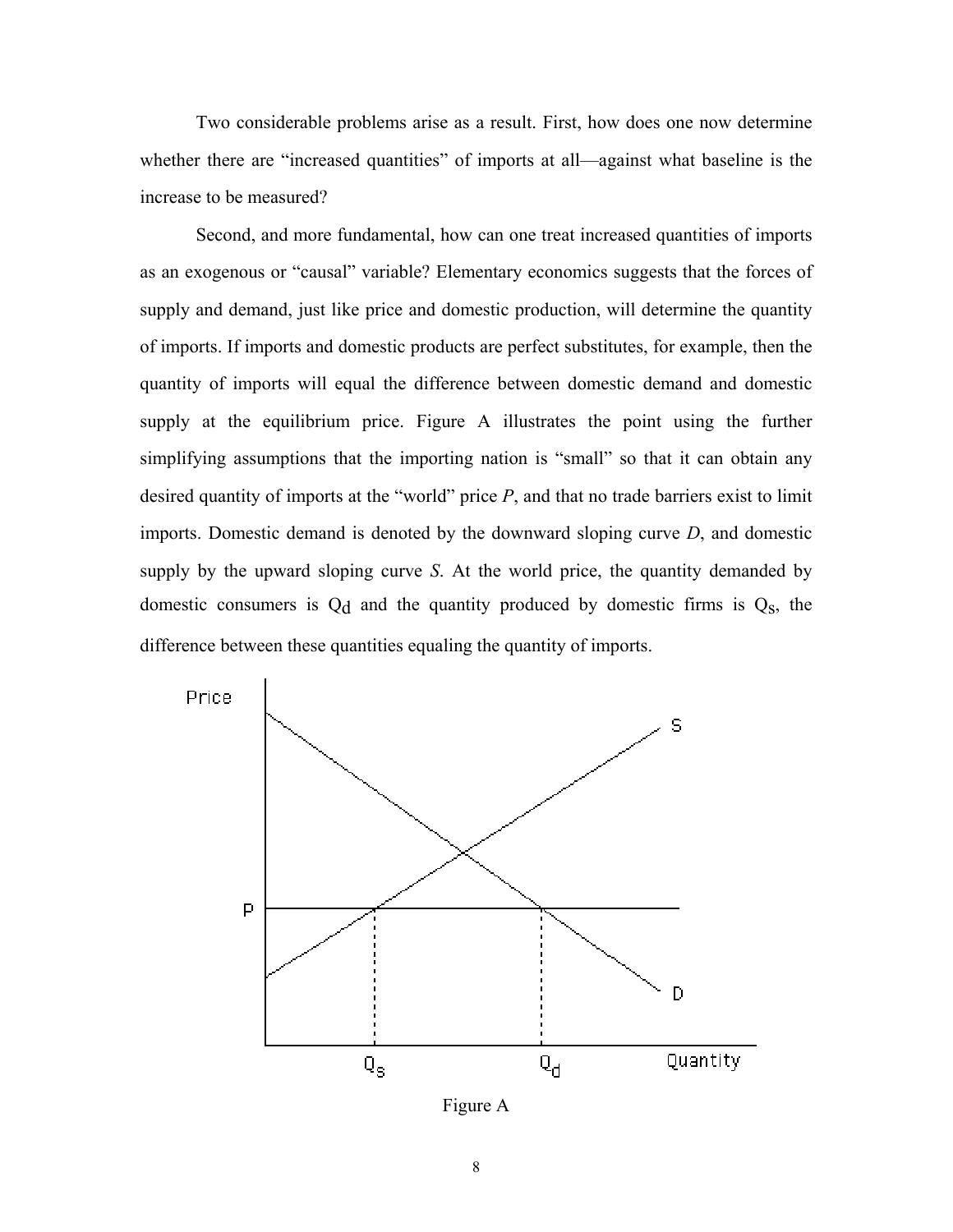Within this framework, the exogenous factors are the determinants of domestic supply, domestic demand, and the world price. Domestic demand is affected by such things as consumer tastes and incomes; domestic supply by the costs of inputs into production and the state of available production technology; and world price by these same matters (factors affecting supply and demand) in other countries. The quantity of imports is then a result of the interaction of these forces; it is not a causal variable at all.

Likewise, changes in the quantity of imports will be the result of changes in the determinants of domestic supply, demand and the world price. Increased quantities of imports may result, for example, from a fall in the world price due to falling input costs abroad, to improved production technology abroad, or to weakening demand abroad. Increased quantities of imports can also result from an increase in domestic demand attributable, for example, to rising consumer incomes. Finally, increased quantities of imports can result from increasing costs of domestic production reflected in a leftward shift of the domestic supply schedule.

Against this backdrop, the question "did increased quantities of imports cause serious injury to a domestic industry?" is simply incoherent. Suppose, as an illustration, that the domestic industry suffers a decline due to rising costs. As domestic production falls at the world price, imports will increase to fill the rising gap between domestic demand and supply. Are "increased quantities" of imports the "cause" of this "injury?" Certainly not in the usual sense of the term "cause." By hypothesis, what has changed are the costs of domestic firms, and that change results in reduced domestic production and increased imports.

Hence, once the first clause of Article XIX (1) becomes a nullity, it is by no means clear how nations should operationalize their reliance on Article XIX. There is no longer any natural baseline against which to measure "increased quantities," and there is no longer any intelligible exogenous variable to assess as potential "cause" of serious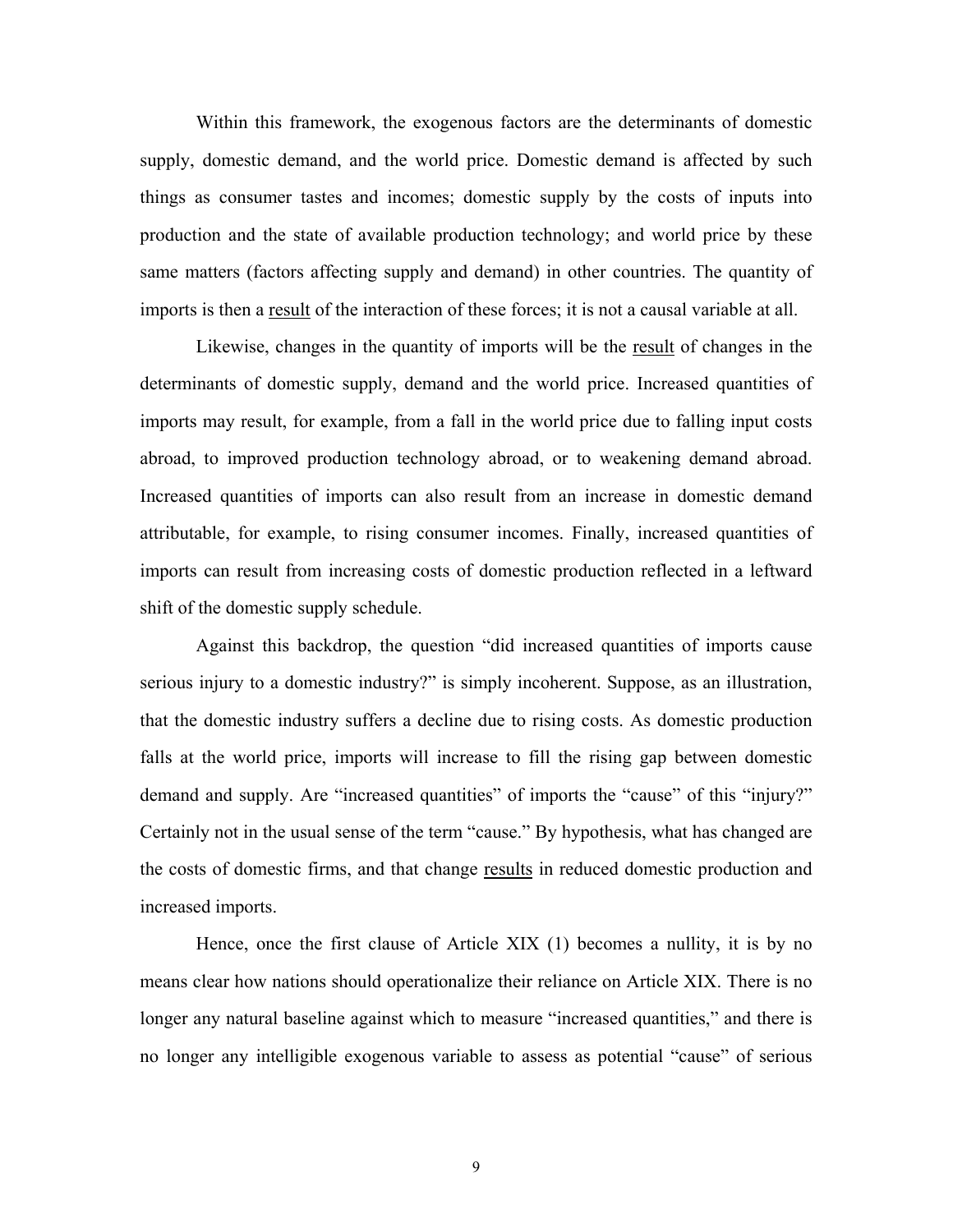injury. The next section will consider how these and other issues were addressed in GATT practice.

#### **C. The Evolution of Safeguards in GATT Practice: The U.S. Experience**

The history of safeguards actions in the United States offers a window into the gradual obsolescence of Article XIX as originally drafted and the legal response to it by GATT members. It also illustrates the rise of "extra-legal" measures in the system, and the resulting impetus for the WTO Safeguards Agreement.

Early reliance on Article XIX by the United States proceeded in accordance with its original text. In the so-called "Hatter's Fur" case of  $1951$  $1951$  $1951$ , for example, the United States withdrew a concession that it had negotiated in 1947 with respect to certain women's hat bodies. A complaint about the measure was referred to a GATT working party. The United States argued that an unexpected surge in imports had resulted from its 1947 concession due to an unforeseen change in fashion that advantaged imports over domestic producers—thus, the import surge was an "unforeseen" consequence of "obligations incurred." The working party report was inconclusive as to whether the United States had acted appropriately by this standard, but all parties agreed that the U.S. action was required to comply with it.

As time passed, however, efforts to link import surges to the unforeseen consequences of a trade concession were abandoned in the United States. U.S. law no longer requires any such linkage as noted earlier. It is instructive to consider how those charged with administering the law—principally the ITC—responded to the resulting conundrums.

#### *1. Increased Imports: The Baseline Issue*

U.S. law requires the ITC to determine "whether an article is being imported into the United States in such increased quantities as to be a substantial cause of serious

<span id="page-11-0"></span> $\frac{1}{9}$ <sup>9</sup>Sales No. GATT/1951-3 (Nov. 1951).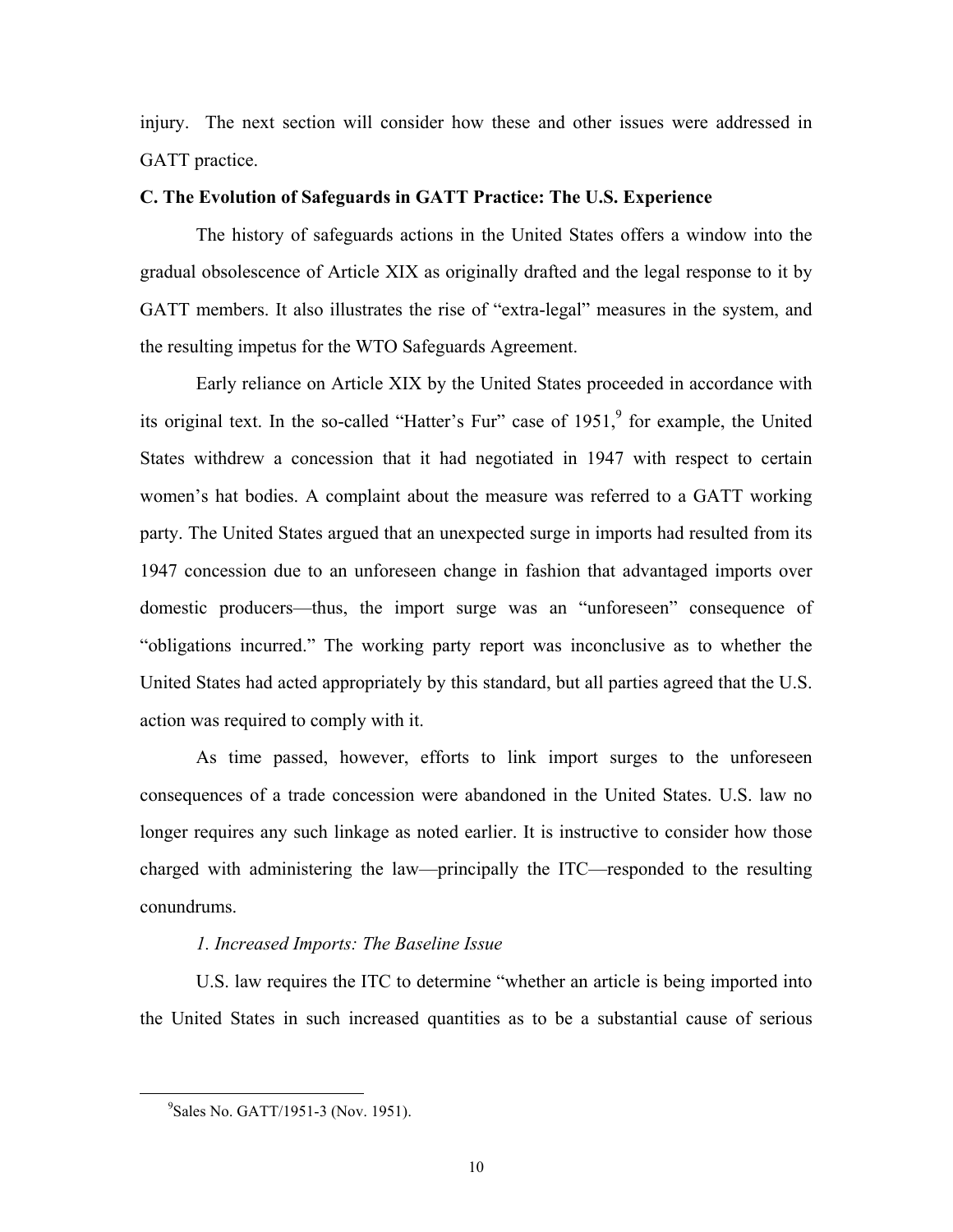injury" or threat, without specifying in the statute any baseline against which to assess "increased quantities." The ITC wrestled with the baseline issue for some time.

Some Commissioners employed an elastic conception of the proper baseline, searching for a time period that they believed was representative of long term trends rather than "abnormal economic conditions." The result might be a baseline extending back over a decade.<sup>[10](#page-12-0)</sup> Others looked to the time of the most recent trade concessions on the product in question to establish the baseline, which often (though not necessarily) would have occurred during the last GATT negotiating round.<sup>[11](#page-12-1)</sup> Still others emphasized the importance of routinizing the baseline, and tended toward a somewhat arbitrary rule of thumb.<sup>[12](#page-12-2)</sup> The latter view largely carried the day in the end, and it has become convention at the ITC to focus on the most recent five-year period for which data are available.<sup>[13](#page-12-3)</sup> "Increased quantities" will generally be deemed to exist if imports have risen during that five-year window, although litigants remain free to argue that import trends during that period are for some reason unrepresentative of long term trends.

#### *2. Serious Injury*

Like GATT Article XIX, U.S. law does not attempt to define the concept of "serious injury." Rather, it provides a list of factors for the ITC to consider in evaluating serious injury and threat of serious injury, including the idling of productive facilities, lack of profitability in the industry, unemployment, and the like.<sup>[14](#page-12-4)</sup> No guidance is provided on how much weight to give the various factors, however, except to say that no one factor is dispositive. The result is a degree of uncertainty as to how cases will be decided, although industries typically do not pursue relief under U.S. law unless they are

<span id="page-12-0"></span> $^{10}$ U.S. International Trade Commission, Stainless Steel and Alloy Tool Steel, Inv. No. TA-201-5, Pub. No. 756 (1976)(views of Commissioners Moore and Bedell). The case is also reported in 1 I.T.R.D. 5404 (1976).<br><sup>11</sup>Id. (views of Commissioner Minchew).<br><sup>12</sup>Id. (views of Commissioner Ablondi).<br><sup>13</sup>Jackson, Davey & Sykes at 611.<br><sup>14</sup>See 19 U.S.C. §§ 202 (c)(1)(A)-(B).

<span id="page-12-1"></span>

<span id="page-12-2"></span>

<span id="page-12-3"></span>

<span id="page-12-4"></span>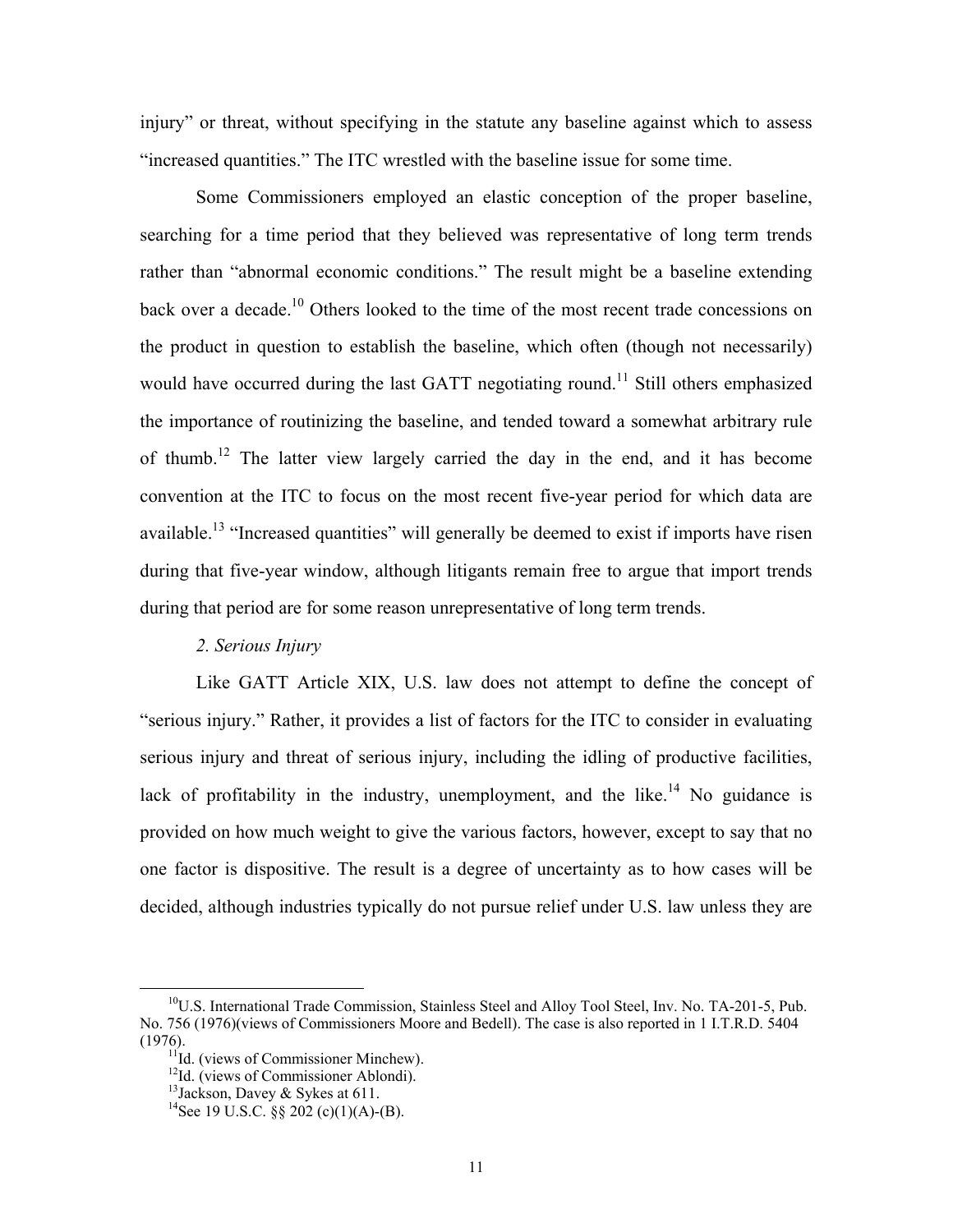in a general state of malaise, which usually (though not always) will enable them to persuade the ITC that serious injury is present or at least threatened.<sup>[15](#page-13-0)</sup>

#### *3. Causation*

Unlike GATT Article XIX, U.S. law requires a determination whether increased quantities of imports are the "substantial cause" of injury or threat, defined as a cause that is important and no less important than any other. The ITC is thus obligated to ascertain what other possible causes of serious injury or threat may be present, and to determine whether any of them may be more important than increased quantities of imports. The requirement that the ITC weigh the relative importance of the "causes" of injury might seem to make the analysis more complex than GATT Article XIX requires (although I will argue below that the distinction is largely illusory). Nevertheless, analysis under U.S. law is clearly beset by the same fundamental conceptual problem that plagues any reliance on Article XIX without its first clause—what does it mean to treat increased quantities of imports as a causal variable? This question has been answered in three different ways.

*Correlation*  $\Rightarrow$  *Causation*. By far the predominant response in ITC practice, which might be termed the "correlation approach," is simply to pretend that import fluctuations "cause" changes in domestic prices and output even though such economic variables are determined simultaneously—both are "endogenous" in economic parlance. To this end, ITC Commissioners regularly search for evidence of a correlation between rising import volume or market share and measures of industrial decline (falling prices, production, employment, profits, and so on). If such a correlation is evident, the Commissioners will tend to find that imports have caused injury. Where it is lacking, they will tend to find that imports are not responsible for injury. And to decide whether

<span id="page-13-0"></span><sup>&</sup>lt;sup>15</sup>Compare U.S. International Trade Commission, Nonrubber Footwear, Inv. No. TA-201-50, Pub. No. 1545, 6 I.T.R.D. 1992 (1984)(no injury found) with U.S. International Trade Commission, Nonrubber Footwear, Inv. No. TA-201-55, Pub. No. 1717 (1985)(injury found in another investigation of the same industry one year later).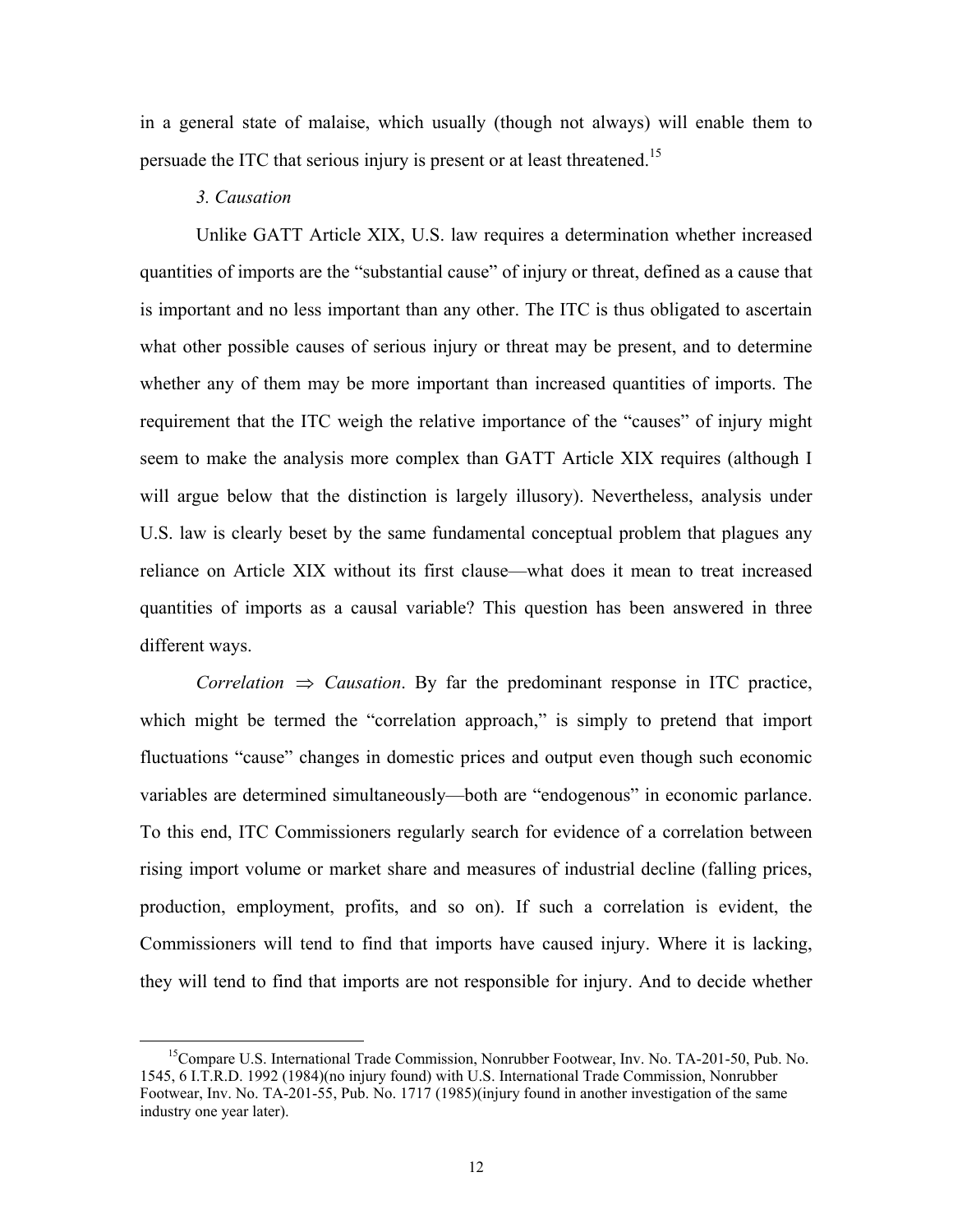other possible causes of injury are more important than imports, the Commissioners will employ time series data representing those other causes, and examine the strength of the correlation between those data and indicators of industrial decline.<sup>[16](#page-14-0)</sup>

The fundamental difficulty with the correlation approach, of course, is that correlation and causation are not the same. The elementary price theory that underlies Figure A above, for example, suggests an array of possible developments that can cause a decline in a domestic industry concurrent with an increase in the quantity or market share of imports. A domestic recession might cause injury to domestic firms and a simultaneous increase in the market share of imports (if U.S. firms are the marginal suppliers), while an increase in the costs of domestic producers can cause a reduction in domestic production and an absolute increase in imports. The resulting correlation between rising imports and industrial decline will be deemed "causal" by the ITC even though both the increase in imports and the decline in the domestic industry are both caused by other forces.

*Hypothetical Quotas*. Occasionally, Commissioners or litigants undertake to develop more sophisticated analyses that do not confound the concepts of correlation and causation. Pindyck & Rotemberg<sup>[17](#page-14-1)</sup> conducted an econometric study of the causation issue at the behest of the Chilean copper industry in the 1984 investigation of unwrought copper imports. After estimating a reduced form model of output and employment in the domestic industry, they asked how output and employment would have been affected had imports been held to their level at the beginning of the five-year baseline used by the ITC to determine whether imports had increased. This technique might be termed the "hypothetical quota" approach to determining the impact of imports—the injury caused by "increased quantities" is the decline in industrial health that would have been avoided

<span id="page-14-0"></span><sup>&</sup>lt;sup>16</sup>For a recent illustration, see U.S. International Trade Commission, Lamb Meat, Inv. No. TA-201-68, Pub. No. 3176 (1999). 17 Pindyck, Robert & Julio Rotemberg. Are Imports to Blame?: Attribution of Injury under the 1974

<span id="page-14-1"></span>Trade Act, 30 J. L. & Econ. 101 (1987).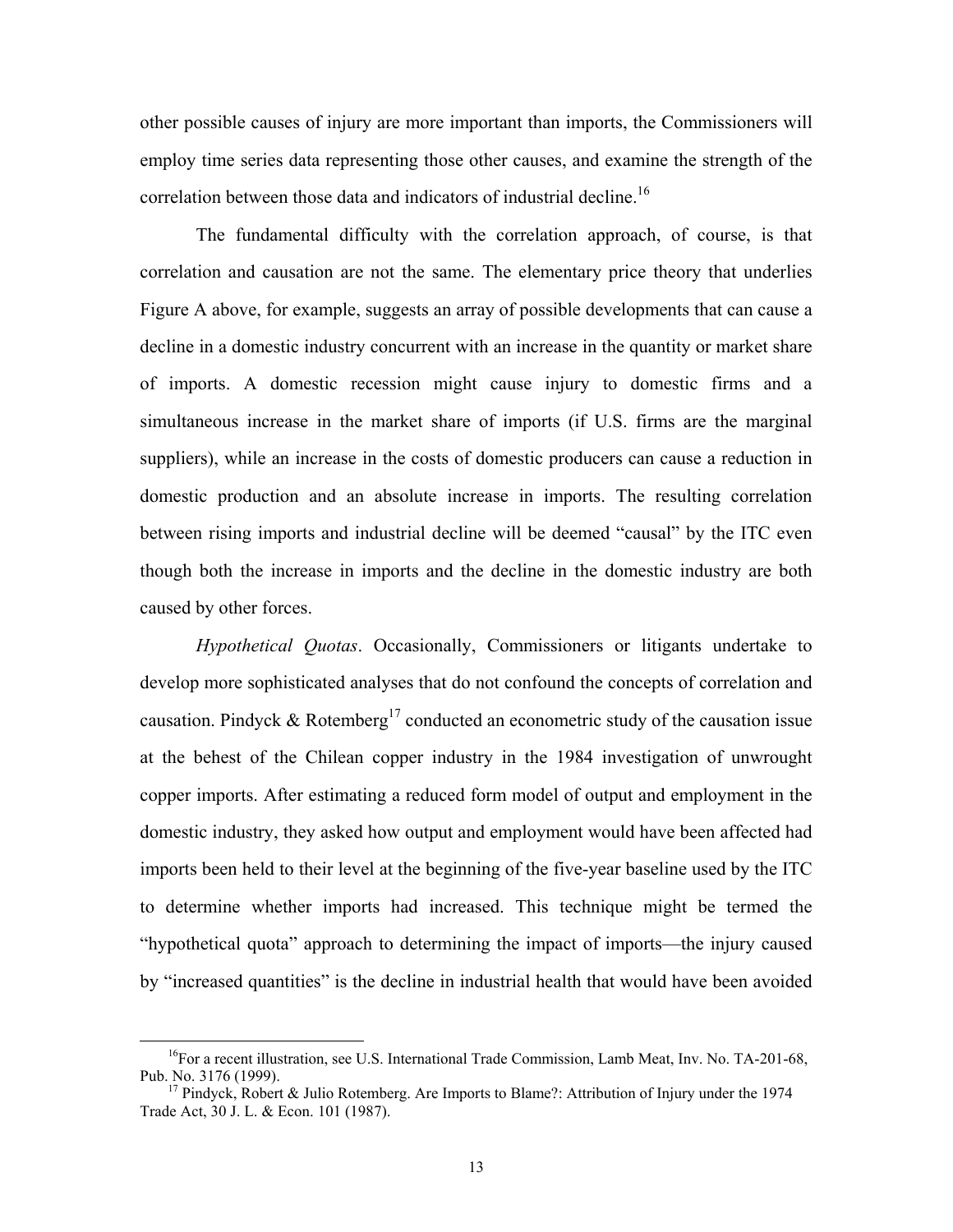had a hypothetical quota frozen the quantity of imports at its baseline value. The resulting injury can then be compared to the injury caused by other potential causes of harm. Pindyck and Rotemberg posited that the other causes of injury were a general macroeconomic recession and rising domestic labor costs. Their econometric analysis suggested that rising imports—or more precisely, the absence of a quota to restrain them—were a less important cause of injury than these other factors.

The analysis of Pindyck and Rotemberg apparently did not convince the ITC, however, which unanimously determined that increased imports were the substantial cause of serious injury. Aspects of the hypothetical quota approach to the causal inquiry have occasionally appeared in the analysis of Commissioners, but on the whole it has had little impact. $18$ 

The hypothetical quota approach to analysis has one advantage over the correlation approach that predominates at the ITC, in that it offers an economically coherent conception of how increased quantities of imports "cause" injury. It does so by positing an intelligible exogenous variable—the removal of a hypothetical quota—and then analyzes the impact of that hypothetical policy change. Yet, it is by no means clear that this approach to causation analysis is the right one. Consider again the example of a shock to domestic costs that reduces domestic production and leads to an increase in imports. At least some of the resulting harm to domestic firms would be avoided if a quota were in place to prevent imports from increasing—the reduced domestic supply would then lead to higher prices and more revenue for domestic firms, other things being

<span id="page-15-0"></span><sup>&</sup>lt;sup>18</sup>See U.S. International Trade Commission, Certain Motor Vehicles, Inv. No. TA-201-44, Pub. No. 1110, 2 I.T.R.D. 5241 (1980)(views of Commissioner Alberger). Commissioner Alberger devised a technique that came to be known as "shift-share analysis." He posited that injury to domestic automakers was due to one of two causes -- the increasing market share of imports, and the decline in U.S. consumption (sales) of new motor vehicles. Accordingly, he considered two counterfactuals, one in which import share was held constant while consumption fell as it did, and another in which consumption was held constant while import share rose as it did. Because the damage to the industry was greater in the first counterfactual than in the second, he concluded that declining consumption was a more important cause of injury. His analysis can be taken to be a variant of the hypothetical quota approach, with a counterfactual quota system that holds import market share constant.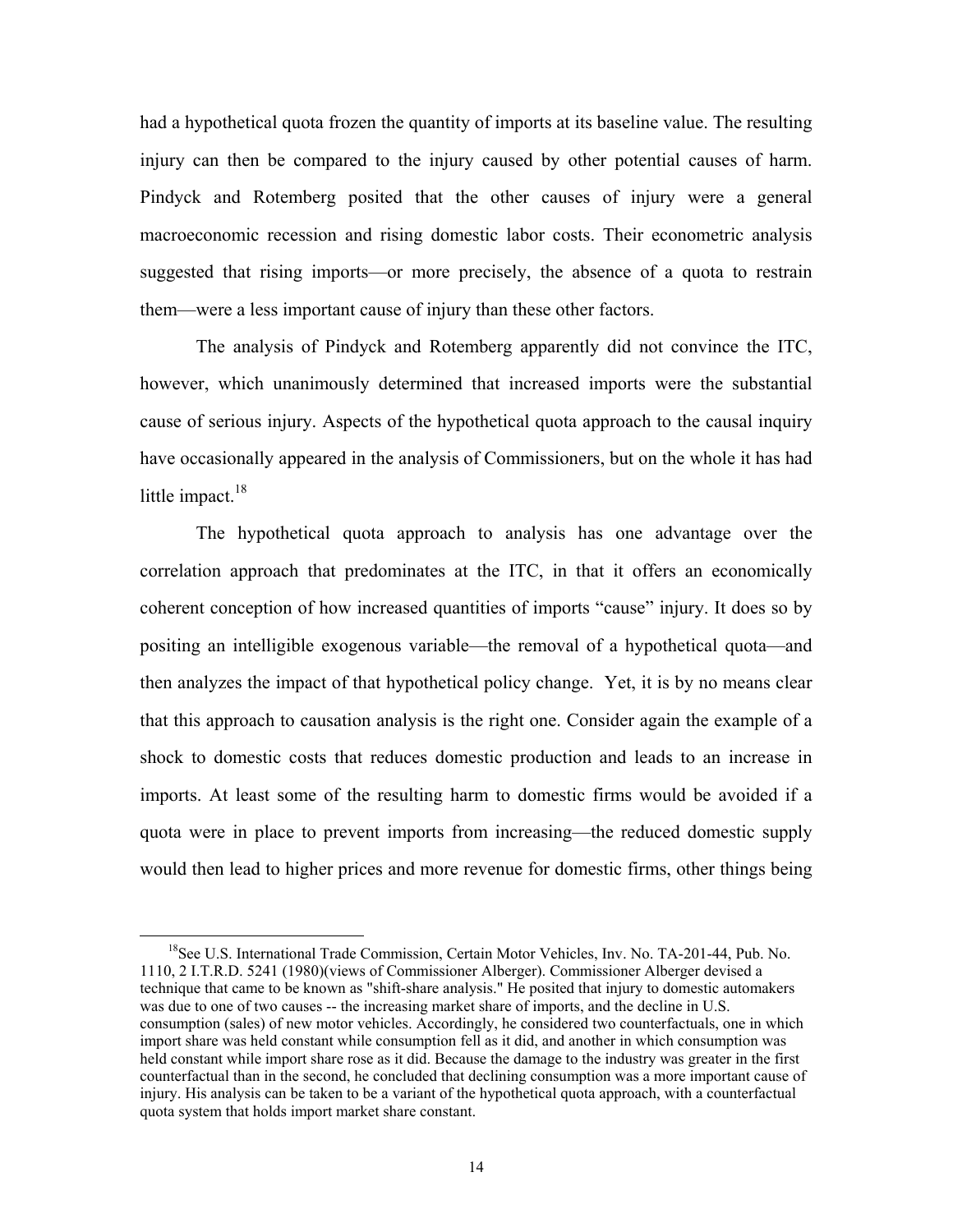equal. Is it proper to say that increased quantities of imports are the cause of injury under those conditions?

*The Import Supply Curve.* A third technique for analyzing the causal connection between increased quantities of imports and injury has surfaced in the reasoning of a few Commissioners, and might be termed the "import supply curve" approach. It has also found its way into some academic studies, such as that of Grossman.<sup>[19](#page-16-0)</sup> Kelly.<sup>[20](#page-16-1)</sup> and Irwin.<sup>[21](#page-16-2)</sup> This approach draws on standard economic models of international trade to divide the potential causes of injury into three groups: forces that cause shifts in the domestic supply schedule; forces that cause shifts in the domestic demand schedule; and forces that cause shifts in the import supply schedule. Any harm to the domestic industry that can be attributed to shifts in the import supply curve will be deemed to result from "increased imports;" any harm attributable to rising domestic costs that shift the domestic supply schedule will be deemed to result from causes other than increased imports.<sup>[22](#page-16-3)</sup> Likewise, harm due to shifts in domestic demand will be attributed to causes other than imports, unless the shift in demand is due to a price reduction on imperfectly substitutable imports. $^{23}$  $^{23}$  $^{23}$ 

This approach also has the virtue of economic coherence, effectively rewriting the statute to ask whether changing conditions of import supply, rather than increased quantities of imports, are causally responsible for injury. Once again, however, one may reasonably inquire whether this approach is the right one. It permits safeguard measures when developments abroad are the principle source of harm to a troubled industry, but on what legal theory is that the proper way to limit them? The old Hatter's Fur case noted above is instructive in this regard. The U.S. position in that case was that a decline in

<sup>&</sup>lt;sup>19</sup> Grossman, Gene M., Imports as a Cause of Injury: The Case of the U.S. Steel Industry, 20 J. Int'l Econ. 201 (1986).

<span id="page-16-2"></span><span id="page-16-1"></span><span id="page-16-0"></span>

<sup>&</sup>lt;sup>20</sup> Kelly, Kenneth, The Analysis of Causality in Escape Clause Cases, 37 J. Ind. Econ. 187 (1988). <sup>21</sup> Irwin, Douglas, Causing Problems? The WTO Review of Causation and Injury Attribution in U.S. Section 201 Cases, NBER

 $^{22}$ See U.S. International Trade Commission, Wood Shakes and Shingles, Inv. No. TA-201-56, Pub. No. 1826 (1986)(views of Commissioners Liebeler and Brunsdale).

<span id="page-16-4"></span><span id="page-16-3"></span> $^{23}$ A more detailed explanation of this approach may be found in Kelly (1988).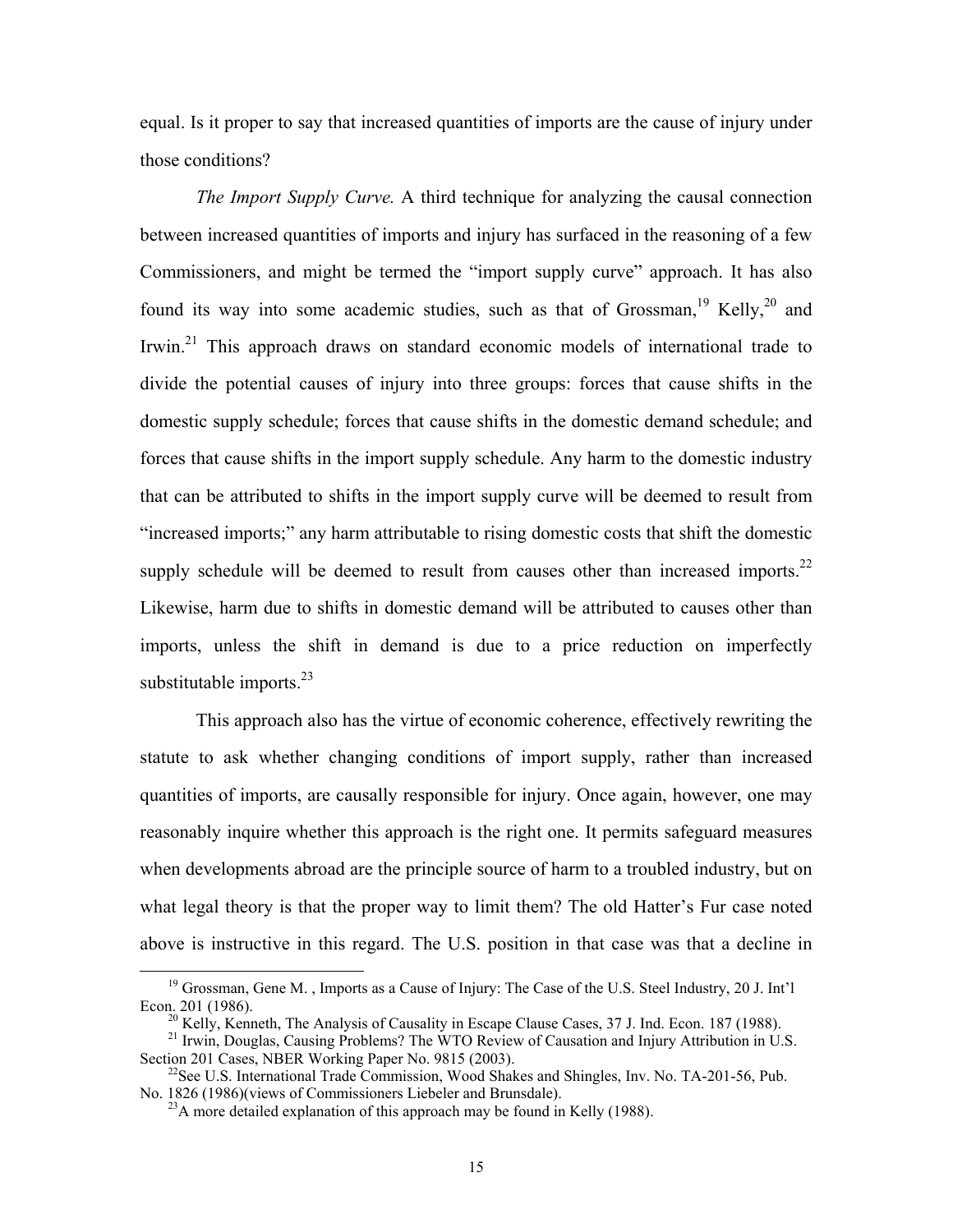domestic demand for the types of hats produced by domestic firms was the "unforeseen development" that resulted in an import surge and that justified safeguards action. The working party appeared to accept this theory, at least in principle, while quibbling as to whether the facts supported it.

In short, absent a clear legal (or economic) theory as to which economic developments should permit a safeguards response and which should not, it is difficult to asses the merits of the alternative methods of causation analysis that have emerged in U.S. practice through the years. It remains to consider whether the new Agreement on Safeguards provides additional guidance.

Before proceeding, however, I will note one other conceptual difficulty that arises under U.S. law, and that will be seen to be present under WTO law in a slightly different guise. To determine whether imports are the "substantial cause" of injury, the ITC must identify the other possible causes of injury. Implicitly, this requires the ITC to define the economic developments that will not justify safeguard measures if they prove to be the most important cause of injury. Of the three approaches to the analysis considered above, only the import supply curve approach provides a built-in answer to this question safeguard measures may not be employed if the predominant cause of injury is a shift in domestic demand or in domestic supply. But as noted, it is by no means obvious that injury due to such developments should not be permitted to justify safeguards action, or that all developments abroad that may shift the import supply curve should be permitted to justify safeguards action. The problem becomes even more difficult under the other two approaches to causation analysis, as it is altogether unclear what "counts" as a cause other than imports.<sup>[24](#page-17-0)</sup>

#### *4. The Rise of Gray Area Measures*

<span id="page-17-0"></span> $^{24}$ U.S. law must also confront an issue that WTO law avoids  $-$  the proper level of "aggregation" of alternative causes. For example, should a domestic recession be viewed as a single cause, or an aggregation of various adverse events that affect macroeconomic activity? The issue is important because of the need to weigh the relative importance of alternative causes against the effect of imports. The more alternative causes are "disaggregated," the more likely that imports will prove more important. WTO law does not require this comparative weighing of causes, and thus need not confront the aggregation issue.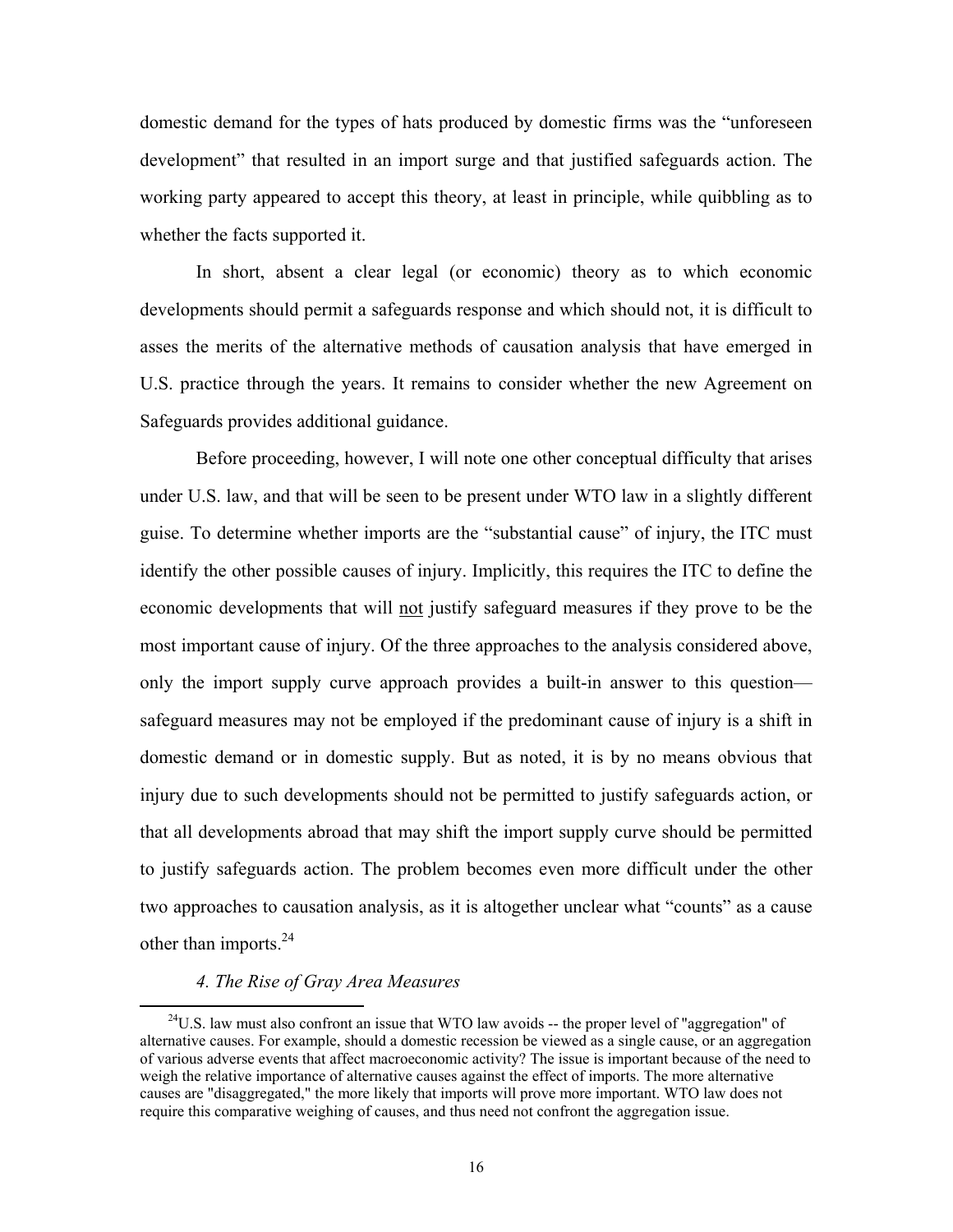Given the many conundrums presented by Article XIX, the reader may wonder how the GATT system could have functioned for nearly 50 years without providing much guidance as to how these issues should be resolved. The answer, in part, is that formal reliance on Article XIX waned over time, and safeguard measures were replaced by various extra-legal arrangements. These commonly took the form of government-togovernment negotiations to limit exports. The resulting arrangements were commonly termed "voluntary export restraints" or "orderly marketing agreements." Because these arrangements did not comply with the formal requirements of Article XIX, they cam to be known as "gray area" measures.

One drawback of formal safeguard measures from the perspective of an importing nation was the "compensation" requirement of Article XIX. Article XIX (2)-(3) provide that a party invoking its right to suspend or modify concessions must negotiate with adversely affected parties regarding trade compensation. If these negotiations are unsuccessful, the safeguard measure may be imposed nevertheless, but injured trading partners may suspend "substantially equivalent concessions." Thus, a nation invoking Article XIX had to choose between compensatory trade concessions to affected trading partners and the retaliatory suspension of "equivalent" concessions. Both options could prove unpalatable. Formal safeguard measures also required industries seeking protection to proceed through an expensive administrative process with an uncertain outcome.

Against this backdrop, voluntary export restraints have obvious appeal as an alternative. Such arrangements contain built-in compensation to adversely affected nations in the form of "quota rents"—although exporting nations agree to limit their exports, they are allowed to charge what the market will bear in the importing nation for the reduced quantity. The resulting price increase (the quota rent) and higher profit margin per unit sold may more than compensate the exporting nation for the loss in volume of sales. Voluntary restraint agreements can also circumvent the legal requirements, and administrative costs, of formal safeguards proceedings.

17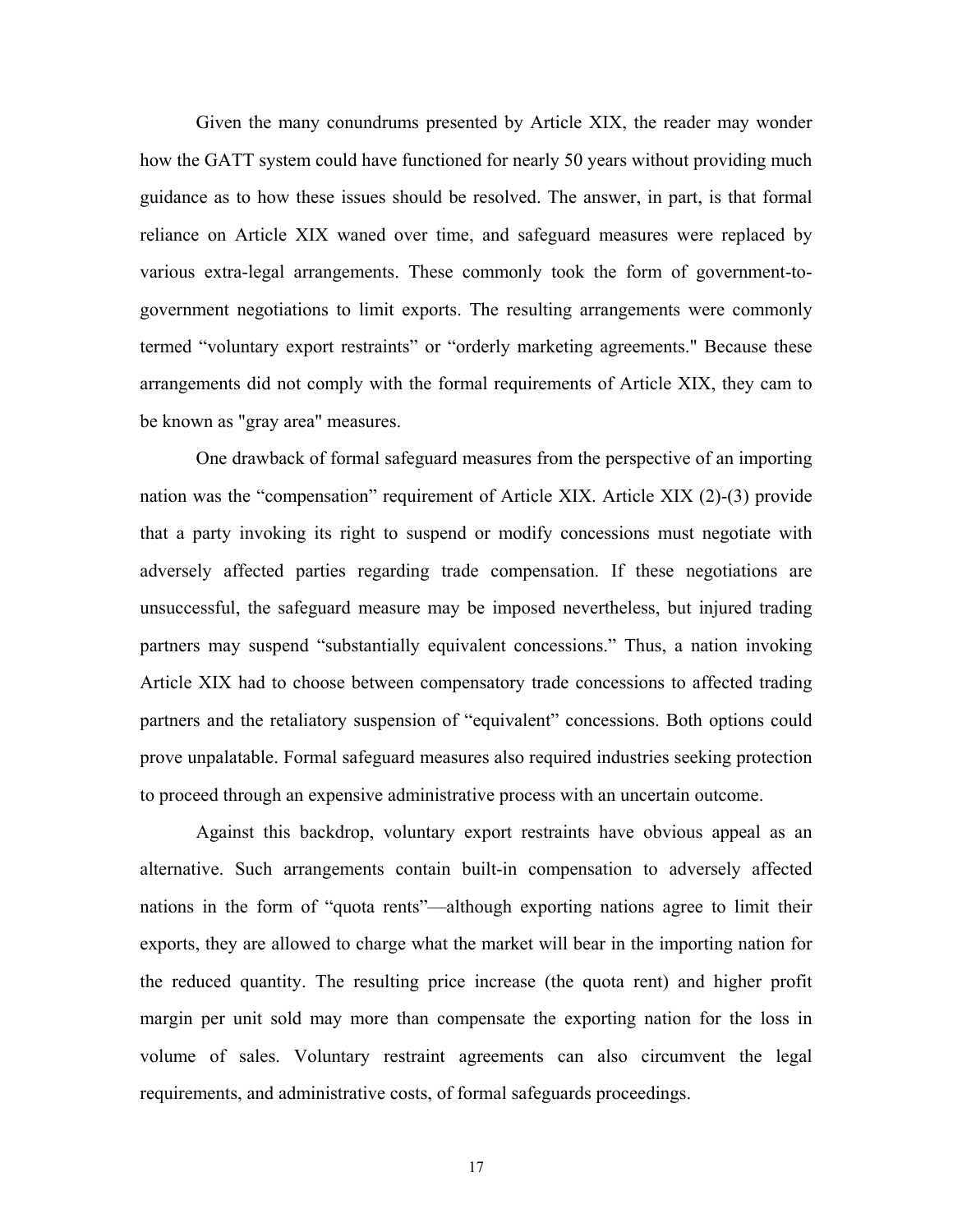It is perhaps unsurprising, therefore, that voluntary restraint arrangements and similar arrangements came to be quite common and to a great degree replaced safeguards actions. They emerged in a number of important industries.

Government to government agreements limiting trade have been especially important in the steel industry. The United States negotiated steel export restraint agreements with Japan and Europe in the late 1960's, and a larger network of voluntary restraint agreements was negotiated by the Reagan administration in the 1980's. They were extended through 1992.

The Multifiber Arrangement (MFA) under GATT and its predecessors in the GATT system was another important example. Textile industries in developed nations had long been beleaguered by import competition, and the MFA served as a negotiated solution to the "problem" for many years. It allocated quota shares for the major developed markets among the major developing country suppliers.<sup>[25](#page-19-0)</sup>

Yet another dramatic example of how voluntary restraints came to substitute for safeguard measures arose during the Carter administration. The domestic auto industry filed a petition for safeguards relief before the ITC, and lost its case on the grounds that increased quantities of imports were not the substantial cause of injury. The Carter administration proceeded nevertheless to negotiate a voluntary restraint agreement with Japan, which remained in force for a number of years.

The growth of these arrangements, of course, imposed substantial economic costs on the importing nations that employed them. Studies suggested that the annual cost to the U.S. economy, for example, was in the tens of billions of dollars.<sup>[26](#page-19-1)</sup> Further, voluntary restraint agreements and related measures were of potentially indefinite duration. Special arrangements for the steel and textile industries, in particular, spanned decades. A constituency developed during the Uruguay Round of GATT negotiations for an end to

<span id="page-19-1"></span><span id="page-19-0"></span>

<sup>&</sup>lt;sup>25</sup>For historical discussion see Jackson, Davey & Sykes, pp. 400-02.<br><sup>26</sup>See, e.g., David Tarr, A General Equilibrium Analysis of the Welfare and Employment Effects of U.S. Quotas in Textiles, Autos and Steel (Washington: FTC, 1989).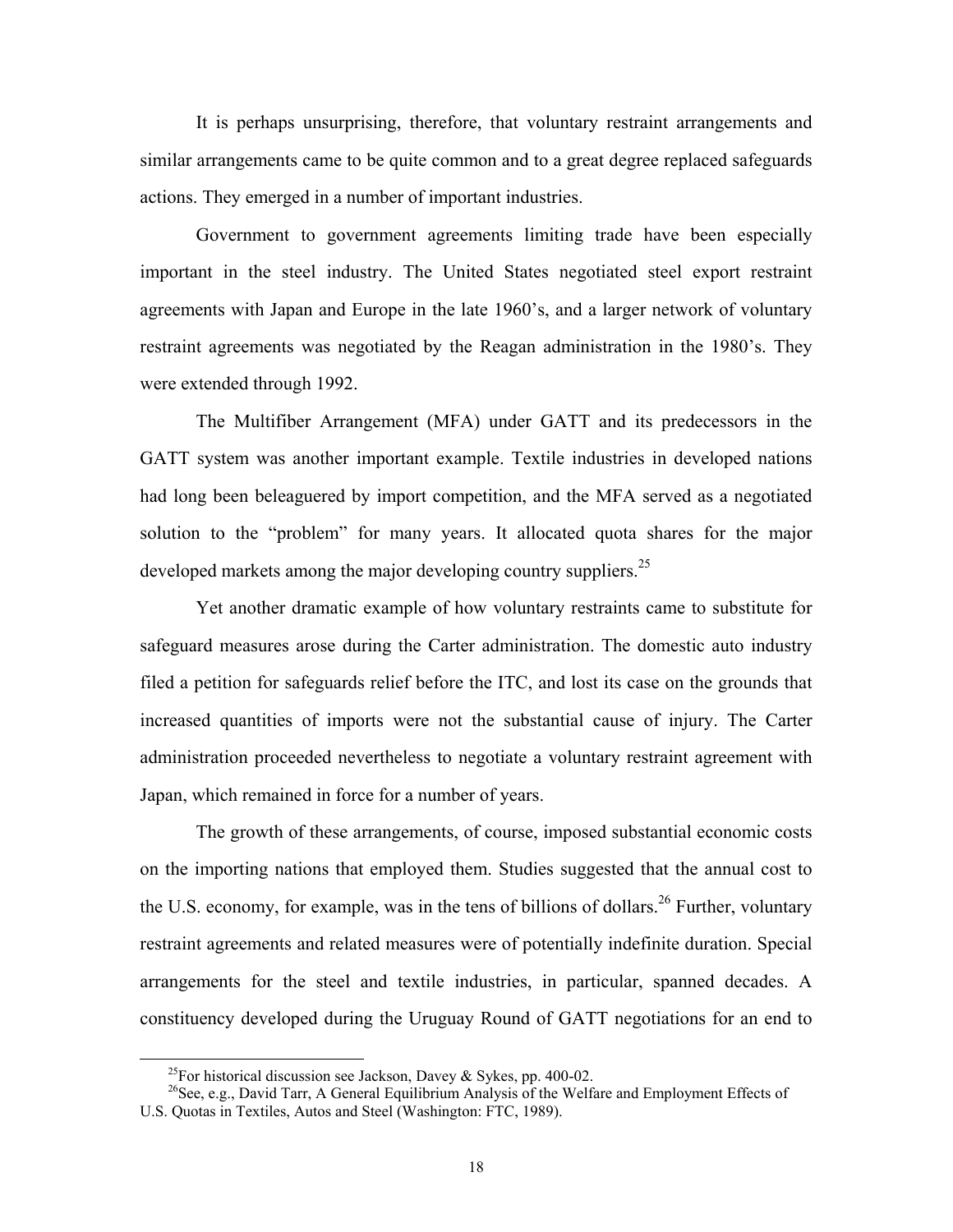these arrangements, and efforts to curtail them became central to the WTO Agreement on Safeguards.

#### **D. The Safeguards Agreement**

It is not obvious why trade officials in the GATT system would have regarded the growth of extra-legal measures as a terribly onerous development, and the emergence of a strong push for reform during the Uruguay Round presents something of a political economy puzzle on which I will not linger. But there can be no doubt that a principal objective of the safeguards negotiations was to put an end to extra-legal measures, and to restore formal legal discipline over the protection of troubled industries.<sup>[27](#page-20-0)</sup>

The negotiations to this end were apparently successful. Article  $11(1)(b)$  of the WTO Agreement of Safeguards provides that "a Member shall not seek, take or maintain any voluntary export restraints, orderly marketing arrangements or any other similar measures on the export or the import side." In addition to this clear prohibition of gray area measures, the Agreement sought to remove some of the preexisting incentive to use them by altering the compensation requirement. Under the new Agreement, members using safeguards "shall endeavor to maintain a substantially equivalent level of concessions."[28](#page-20-1) But the Agreement also provides that if negotiations over compensation are unsuccessful, no right of retaliation exists during the first three years of a safeguards measure that conforms to the legal requirements of the Agreement and that follows an absolute increase in the level of imports. Thus, the "threat point" is plainly altered in the compensation negotiations, and nations adversely affected by safeguards actions must settle for less in compensation lest they walk away with nothing for three years. The political price for formal reliance on safeguard measures by an importing nation has thus been reduced.

<span id="page-20-0"></span> $^{27}$ Bown (2002) provides additional background on the effort to eliminate extra-legal measures in the Safeguards Agreement, as well as the puzzle as to why WTO negotiators sought to eliminate such measures.<br><sup>28</sup>Safeguards Agreement, Art. 8(1).

<span id="page-20-1"></span>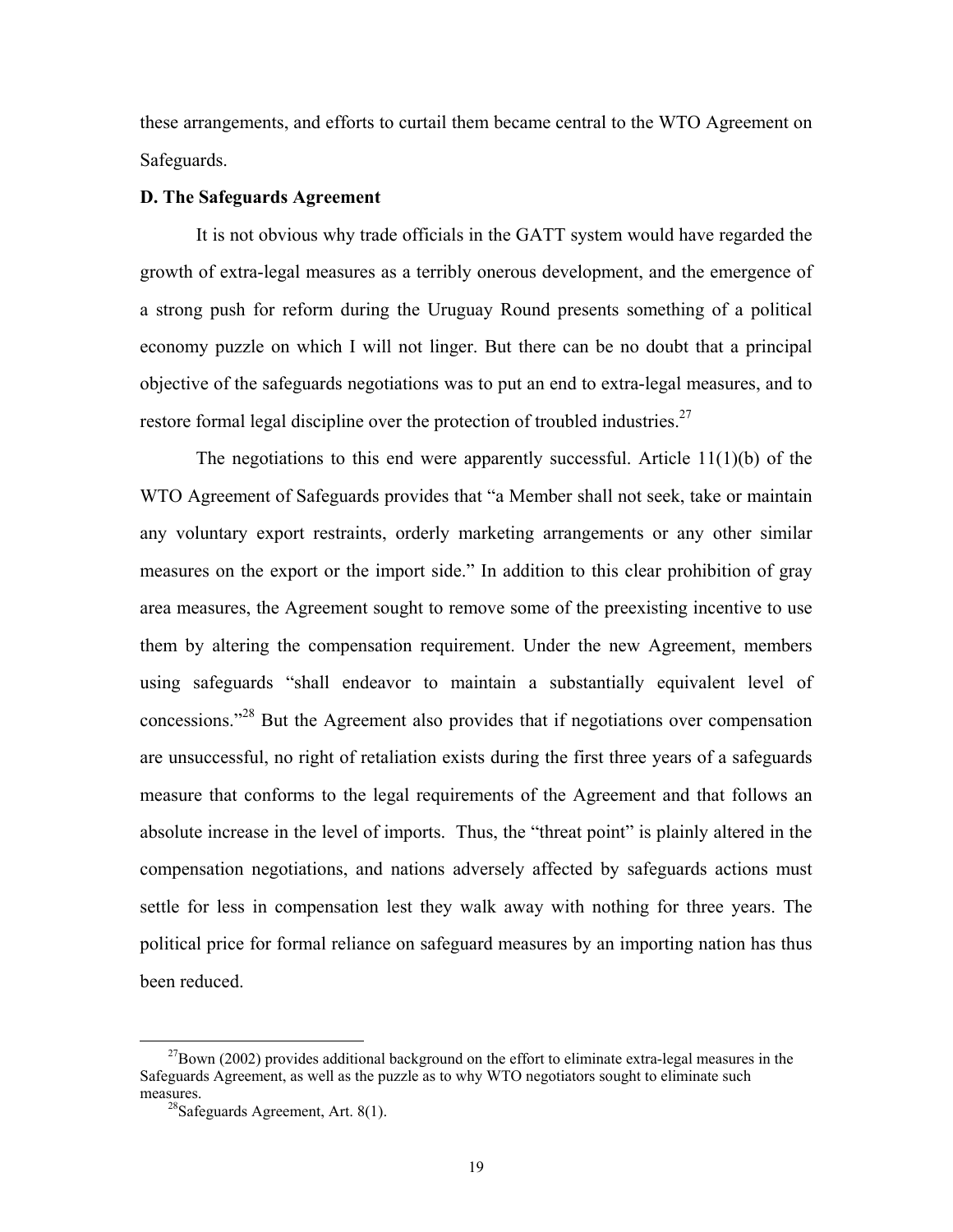In addition, to address concerns that measures to protect troubled industries had often dragged on for years under GATT and had become a substitute for long-term tariff protection, the Agreement introduced some bright-line time limits. Safeguards measures could last only four years, although they could be extended another four years if a formal determination was made that an extension was necessary. Once terminated, safeguard measures could not be re-applied to an industry for a length of time equal to the time that they had been in effect. Further, any safeguards measure lasting over one year was to be liberalized at "regular intervals."<sup>[29](#page-21-0)</sup>

These elements of the new Agreement do much to address the problem of gray area measures and the problem of open-ended safeguards protection, issues that were clearly important to the negotiators. But the Agreement accomplishes much less with respect to the conceptual questions posed by Article XIX.

On the basic preconditions for reliance on Article XIX, the Agreement largely parrots U.S. law in stating that a "Member may apply a safeguard measure to a product only if that Member has determined.... that such product is being imported into its territory in such increased quantities, absolute or relative to domestic production, and under such conditions as to cause or threaten serious injury to the domestic industry that produces like or directly competitive products."[30](#page-21-1) Like U.S. law, it omits any reference to "unforeseen developments" or the "effect of the obligations incurred."

The only guidance as to the meaning of "serious injury" under this standard and the proper approach to the analysis of causation is provided by Article 4 of the Agreement, which I reproduce here in pertinent part:

(b) "threat of serious injury" shall be understood to mean serious injury that is clearly imminent...

<sup>1.</sup> For purposes of this Agreement:

<sup>(</sup>a) "serious injury" shall be understood to mean significant overall impairment in the position of a domestic industry;

<span id="page-21-0"></span> $^{29}$ Id. Art. 7.

<span id="page-21-1"></span> $30$ Id. Art. 2(1).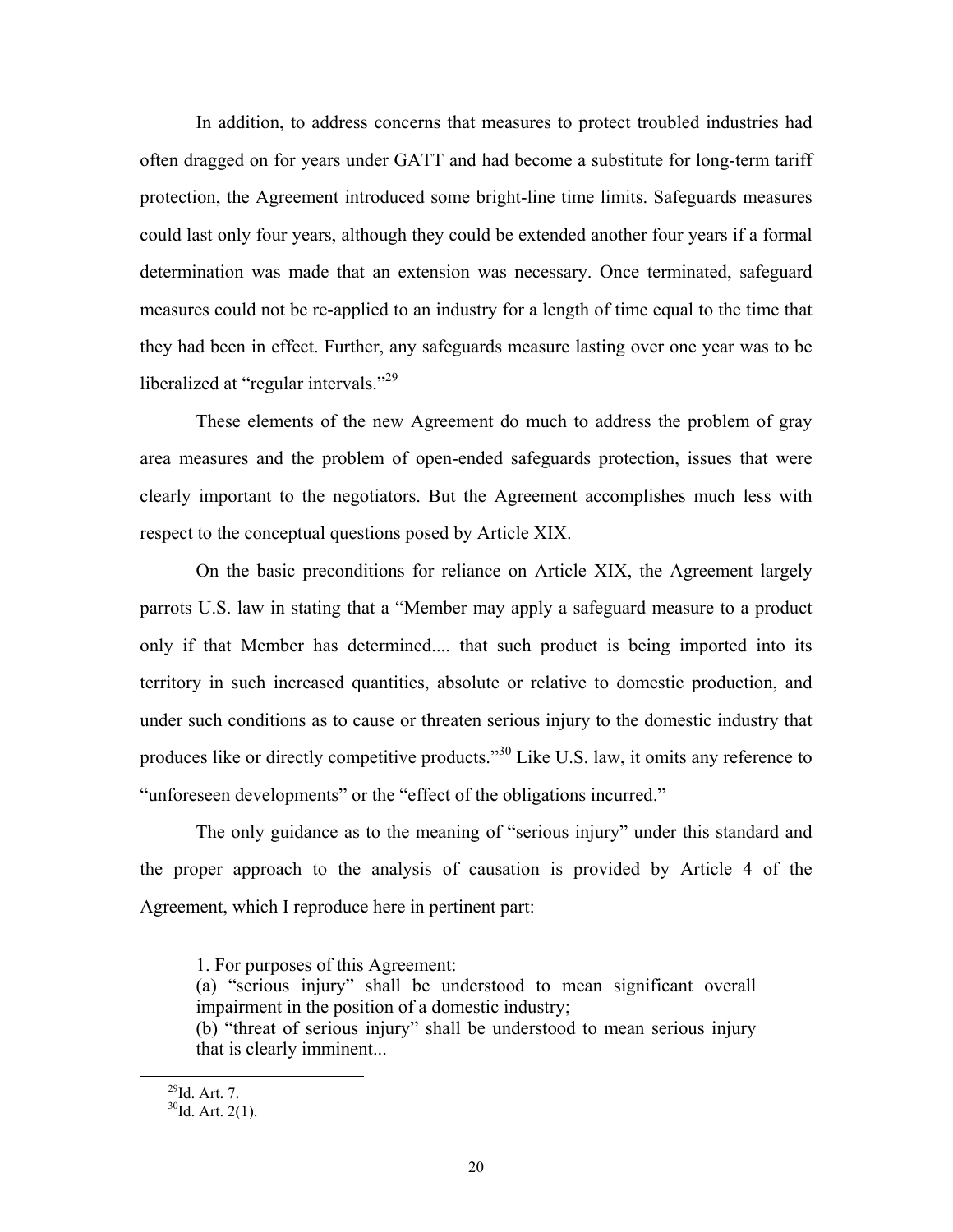2. (a) In the investigation to determine whether increased imports have caused or are threatening to cause serious injury to a domestic industry...the competent authorities shall evaluate all relevant factors of an objective and quantifiable nature having a bearing on the situation of that industry, in particular, the rate and amount of the increase in imports of the product concerned in absolute and relative terms, the share of the domestic market taken by increased imports, changes in the level of sales, production, productivity, capacity utilization, profits and losses, and employment.

(b) The determination referred to in subparagraph (a) shall not be made unless this investigation demonstrates, on the basis of objective evidence, the existence of the causal link between increased imports of the product concerned and serious injury or threat thereof. When factors other than increased imports are causing injury to the domestic industry at the same time, such injury shall not be attributed to increased imports.

Plainly, this provision does not seriously address, let alone resolve, the conundrums presented by modern GATT practice under Article XIX. It does not provide any guidance, for example, on what it means to say that increased imports are a causal variable, or any guidance on what is meant by "factors other than increased imports...causing injury to the domestic industry at the same time." The concept of "serious injury" is left quite vague, and members must simply "evaluate" relevant factors. Further, although the Agreement nowhere refers to "unforeseen developments" and the "effect of the obligations incurred" as a predicate to safeguard measures, it does not specifically provide that Article XIX(1), first clause, may henceforth be ignored.

Hence, fundamental questions regarding the legal prerequisites for safeguard measures remain unanswered by the WTO Agreement on Safeguards. These unresolved issues have found their way into WTO disputes.

#### **II. Safeguards in Appellate Body Jurisprudence Prior to the Steel Case**

I now turn to an examination of the WTO decisions on safeguard measures, which are unsatisfactory in a number of respects. The problem lies largely in the fact that the WTO Appellate Body engages in textual interpretation to the exclusion of anything else, yet the WTO text on safeguard measures is anything but satisfactory for the reasons noted above.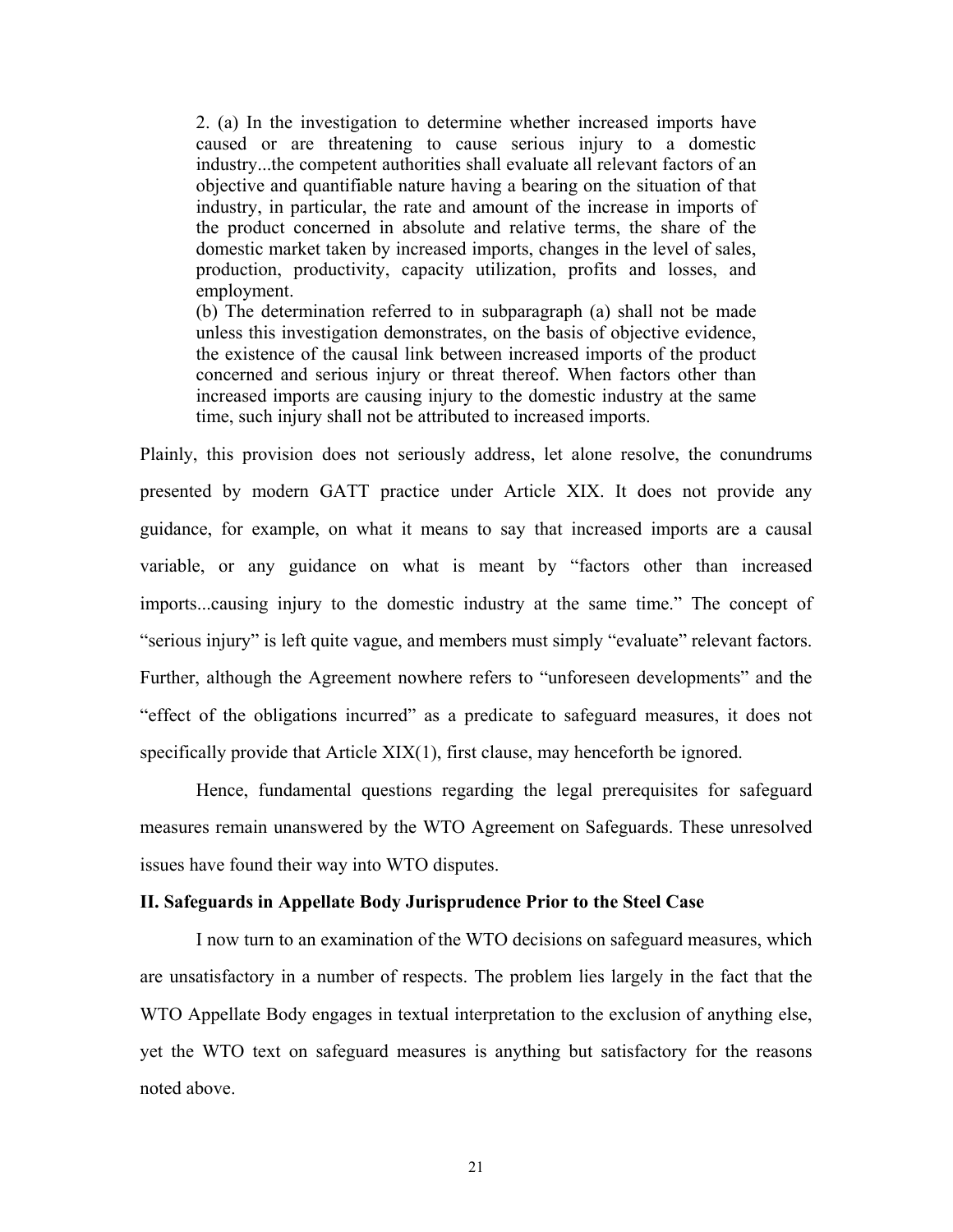The situation is somewhat reminiscent of early American antitrust law. The Sherman Act of 1890 prohibited combinations and conspiracies in restraint of trade, without defining or otherwise making clear what constitutes a "restraint of trade." The requirements of antitrust law have become reasonably clear over time only through a process of common law adjudication that has considered the legality of various business practices with the aid of nontextual theorizing about their desirability. Absent a thorough renegotiation of the Safeguards Agreement, such a process is also required here, but the Appellate Body has steadfastly refused to embark on it.

#### **A. The Resurrection of Article XIX(1), First Clause**

As indicated, GATT practice evolved toward ignoring the first clause of Article XIX. The Safeguards Agreement says nothing about "unforeseen developments" or the "effect of the obligations incurred," and national laws have ignored these requirements for many years.

In its first important ruling in a safeguards dispute—*Korea—Dairy*[31](#page-23-0)—the Appellate Body took a different tack. It overruled the findings of the dispute panel in the case to the effect that formal compliance with Article XIX(1), first clause, is no longer required. The Appellate Body instead held that a treaty interpreter "must give meaning and effect to all the terms of the treaty. An interpreter is not free to adopt a reading that would result in reducing whole clauses or paragraphs of a treaty to redundancy or inutility.<sup>[32](#page-23-1)</sup><sup>2</sup> Article XIX and the Safeguards Agreement are to be read cumulatively it says, and the first clause of Article remains a binding obligation.

As for the proper interpretation of the obligation imposed by Article XIX(1), first clause, the Appellate Body opined: "[I]it seems to us that the ordinary meaning of the phrase 'as a result of unforeseen developments' requires that the developments which led to a product being imported in such increased quantities and under such conditions as to

<span id="page-23-1"></span><span id="page-23-0"></span><sup>&</sup>lt;sup>31</sup>Korea—Definitive Safeguard Measure on Imports of Certain Dairy Products, WT/DS98/AB/R  $(1999)$ .<br> $^{32}$ Id. ¶80.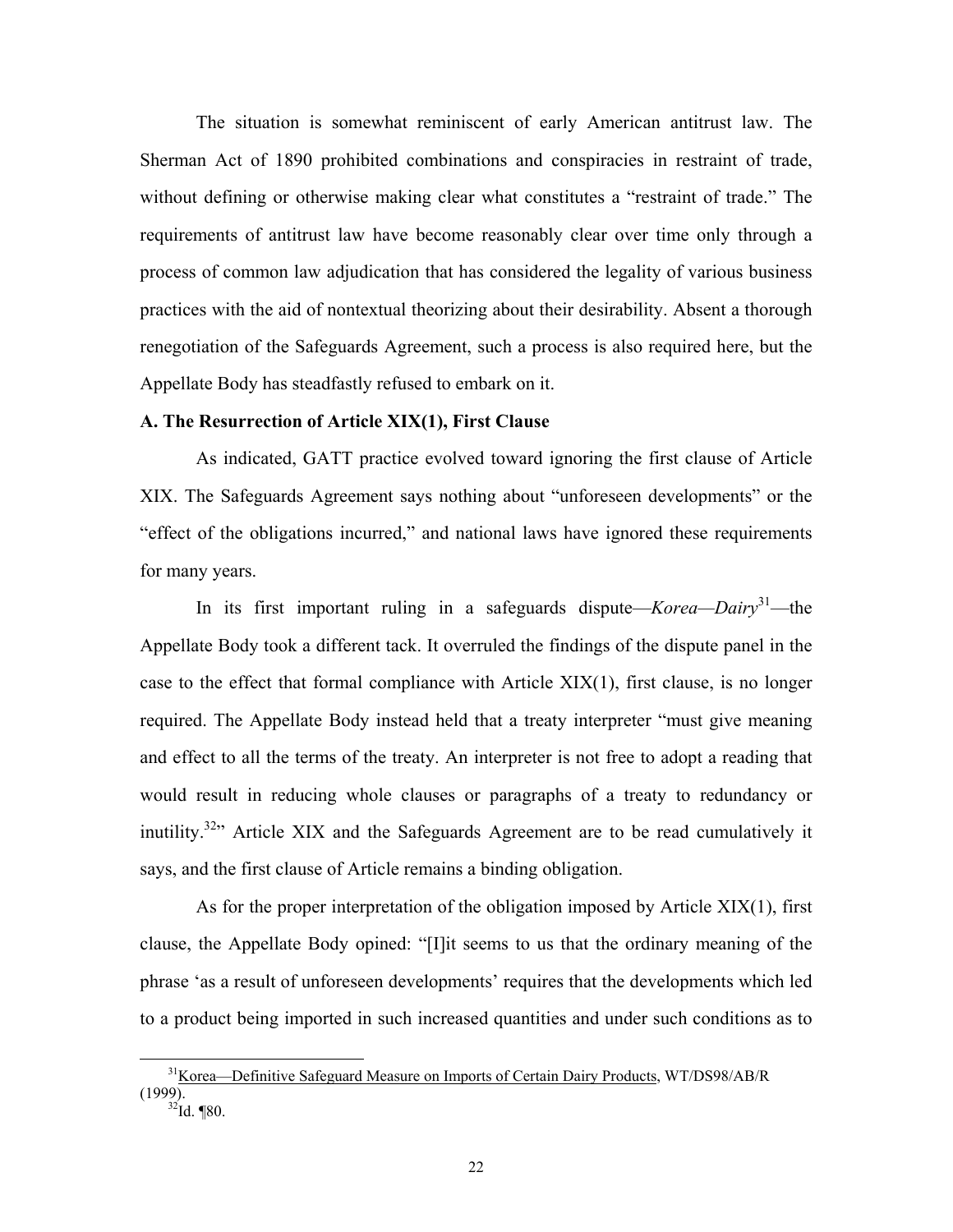cause or threaten to cause serious injury to domestic producers must have been 'unexpected'. With respect to the phrase 'of the effect of the obligations incurred by a Member under this Agreement, including tariff concessions', we believe that this phrase simply means that it must be demonstrated, as a matter of fact, that the importing Member has incurred obligations under the GATT 1994, including tariff concessions.<sup>[33](#page-24-0)</sup>" The Appellate Body went on to endorse the reasoning of the working party report in the old GATT Hatter's Fur case, which stated: "… 'unforeseen developments' should be interpreted to mean developments occurring after the negotiation of the relevant tariff concession which it would not be reasonable to expect that the negotiators of the country making the concession could and should have foreseen at the time when the concession was negotiated.<sup>[34](#page-24-1)</sup><sup>24</sup> This line of reasoning was repeated by the Appellate Body in *Argentina—Footwear,*[35](#page-24-2) which also overruled the dispute panel in the case.

Thus, the Appellate Body has fully revived the first clause of Article XIX, and has held in these and subsequent decisions that national authorities have failed to demonstrate their compliance with it. *United States—Lamb*,<sup>[36](#page-24-3)</sup> in particular, holds that WTO members must demonstrate their compliance with the Article XIX(1), first clause, prior to the time that a safeguards measure is undertaken. The U.S. ITC's failure to consider the matter in its lamb investigation was "not surprising" given the absence of any reference to it in the governing U.S. statute, but that was no defense for the United States under WTO law.<sup>[37](#page-24-4)</sup>

One can certainly quarrel with the legal soundness of these decisions. Given the uniform practice of ignoring Article XIX(1), first clause, during the latter years of GATT, and its omission from the Safeguards Agreement, it is questionable whether the drafters of the Uruguay Round Agreements had any intention of reviving the obligation—had

<span id="page-24-0"></span> <sup>33</sup> Id. ¶84.

<span id="page-24-1"></span> $34$ Id. ¶89.

<span id="page-24-3"></span><span id="page-24-2"></span>

<sup>&</sup>lt;sup>35</sup>Argentina—Safeguard Measures on Imports of Footwear, WT/DS121/AB/R (1999).<br><sup>36</sup>United States—Safeguard Measures on Imports of Fresh, Chilled or Frozen Lamb Meat from New Zealand and Australia WT/DS178/AB/R  $(2001)$ .

<span id="page-24-4"></span>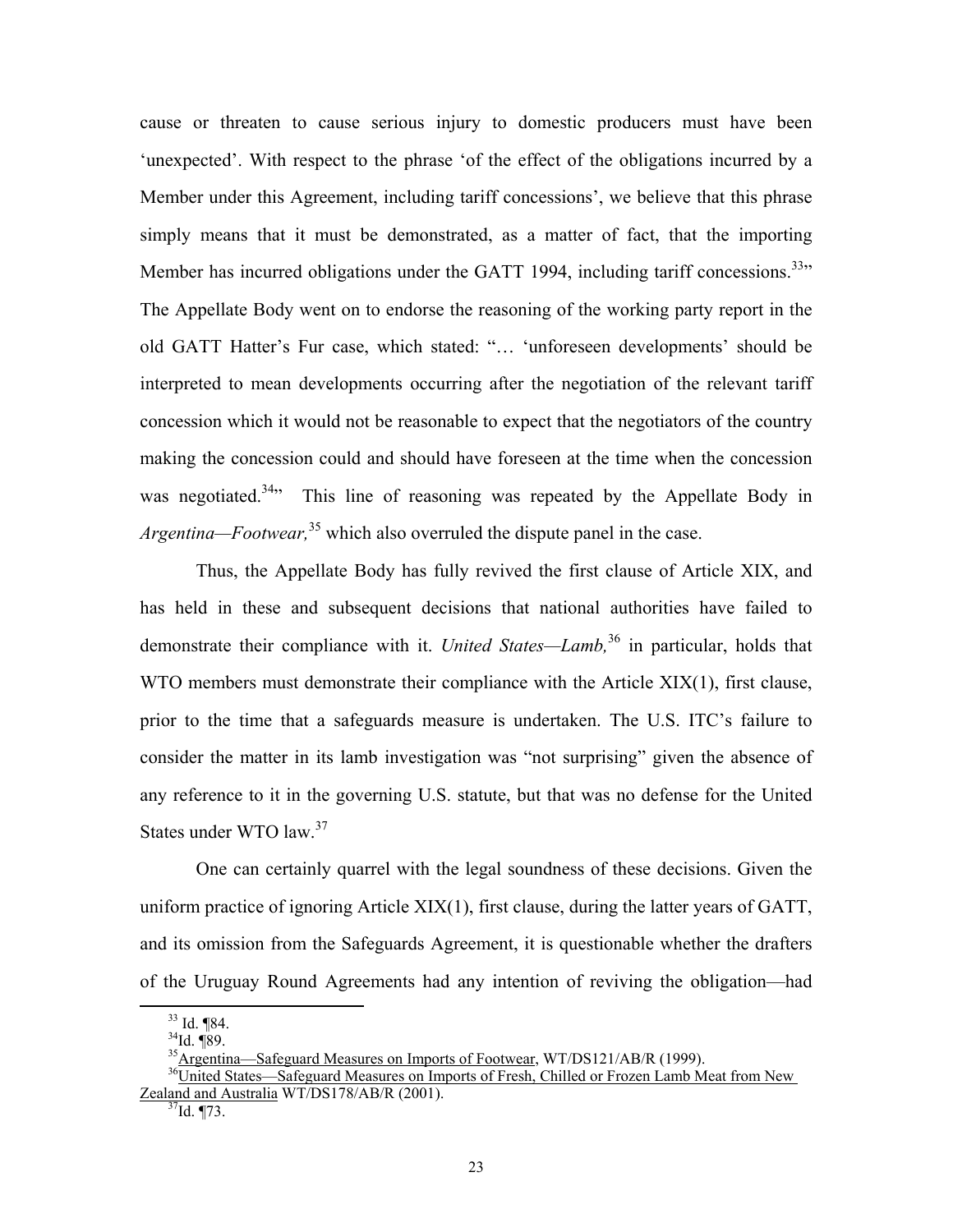they wished to alter established GATT practice in this respect, one might argue, they would have so indicated with clarity. The difficult interpretive issues that the clause raises in a long-lived agreement, which led to its irrelevance in GATT practice, might also have been noted as a basis for letting it remain dormant.

Having embraced the opposite view, the Appellate Body might have undertaken to explain coherently what Article XIX(1), first clause, now requires. At what point in time must the events in question have been unforeseen—the time of the last tariff concession? What if the last concession on the product in question was decades ago could anything today have been foreseen? What if the product has been the subject of numerous tariff concessions over time—are expectations associated with the last concession the only relevant ones? Why or why not? How does one establish the expectations of trade negotiators as an evidentiary matter? What if there are many negotiators and their accounts of their expectations are incongruent? What if most of them are dead? This list of questions is assuredly incomplete, and the Appellate Body has yet to afford any meaningful guidance regarding the answers.

With regard to the "effect of the obligations incurred," by contrast, the Appellate Body apparently offers a construction which enables this requirement to be trivially satisfied in every case—a member simply needs to show that it has incurred some obligations with respect to the product in question. It is hard to imagine how a dispute could arise without such an obligation, since a member with an unbound tariff could always raise it unilaterally without any need to rely on a safeguard measure. The Appellate Body evidently does not require members to demonstrate that "increased quantities" of imports are attributable directly to any recent trade concession. It suffices for them to argue that in the absence of a tariff binding, they would be able to raise tariffs to eliminate the import surge.

#### **B. Increased Quantities**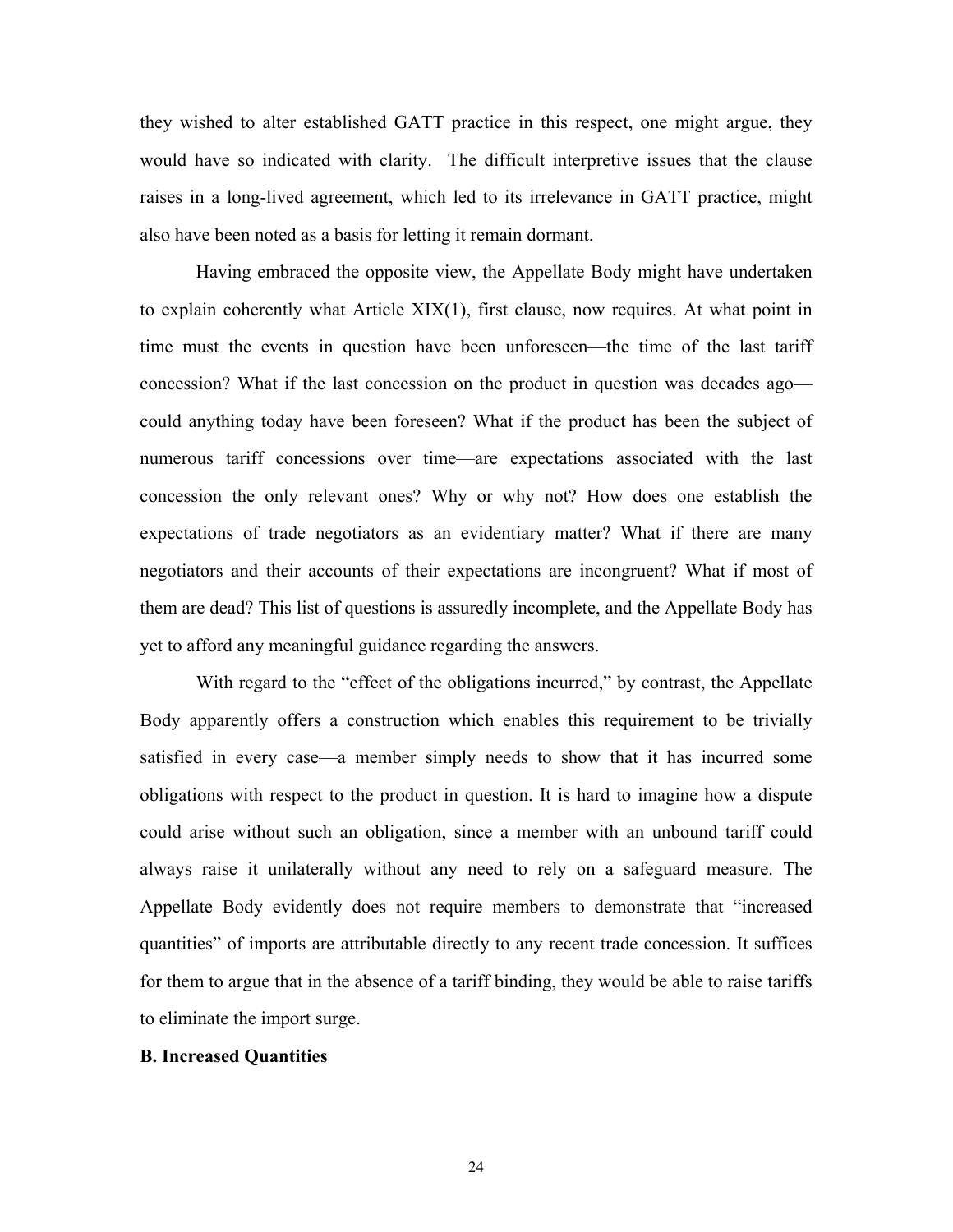As noted, Article XIX originally contemplated that "increased quantities" of imports would be measured against baseline levels prior to 1947 GATT concessions. Having revived Article XIX(1), first clause, therefore, one might perhaps have expected the Appellate Body to require a similar approach to establishing the baseline against which the existence of "increased quantities" is assessed, perhaps by looking to import levels prior to the most recent concession on the product in question. But it has not taken that approach

In *Argentina—Footwear*,<sup>[38](#page-26-0)</sup> the Appellate Body considered a case in which Argentina had adopted the approach embraced some years earlier by the U.S. ITC—a five year "rule of thumb" for establishing the import baseline. The dispute panel in the case concluded that it is "reasonable to examine the trend in imports over a five-year historical period.<sup>[39](#page-26-1)</sup> $\cdot$  But the Appellate Body focused on language from the second clause of Article XIX(1) and its counterpart in Article 2.1 of the Safeguards Agreement: "any product is being imported into the territory of that contracting party in such increased quantities and under such conditions as to cause or threaten to cause serious injury." The phrase "is being imported," according to the Appellate Body, "indicates that it is necessary for the competent authorities to examine recent imports, and not simply trends in imports during the past five years—or, for that matter, during any other period of several years.<sup> $40$ </sup> "In our view, the determination of whether the requirement of imports 'in such increased quantities' is met is not a merely mathematical or technical determination. In other words, it is not enough for an investigation to show simply that imports of the product this year were more than last year—or five years ago. Again, and it bears repeating, not just *any* increased quantities of imports will suffice. There must be '*such* increased quantities' as to cause or threaten to cause serious injury to the domestic industry in order to fulfill this requirement for applying a safeguard measure. And this

<sup>&</sup>lt;sup>38</sup>Argentina—Safeguard Measures on Imports of Footwear, WT/DS121/AB/R (1999).<br><sup>39</sup>Id. ¶130.

<span id="page-26-1"></span><span id="page-26-0"></span>

<span id="page-26-2"></span> $^{40}$ Id.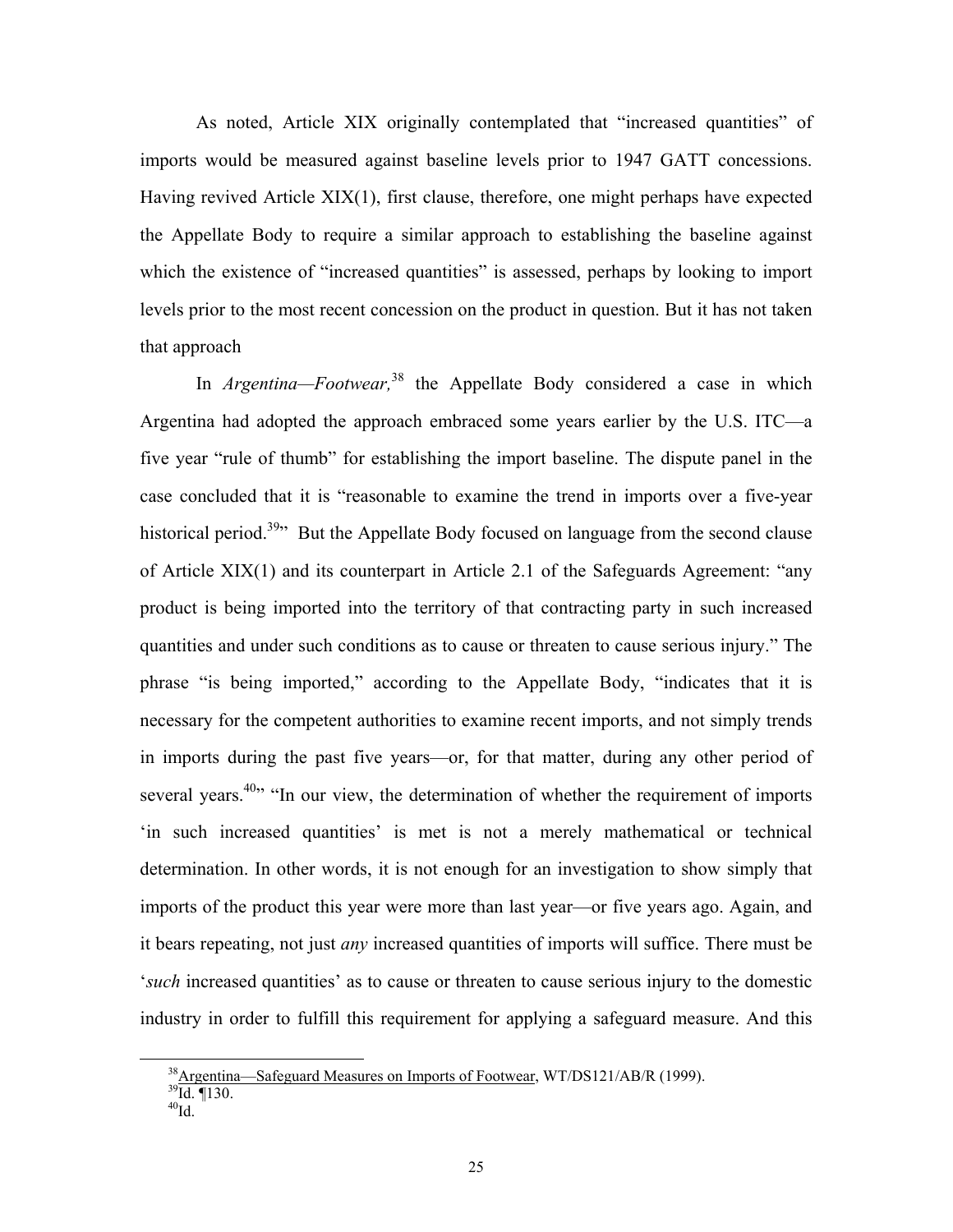language in both Article 2.1 of the *Agreement on Safeguards* and Article XIX:1(a) of the GATT 1994, we believe, requires that the increase in imports must have been recent enough, sudden enough, sharp enough, and significant enough, both quantitatively and qualitatively, to cause or threaten to cause 'serious injury'.<sup>[41](#page-27-0)</sup>"

Thus, the Appellate Body insists that imports must have increased "recently." But how recently, and in what amount? The phrase "recent enough, sudden enough, sharp enough, and significant enough, both quantitatively and qualitatively, to cause or threaten to cause 'serious injury'" hardly provides useful guidance. The insistence on "not just any increase" but "such increased quantities" as to cause injury is equally unhelpful. And one must again confront the fundamental issue that all of this verbiage avoids—what does it mean to say that increased quantities of imports "cause" injury when they are, as an economic matter, a result of a variety of possible developments? Far from lending badly needed clarification, the Appellate Body's treatment of the "increased quantities" requirement only adds to the confusion.

#### **C. Serious Injury**

Like Article XIX and the Safeguards Agreement, the Appellate Body has not attempted to define "serious injury" with any precision. Its focus has been primarily on the text of Article 4.2, which simply provides: "the competent authorities shall evaluate all relevant factors of an objective and quantifiable nature having a bearing on the situation of that industry, in particular, the rate and amount of the increase in imports of the product concerned in absolute and relative terms, the share of the domestic market taken by increased imports, changes in the level of sales, production, productivity, capacity utilization, profits and losses, and employment." According to the Appellate Body, the text requires that all of the listed factors be "evaluated" in every case, and it has found safeguard measures wanting under WTO law whenever a member has failed to

<span id="page-27-0"></span> <sup>41</sup> Id. ¶131.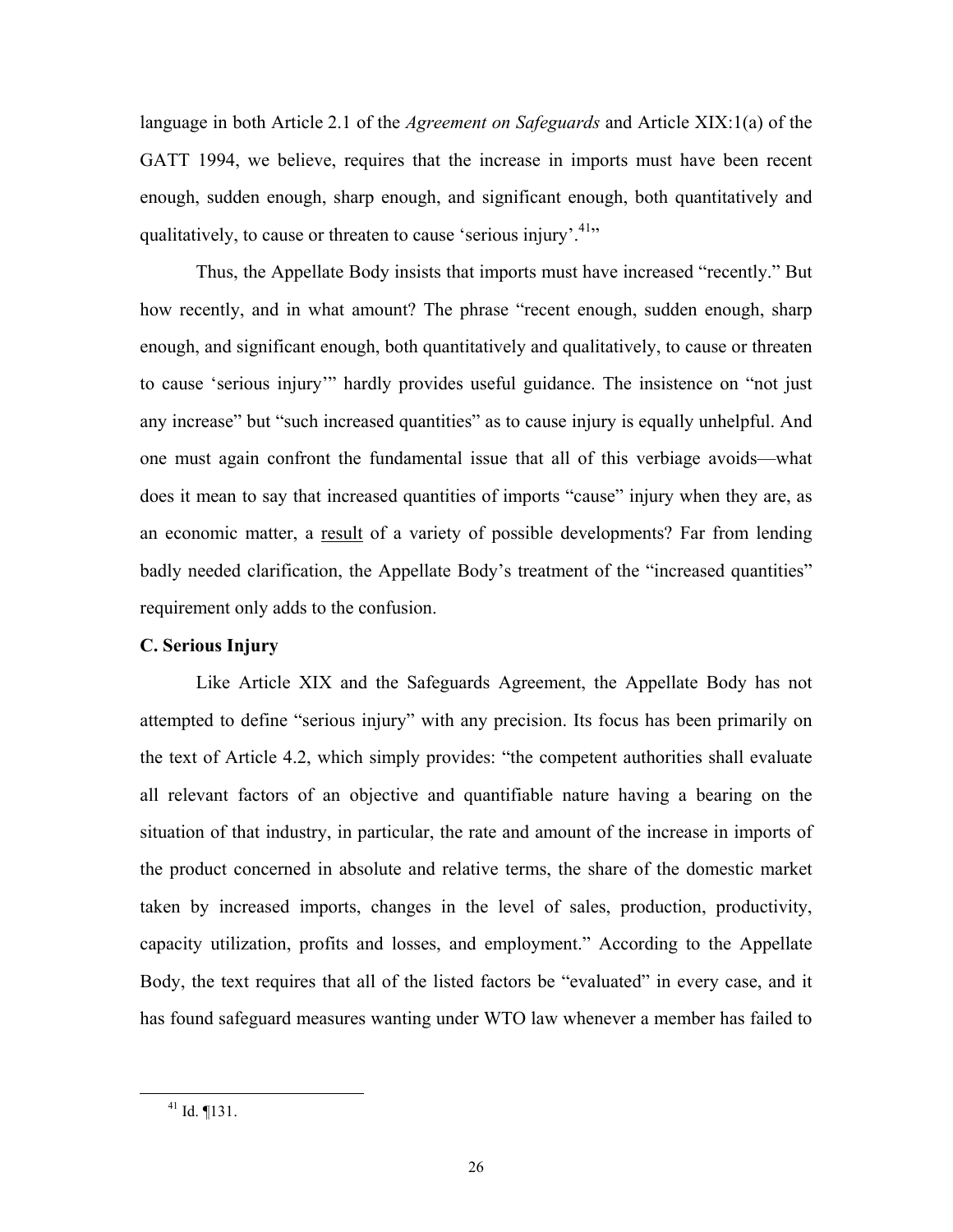discuss one or more of these factors in its official report on safeguard action.<sup>[42](#page-28-0)</sup> The Appellate Body has further held that the obligation to evaluate "all relevant factors" may extend to factors not raised by any of the parties to the safeguards investigation.<sup>[43](#page-28-1)</sup>

Otherwise, the Appellate Body has simply insisted that serious injury represents "significant overall impairment" as stated in Article 4.1 of the Safeguards Agreement.<sup>[44](#page-28-2)</sup> It characterizes this standard as "high" and "exacting.<sup>[45](#page-28-3)</sup>" It is not necessary that every "relevant factor" reflect industrial decline, however, for serious injury to be present—"a certain factor may not be declining, but the overall picture may nevertheless demonstrate 'significant overall impairment.<sup>[46](#page-28-4)</sup><sup>146</sup>

On the whole, therefore, the Appellate Body has provided relatively little guidance on the meaning of "serious injury," a situation that is perhaps understandable given the vagueness of the pertinent textual obligations. Beyond a requirement that all factors listed in the Safeguards Agreement be "evaluated" in each case, it remains unclear what conditions will support a finding of serious injury or threat, and what degree of deference on the matter will be afforded to national authorities.

#### **D. Causation**

The Appellate Body has addressed the causal relationship between increased quantities of imports and serious injury in several opinions prior to the steel case. None of them, however, provides a clear answers to the conceptual difficulties identified in Section I.

<span id="page-28-1"></span><span id="page-28-0"></span><sup>&</sup>lt;sup>42</sup>See <u>Argentina—Safeguard Measures on Imports of Footwear</u>, WT/DS121/AB/R (1999), ¶121. <sup>43</sup>See United States—Definitive Safeguard Measures on Imports of Wheat Gluten from the European

Communities, WT/DS166/AB/R (2001), ¶55. 44To date, the Appellate Body has largely refrained from detailed commentary on the reasoning behind

<span id="page-28-2"></span>findings of "serious injury" by national authorities. The most notable exception is United States -- Safeguard Measures on Imports of Fresh, Chilled or Frozen Lamb Meat from New Zealand and Australia WT/DS178/AB/R (2001). The U.S. ITC had found lamb prices in the United States to be "depressed" even though they were generally higher than four or five years earlier. And it had found a threaten of serious injury even though prices had risen toward the end of its period of investigation. The Appellate Body held these findings to be insufficient to support the ITC determination. Id.  $\P$ 157-59.

<sup>&</sup>lt;sup>45</sup>United States—Safeguard Measures on Imports of Fresh, Chilled or Frozen Lamb Meat from New Zealand and Australia WT/DS178/AB/R (2001),  $\P$ 124.

<span id="page-28-4"></span><span id="page-28-3"></span> $^{46}$ Argentina—Safeguard Measures on Imports of Footwear, WT/DS121/AB/R (1999), ¶139.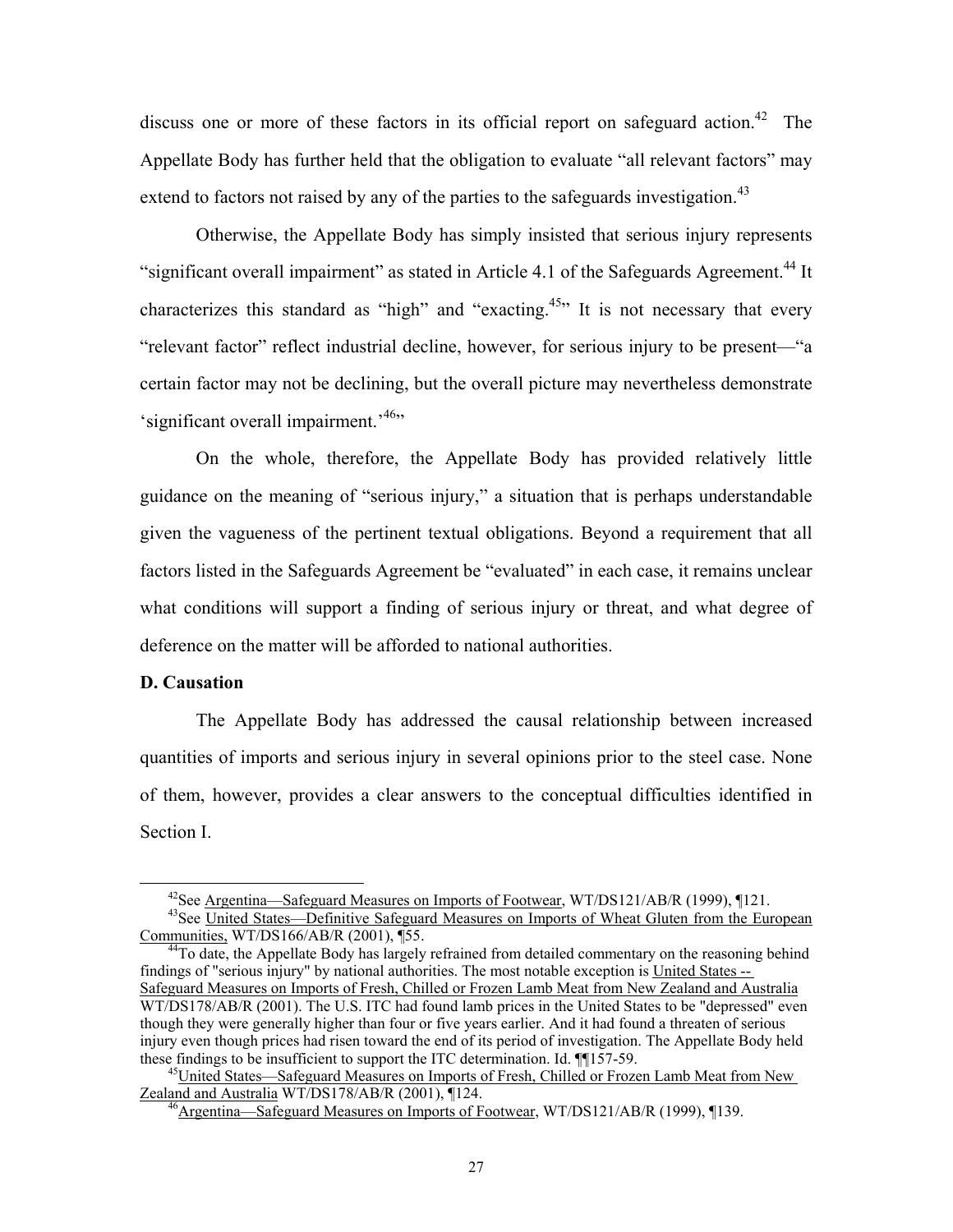*Argentina—Footwear* briefly addresses the proper method for determining whether imports are the "cause" of injury. The dispute panel in the case had indicated that "if causation is present, an increase in imports normally should coincide with a decline in the relevant injury factors.<sup>[47](#page-29-0)</sup><sup>,</sup> The Appellate Body agreed with the panel that "in an analysis of causation, 'it is the *relationship* between the *movements* in imports (volume and market share) and the *movements* in injury factors that must be central to a causation analysis and determination.' Furthermore, with respect to a 'coincidence' between an increase in imports and a decline in the relevant injury factors, we note that the Panel simply said that this should 'normally' occur if causation is present.<sup>[48](#page-29-1)</sup>"

Hence, in its first important statement on the subject, the Appellate Body seemingly endorses what was termed the "correlation approach" to causation analysis in Section I. In so doing, it tips its hat to the notion that correlation and causation are not the same, but implies that they "normally" go hand in hand. One has no sense that the Appellate Body is aware of (or at least troubled by) the profound conceptual difficulty in confounding the two in a setting where the ostensible "causal" variable is in fact endogenous.

The other Appellate Body opinions on causal analysis focus principally on the socalled "nonattribution requirement" of Article 4.2 of the Safeguards Agreement. It provides that safeguard measures may not be employed unless the "investigation demonstrates, on the basis of objective evidence, the existence of the causal link between increased imports of the product concerned and serious injury or threat thereof. When factors other than increased imports are causing injury to the domestic industry at the same time, such injury shall not be attributed to increased imports." One question raised by this language during the course of various disputes has been whether the harm "caused" by increased imports (again suspending the issue of what it means to treat

<span id="page-29-1"></span><span id="page-29-0"></span><sup>&</sup>lt;sup>47</sup>Argentina—Safeguard Measures on Imports of Footwear, WT/DS121/AB/R (1999), ¶141.<br><sup>48</sup>Id. ¶144.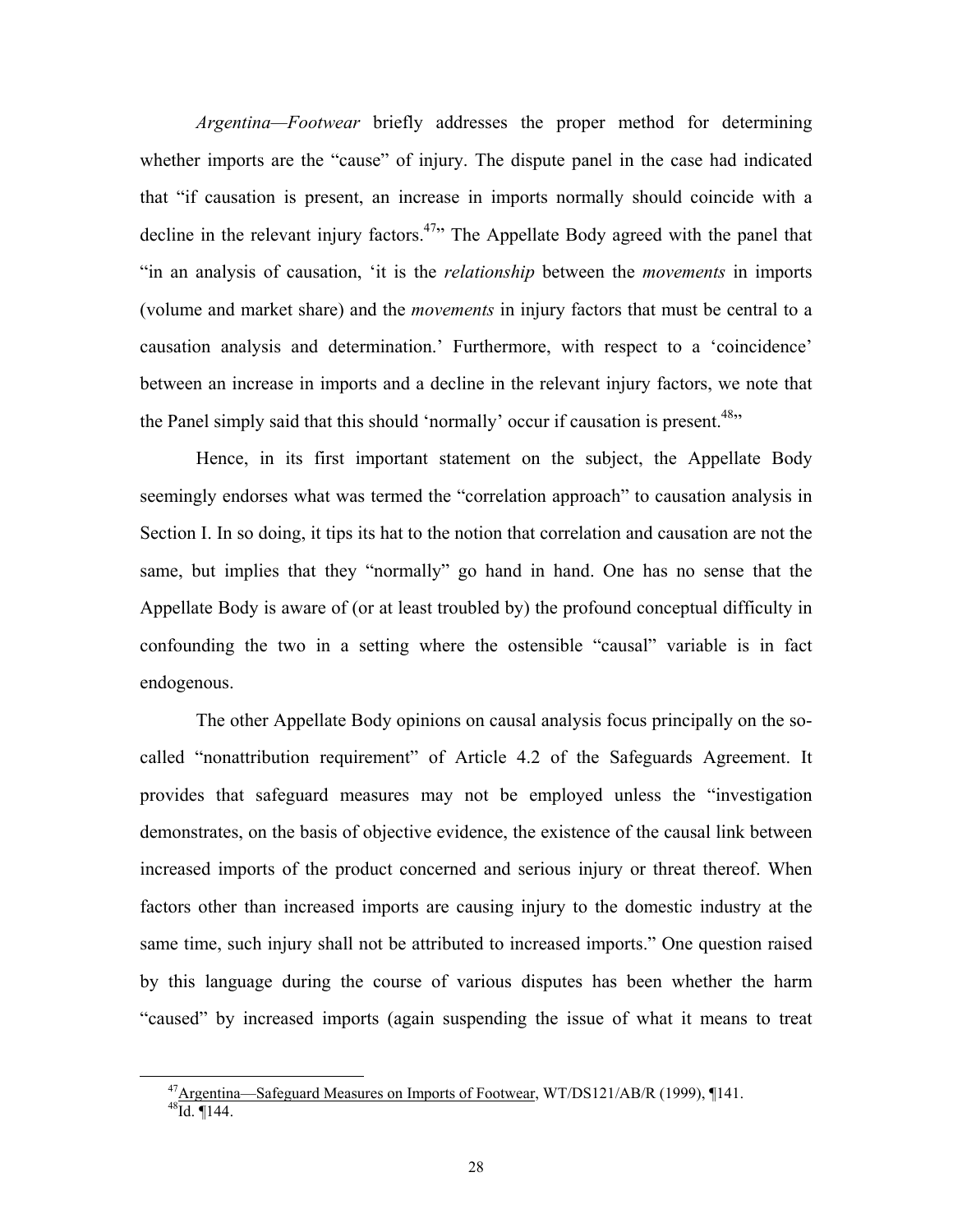increased imports as causal) must by itself suffice to cause serious injury, or must simply contribute to serious injury, perhaps along with other factors. To this ill-posed question, the Appellate Body has responded that "the *Agreement on Safeguards* does not require that increased imports be "sufficient" to cause, or threaten to cause, serious injury. Nor does that Agreement require that increased imports "alone" be capable of causing, or threatening to cause, serious injury.<sup>[49](#page-30-0)</sup>

Although increased imports need not account for all of the serious injury, the Appellate Body nevertheless underscores the importance of ensuring that injury caused by "factors other than increased imports" "not be attributed to increased imports." To make sense of these dual principles, one can only assume that the Appellate Body is concerned about situations in which increased imports have not made any causal contribution to serious injury, and where serious injury is nevertheless wrongly "attributed" to imports.

It has found fault with members' "nonattribution analysis" on multiple occasions. In *United States—Wheat Gluten*<sup>[50](#page-30-1)</sup>, the volume of imports had risen 38 percent during the five-year period of investigation employed by the ITC. Over the same period, U.S. productive capacity had grown 68 percent. Capacity utilization at U.S. firms had fallen considerably along with profits, however, and the U.S. ITC had linked the decline in profitability to declining capacity utilization rates. $51$ 

One issue before the Appellate Body was whether the U.S. ITC had incorrectly "attributed" injury caused by the expansion of U.S. capacity to rising imports. On this question, the Appellate Body noted that had U.S. capacity not risen over the period of investigation, its capacity utilization rate would have fallen only modestly even with the

<span id="page-30-0"></span><sup>&</sup>lt;sup>49</sup>United States—Safeguard Measures on Imports of Fresh, Chilled or Frozen Lamb Meat from New Zealand and Australia WT/DS178/AB/R (2001), 170. See also United States—Definitive Safeguard<br>Measures on Imports of Wheat Gluten from the European Communities WT/DS166/AB/R (2001), 170.

<sup>&</sup>lt;sup>50</sup>United States—Definitive Safeguard Measures on Imports of Wheat Gluten from the European Communities WT/DS166/AB/R (2001).<br><sup>51</sup>Id. ¶¶81, 84.

<span id="page-30-2"></span><span id="page-30-1"></span>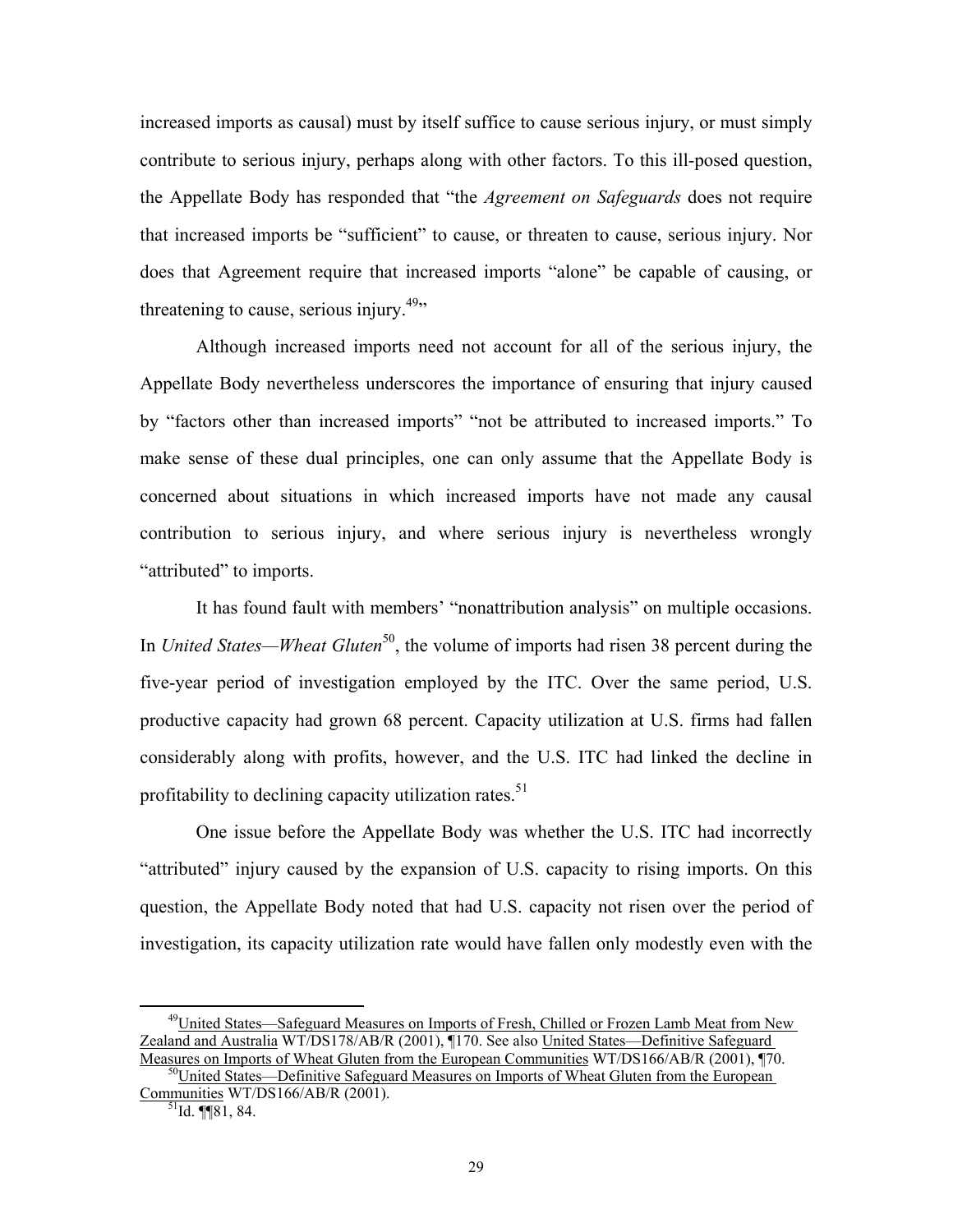increased volume of imports.<sup>[52](#page-31-0)</sup> Further, had imports maintained their market share over the period of investigation, capacity utilization rates still would have fallen significantly due to the increased capacity brought on line.<sup>[53](#page-31-1)</sup> In the face of this evidence, the Appellate Body concluded that the U.S. ITC had not "adequately evaluated the complexities" and had not ensured that injury attributable to other factors is not attributed to imports.<sup>[54](#page-31-2)</sup>

The Wheat Gluten opinion is problematic in a number of respects. First, as with the other Appellate Body opinions on causation, it does nothing to help with the question of how to conceptualize imports as a causal variable. Second, taking seriously for a moment the notion that imports are "causal," it was undisputed in the case that they had risen substantially during the period of investigation, while the profitability of domestic producers had fallen. Given the Appellate Body's earlier pronouncements that a correlation of this sort is "normally" present when a causal connection exists, and that imports need not account for all serious injury, one wonders why this evidence was not enough. The logic of the Appellate Body opinion seems to suggest that the problems suffered by U.S. producers were caused by two factors—rising imports, and investment in new capacity that proved unnecessary. In the absence of either factor, U.S. producers would have been considerably more profitable. Why, then, is it inappropriate to attribute at least part of the "serious injury" to imports?

Finally, and as the United States had argued, much of the increase in capacity was put in place before imports began to increase.<sup>[55](#page-31-3)</sup> The sequence of events thus suggested that U.S. producers had invested in new capacity in anticipation of growth opportunities, but that imports had increased to capture those growth opportunities and render the new investment uneconomical. It could thus be argued that the unexpected surge in imports was the real "problem," and that investments in capacity were not a conceptually distinct

<span id="page-31-3"></span> $^{55}$ Id. ¶87

 $\frac{52}{1d}$ . [85.]

<span id="page-31-1"></span><span id="page-31-0"></span> $53$ Id. ¶86.

<span id="page-31-2"></span> $^{54}$ Id. ¶ 91.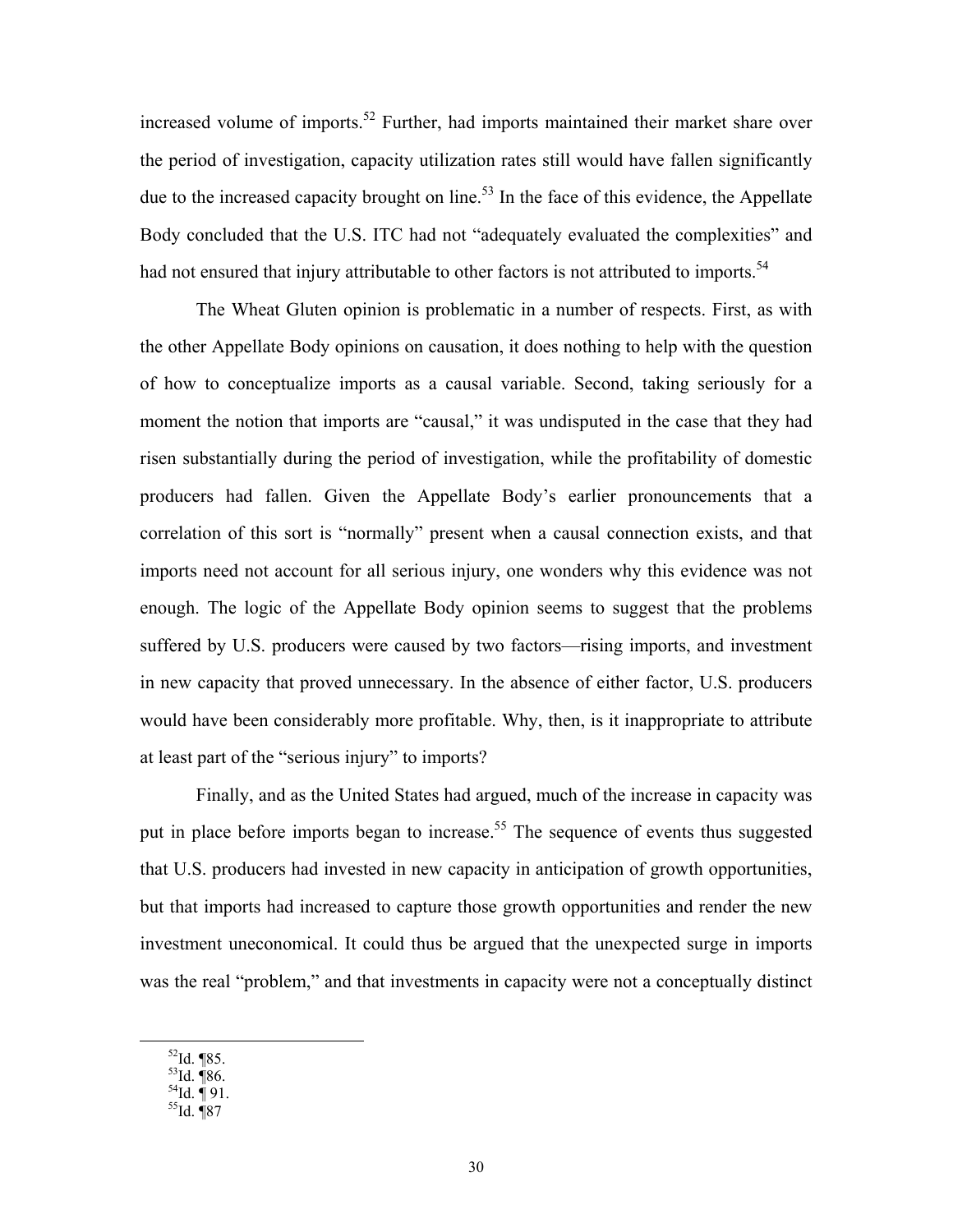cause of injury but rather a background predicate for the injury caused by imports. To this line of argument, the Appellate Body Responded: "[T]he relevance of an 'other factor', under Article 4.2(b), depends on whether that 'other factor' was, or was not, 'causing injury' 'at the same time' as increased imports. Therefore, the possible relevance of the increases in capacity added during the period of investigation does not depend on the moment in time when the increases in capacity occurred, but on when the effects of those increases are felt, and whether they are 'causing injury' 'at the same time' as increased imports.<sup>[56](#page-32-0)</sup> This response simply begs the question as to why domestic investments in new capacity should be considered an "other factor" distinct from imports as a cause of injury, if indeed the anticipated recoupment of those investments was frustrated by an unexpected import surge. The U.S. ITC had treated capacity investments as an alternative cause of injury to be sure (and dismissed them as less important), and the Appellate Body simply seemed to accept it as an "other factor" without reflection.

The decision in *United States—Lamb*<sup>[57](#page-32-1)</sup> is similar in this last respect. The U.S. ITC had considered six factors other than increased imports that might have contributed to serious injury: "the cessation of subsidy payments under the National Wool Act of 1954; competition from other meat products, such as beef, pork and poultry; increased input costs; overfeeding of lambs; concentration in the packing segment of the industry; and a failure to develop and maintain an effective marketing program for lamb meat.<sup>[58](#page-32-2)</sup> $\cdot$  The Appellate Body again seemed to accept these factors uncritically, and simply inquired whether the United States had done enough to ensure that injury caused by these factors was not "attributed" to imports. Once again it found the analysis of the ITC wanting, suggesting that it consisted of conclusory assertions without reasoned explanation.<sup>[59](#page-32-3)</sup>

<span id="page-32-1"></span><span id="page-32-0"></span> $56$ Id. ¶88.

 $57$ United States—Safeguard Measures on Imports of Fresh, Chilled or Frozen Lamb Meat from New <u>Zealand and Australia</u> WT/DS178/AB/R (2001).<br><sup>58</sup>Id. at ¶182, n. 57.<br><sup>59</sup> Id. ¶¶185-86.

<span id="page-32-2"></span>

<span id="page-32-3"></span>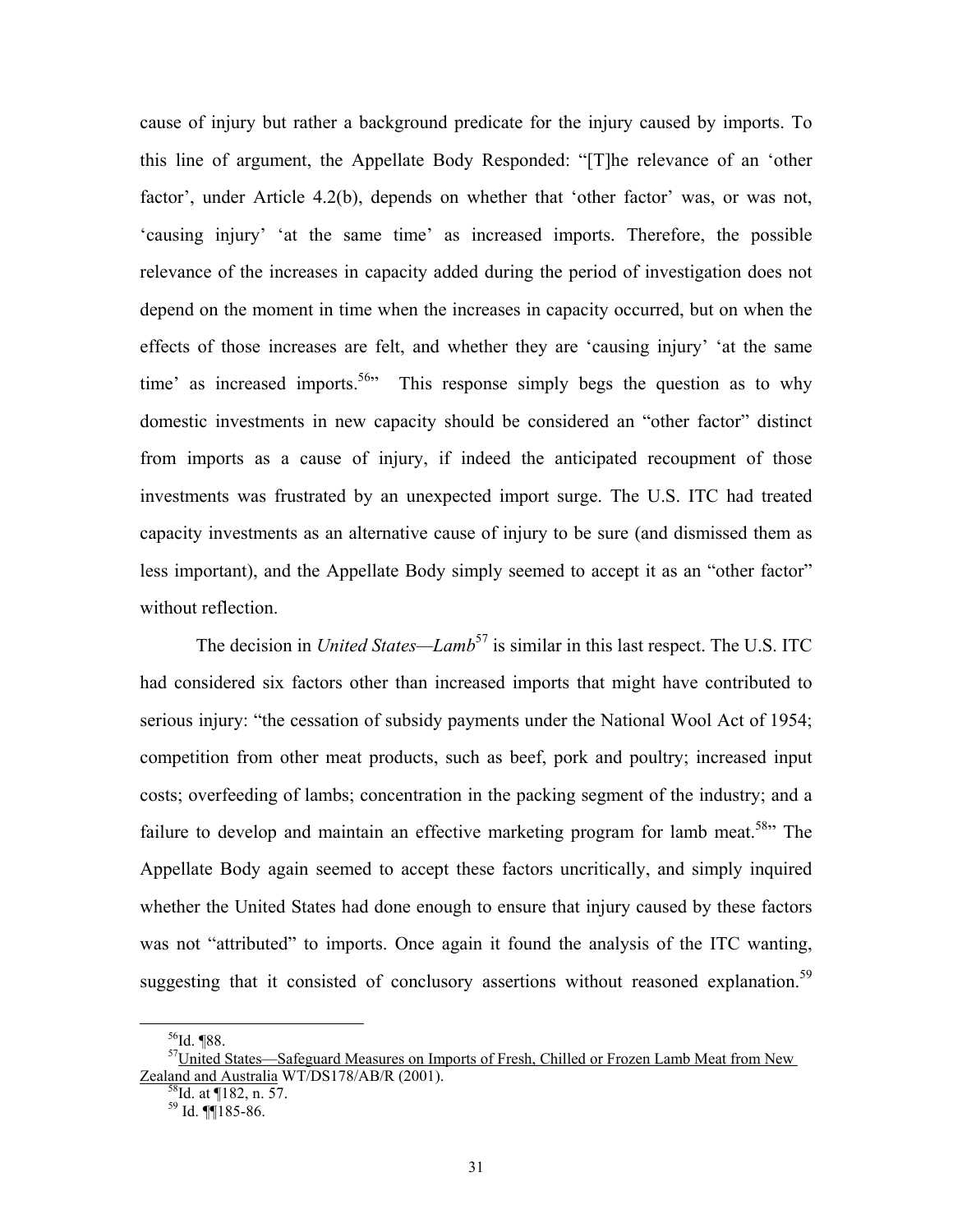Along the way it added: "We emphasize that the method and approach WTO Members choose to carry out the process of separating the effects of increased imports and the effects of the other causal factors is not specified by the *Agreement on Safeguards*. What the Agreement requires is simply that the obligations in Article 4.2 must be respected when a safeguard measure is applied.<sup> $60$ </sup> Evidently, members can use any analytical method they wish that complies with Article 4.2, yet the Appellate Body offers no counsel as to what the set of permissible methods might include.

Finally, in *United States—Line Pipe*,<sup>[61](#page-33-1)</sup> the U.S. ITC had considered the possibility that decreased oil and gas drilling was a more important cause of injury than increased imports, and had concluded to the contrary. Once again, however, its analysis was deemed insufficient—the "cited parts of the USITC Report do not *establish explicitly*, with a *reasoned and adequate explanation*, that injury caused by factors other than the increased imports was not attributed to increased imports. The passage on page I-30 of the USITC Report highlighted by the United States is but a mere assertion that injury caused by other factors is not attributed to increased imports.<sup>[62](#page-33-2)</sup><sup>2</sup>

In sum, the Appellate Body decisions prior to the steel case regarding the causal analysis required by the Safeguards Agreement suggest the following principles: (a) correlation is typically the best evidence of causation; (b) the "other factors" considered by national authorities during the course of their investigations will be accepted uncritically without any reflection as to their logical relevance; and (c) the Appellate Body will not tell nations how to conduct their "nonattribution analysis," but will insist that it contain "reasoned and adequate explanation," which has so far been lacking in every case. Thus far, the Appellate Body offers no theory as to how imports are to be viewed as causal, or as to how members should determine what constitutes a potential

<span id="page-33-1"></span><span id="page-33-0"></span> $60$  Id.  $\P$ 181.

<sup>&</sup>lt;sup>61</sup>United States—Definitive Safeguard Measures on Imports of Circular Welded Carbon Quality Line Pipe from Korea, WT/DS202/AB/R (2001).<br> $62$  Id.  $\sqrt{220}$ 

<span id="page-33-2"></span>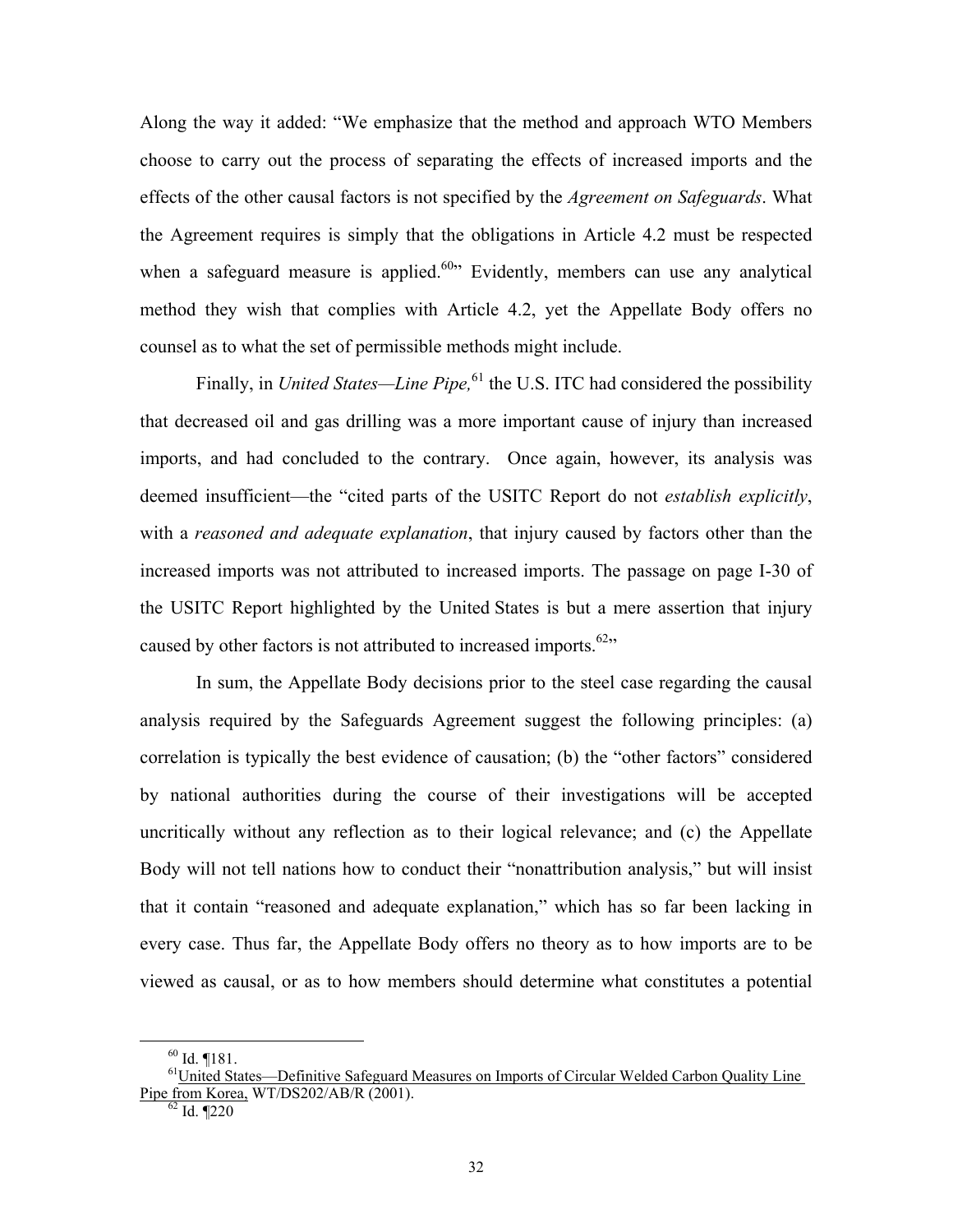"other factor." In other words, the Appellate Body offers no useful guidance on this front as to when safeguards are permissible and when they are not. It faults the lack of "adequate explanation" in the decisions of national authorities, yet its own explanation of the permissible role for safeguard measures could hardly be less instructive.

#### **III. The Steel Dispute**

The recent steel dispute raised all of the issues noted above, and others. The panel decision hints at a partial resolution of the "unforeseen developments" puzzle, but makes little progress on other fronts. The Appellate Body decision breaks no new ground at all, and holds the steel safeguards imposed by the United States to be illegal for predictable reasons in light of the prior cases.

#### **A. Background to the Dispute**

The steel investigation was initiated by the ITC at the request of the United States Trade Representative (USTR) in June, 2001. The request covered four broad categories of steel products, which were divided into thirty-three categories by the ITC for purposes of data collection. Ultimately, the ITC defined twenty-seven separate "industries" producing steel products within the scope of the investigation. For each of these industries, the ITC proceeded to determine whether imports had increased, and if so, whether increased imports were a substantial cause of serious injury or threat of injury. This analysis resulted in negative determinations for fifteen industries, affirmative determinations for eight industries, and "divided" determinations (a 3-3 vote) for four industries.<sup>[63](#page-34-0)</sup>

Under U.S. law, a negative determination by the ITC precludes any action by the President to impose a safeguard measure. Affirmative determinations and divided

<span id="page-34-0"></span> <sup>63</sup>USITC, Certain Steel Products, Inv. No. TA-201-73, (USITC Pub. No. 3479, December, 2001), Vol. I (hereafter USITC Report).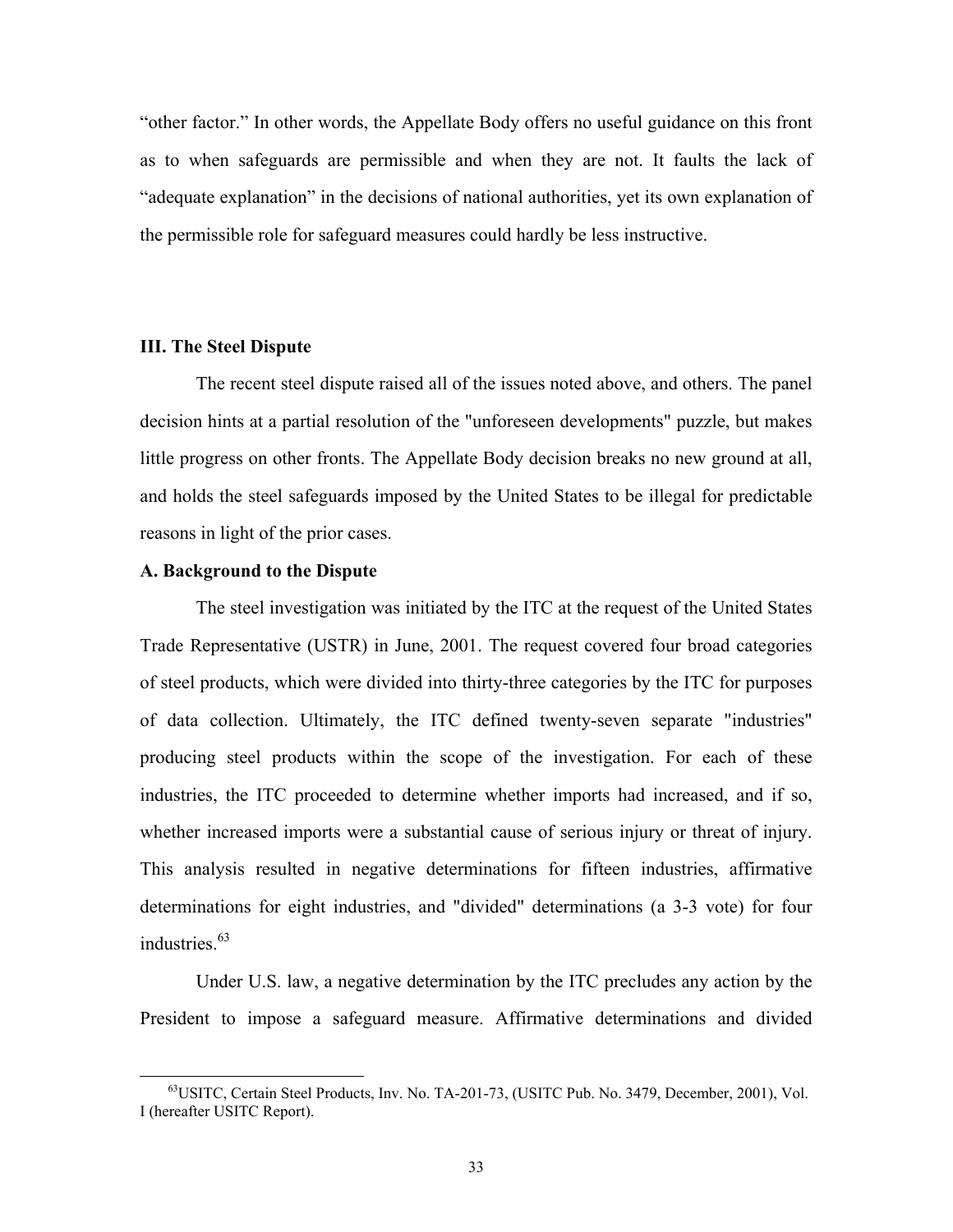determinations are forwarded to the President for consideration of possible relief, along with remedial recommendations which the President is not bound to follow. As to some products, the ITC recommended that imports from nations with which the United States has preferential trading arrangements—including Canada, Mexico, Israel and Jordan—be exempted from any safeguard measures.

After the conclusion of an inter-agency review process, the President instituted ten distinct safeguard "measures" covering various steel products, which generally excluded imports from preferential trading partners. Eight WTO members (including the European Community) challenged the measures pursuant to the WTO dispute resolution process, and the proceedings were consolidated before a single panel. The panel ruled against the United States on all of the challenged measures, on multiple grounds. The Appellate Body affirmed the ruling in considerable part, leading to the eventual dismantling of the measures in December, 2003.

#### **B. The Panel Decision**

The challenges to the U.S. steel safeguard measures collectively attacked every aspect of their legal basis. The panel exercised judicial economy to avoid reaching arguments regarding the definition of "industry" in the U.S. investigation and the existence of serious injury. Its findings instead focused on four areas: the existence of "unforeseen developments" as a predicate for safeguards; the question whether steel imports had increased in "such increased quantities" as to permit safeguards; the causal link between increased imports and injury; and the lack of "parallelism" between the injury analysis and the remedial measures.<sup>[64](#page-35-0)</sup>

#### *1. Unforeseen Developments*

U.S. law has yet to be amended to require that increased imports result from unforeseen developments, and the initial ITC decision in the steel case predictably paid

<span id="page-35-0"></span><sup>&</sup>lt;sup>64</sup>United States -- Definitive Safeguard Measures on Imports of Certain Steel Products, WT/DS248-49, 251-54, 258-59/R (July 2003) (hereafter Panel Rep.).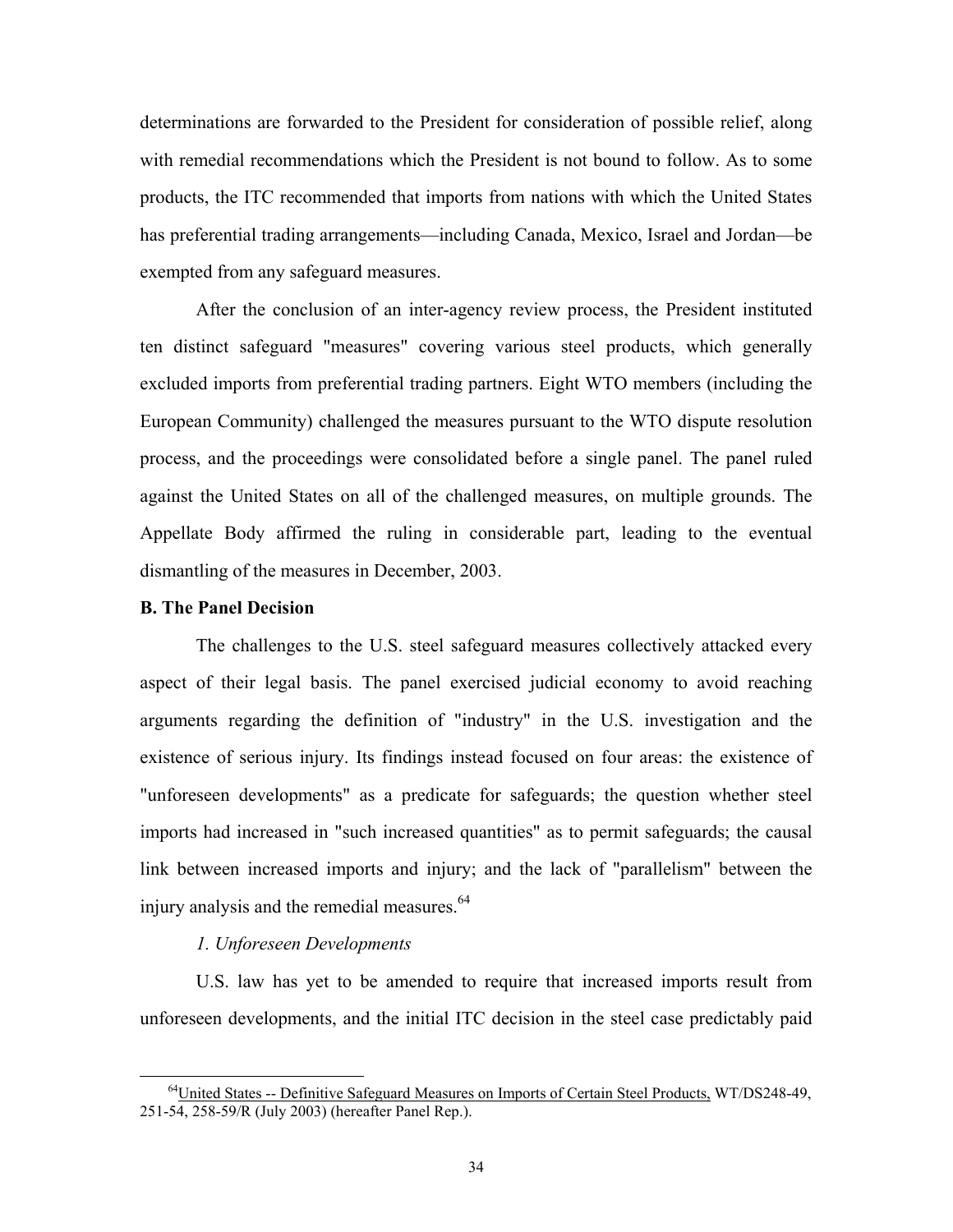little heed to the issue. But prior to the imposition of the steel safeguard measures in March 2002, the USTR requested additional information from the ITC regarding unforeseen developments, and received a supplemental report on that issue in February. Based in large part on this supplemental report, the United States argued before the panel that four unforeseen developments had contributed to the influx of imports that had injured the U.S. steel industry: the Asian financial crisis; the drop in demand for steel due to the dissolution of the Soviet Union; the unexpected strength of U.S. demand for steel; and the persistent appreciation of the U.S. dollar.<sup>[65](#page-36-0)</sup> Among other arguments, the complainants urged that none of these events were "unforeseen," and questioned whether they had resulted in increased imports sufficient to justify safeguards.

In assessing these issues, the panel began by noting that the parties agreed that "the point in time at which developments should have been unforeseen is that of the completion of the Uruguay Round."<sup>[66](#page-36-1)</sup> The panel allowed that the Asian financial crisis could constitute an unforeseen development "since it took place after the United States last negotiated its tariff concessions on the steel products covered by the investigation."<sup>[67](#page-36-2)</sup> The same was true of the consequences for the steel market of the dissolution of the Soviet Union, even though that process had begun prior to the end of the Uruguay Round. The ongoing strength of the U.S. economy and the U.S. dollar were harder to regard as unforeseeable, but the panel concluded that these factors were not viewed by the ITC as unforeseen developments in themselves, but simply circumstances that contributed to the increase in imports that resulted from the developments in Asia and the Soviet Union. Thus, the United States prevailed on the proposition that unforeseen developments had affected the steel market to some degree.

According to the text of GATT Article XIX, however, the unforeseen developments must produce increased imports that cause serious injury or threat. It was

 $65$ Id. ¶10.40.

<span id="page-36-1"></span><span id="page-36-0"></span> $^{66}$ Id.  $\P$ 10.74.

<span id="page-36-2"></span> $^{67}$ Id.  $\P$ 10.80.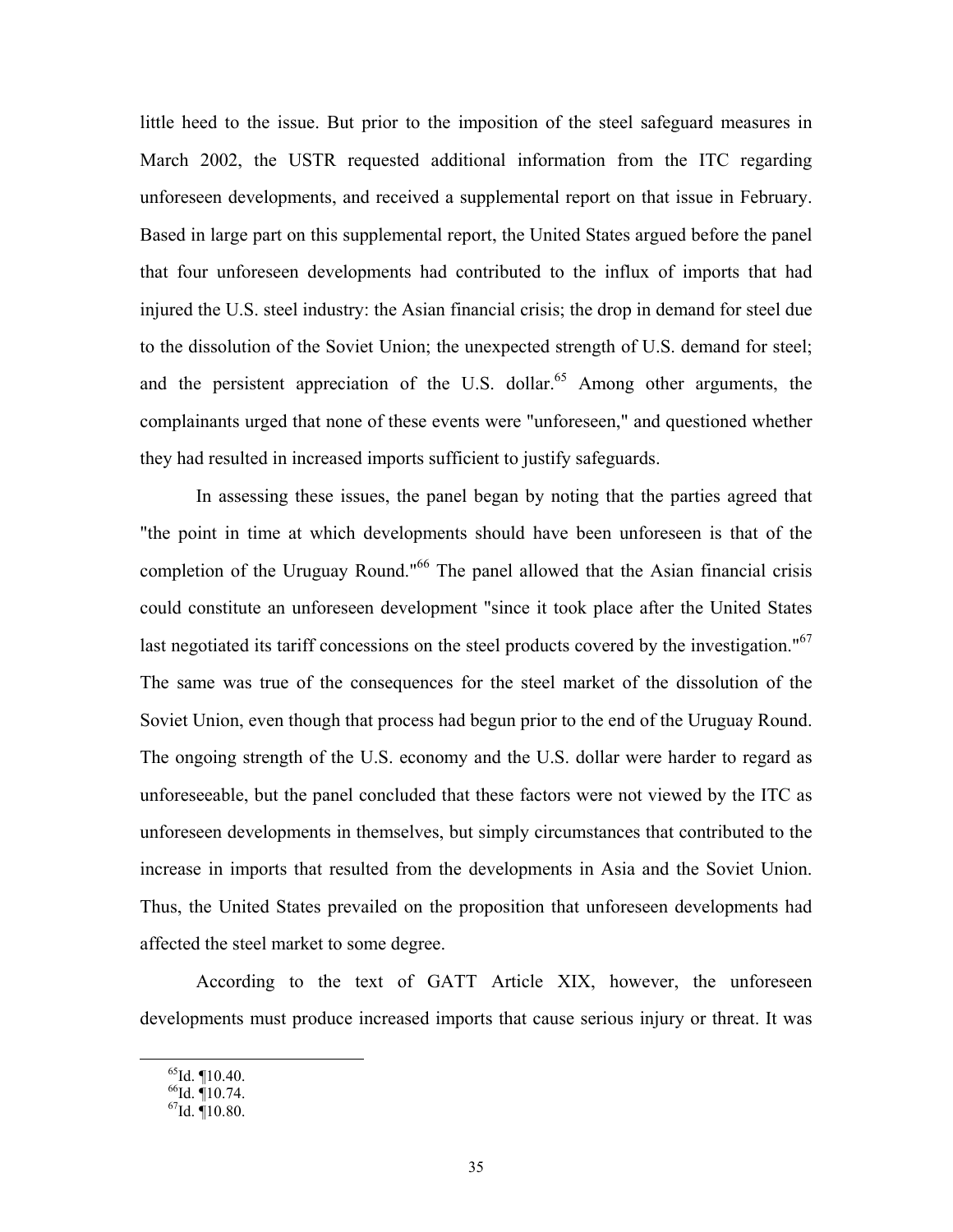on this issue that the United States failed to persuade the panel, in part because the ITC findings of injury were all contained in the original ITC report rather than its supplemental report—at no time prior to its affirmative injury findings did the ITC identify the increased imports that had resulted from the unforeseen developments and analyze their impact on the domestic industry. Such analysis was required, according to the panel, for every line of steel products (every "industry") in which a safeguard measure was taken.<sup>[68](#page-37-0)</sup> Instead, the ITC had simply asserted in its supplemental report, after the original injury findings had been made, that unforeseen developments had affected the steel market in a general way—as the panel stated, "in light of the complexity of the matter, a more sophisticated and detailed economic analysis was called for." $69$ 

*Analysis*. The panel's treatment of the unforeseen developments issue is helpful in suggesting how to operationalize this requirement in practice, but at the same time underscores that it is a potentially severe hurdle for any nation that seeks to employ safeguard measures. As to the questions posed earlier in this essay—unforeseen by whom? at what point in time?—the panel suggests that the relevant actors are trade negotiators, and that the relevant time is the point when the member seeking to use safeguards "last negotiated its tariff concessions on the...products covered by the investigation." The end of the Uruguay Round may be taken to have "reset the clock" on this latter issue, as GATT members formally withdrew from their old GATT obligations at the end of the Round and entered a new (WTO) treaty, even if the tariff bindings on many products did not change.

In deciding whether events were "unforeseen" by the negotiators at the relevant time, the focus in the first instance will be on whether the events in question took place before or after the conclusion of the negotiations. One can thus imagine the rules here

 $68$ Id. ¶ 10.128.

<span id="page-37-1"></span><span id="page-37-0"></span> $^{69}$ Id.  $\overline{1}0.125$ .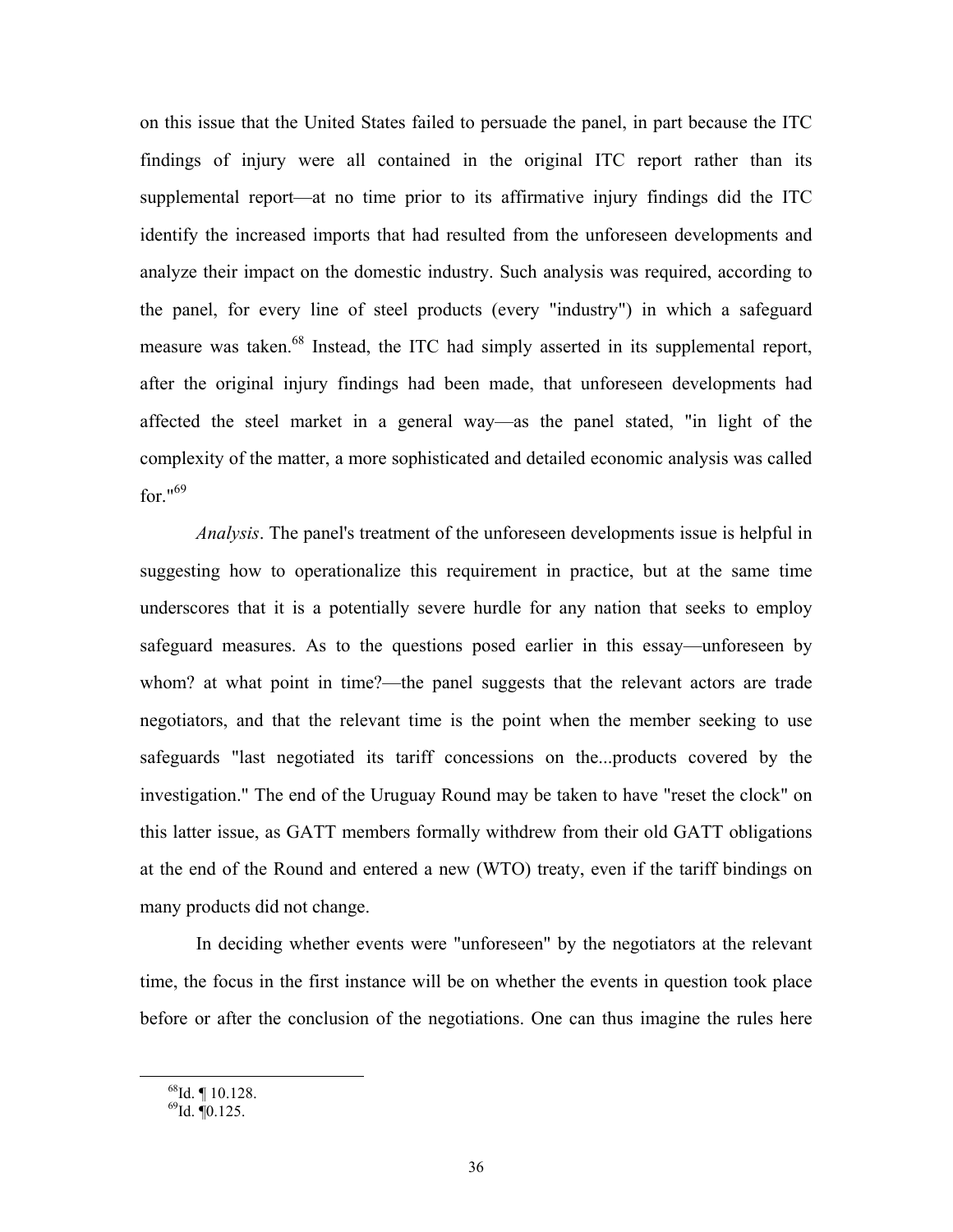evolving in a manner that is roughly consistent with the rules in nonviolation cases—a presumption might arise that negotiators foresee the results of events that take place before the conclusion of negotiations, and do not foresee the results of events that take place later.<sup>[70](#page-38-0)</sup> As tariffs decline to minimal levels and more and more time passes since the last concession, the set of "unforeseen" events will presumably expand and unforeseen developments should become easier to identify.

But the requirement of linkage between unforeseen developments and particular import increases, and the further requirement that these imports be linked to serious injury or threat, pose substantial analytical challenges. It is hardly clear what sort of "more sophisticated and detailed economic analysis" will suffice. Consider the steel case itself: By the panel's reasoning, the United states should have ascertained precisely how much U.S. imports had increased, in each of twenty-seven steel "industries," as a result of the Asian financial crisis and the drop in demand for steel inside the old Soviet Union. It should then have analyzed whether this increase caused or threatened to cause serious injury to the relevant industry (as well as provide a convincing "nonattribution" analysis, discussed further below). On the surface, such an analysis seems to call for a global general equilibrium model of each segment of the steel market, so that the effect of events in particular overseas markets such as Asia and the former Soviet Union can be simulated with precision. If that sort of analysis is indeed required, the time and expense involved could be enormous. The accuracy of such exercises is also subject to considerable doubt because the results often turn on controversial assumptions. And for many industries, the data necessary to estimate the parameters for such models will be lacking, and modelers would have little choice but to fall back on simulations that rest on seat of the pants guesses about relevant supply and demand elasticities, cross-elasticities of demand, and the like. The potential boon for consulting economists is readily

<span id="page-38-0"></span><sup>&</sup>lt;sup>70</sup>See Japan -- Measures Affecting Consumer Photographic Film and Paper, WT/DS44/R (1998), ¶10.79.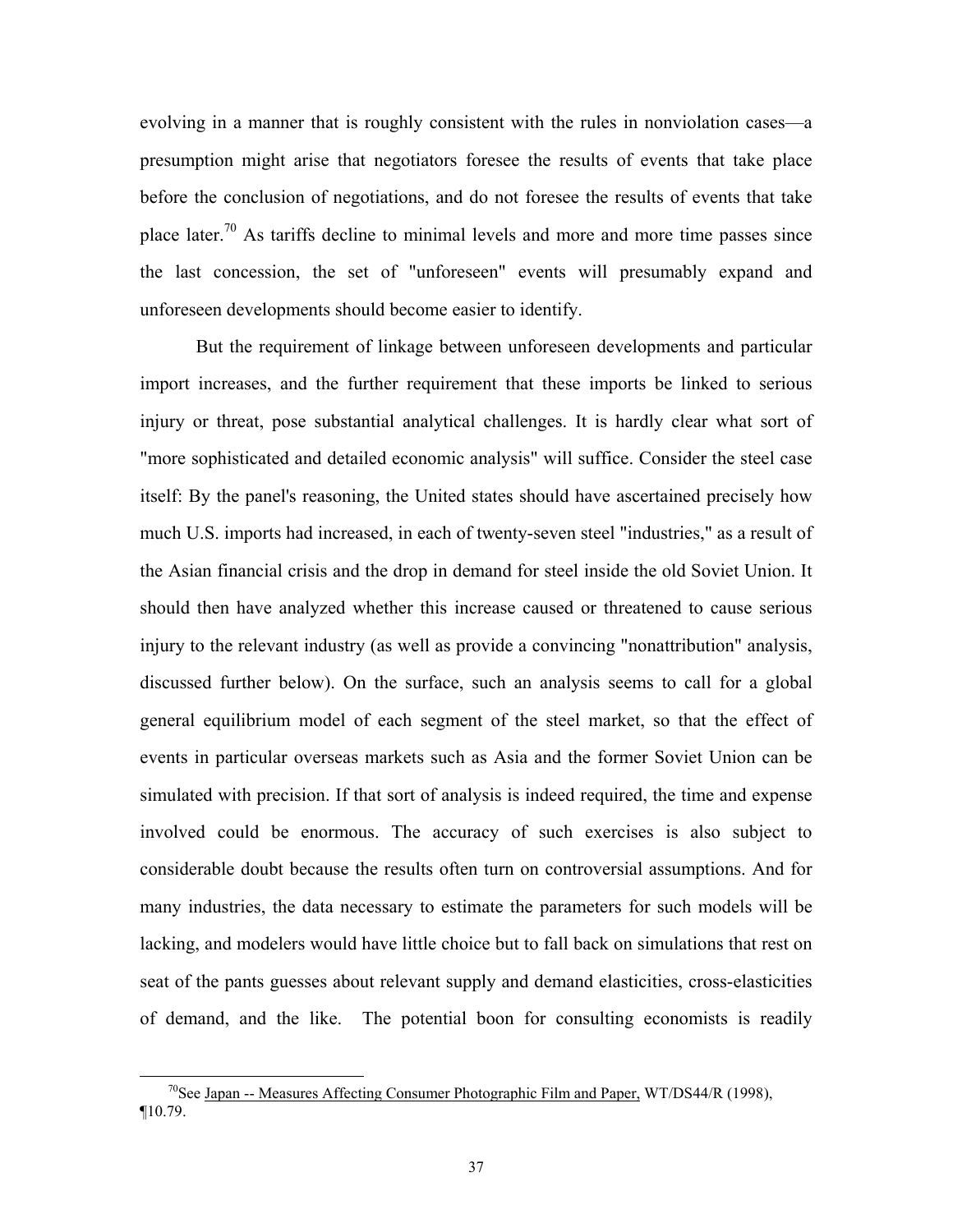apparent, but one must harbor no illusions that the task of undertaking such analysis is straightforward—if done properly, it is expensive, time-consuming, and inevitably fraught with the potential for serious error. Perhaps a future reviewing panel would be satisfied with something less daunting (and thus less rigorous and even more error prone), but the question of what will suffice as a "reasoned and adequate explanation" of the linkage between unforeseen developments and injury remains unclear at best.

To be sure, the great virtue of requiring a linkage between unforeseen developments and injury, via the effect of unforeseen developments on import quantities, is that a coherent exogenous variable thereby resurfaces in the analysis—one asks not whether "increased imports" have caused injury in the abstract, but whether particular unforeseen developments have caused injury, via an effect on the relative competitive position of imported and domestic goods. The question that national authorities are asked to answer is once again economically intelligible, as it was at the outset of GATT.

The problem of "nonattribution" might also appear to become more tractable one might say that as long as the unforeseen developments cause increased imports, in turn resulting in injury or threat, then by definition injury has not been "attributed" to any factor other than imports. The task of identifying the other factors to which importrelated injury must not be "attributed," and of assessing their impact, could arguably be put to the side. Conceptual issues still remain, however, as to what is permitted to "count" as an unforeseen development. Imagine, for example, an "unforeseen" shock in the domestic market for inputs into steelmaking that raises the cost of steel production in the United States. U.S. steelmakers raise their prices to cover costs, and imports flood into the U.S. market to undercut the price increases and market shares of domestic firms. Such "increased imports" may surely be said to cause injury (relative to a counterfactual world in which the imports are not permitted to increase), and to result from the unforeseen developments in the domestic input market. But are safeguard measures appropriate when the root cause of injury is a shock in the domestic economy? Or would safeguards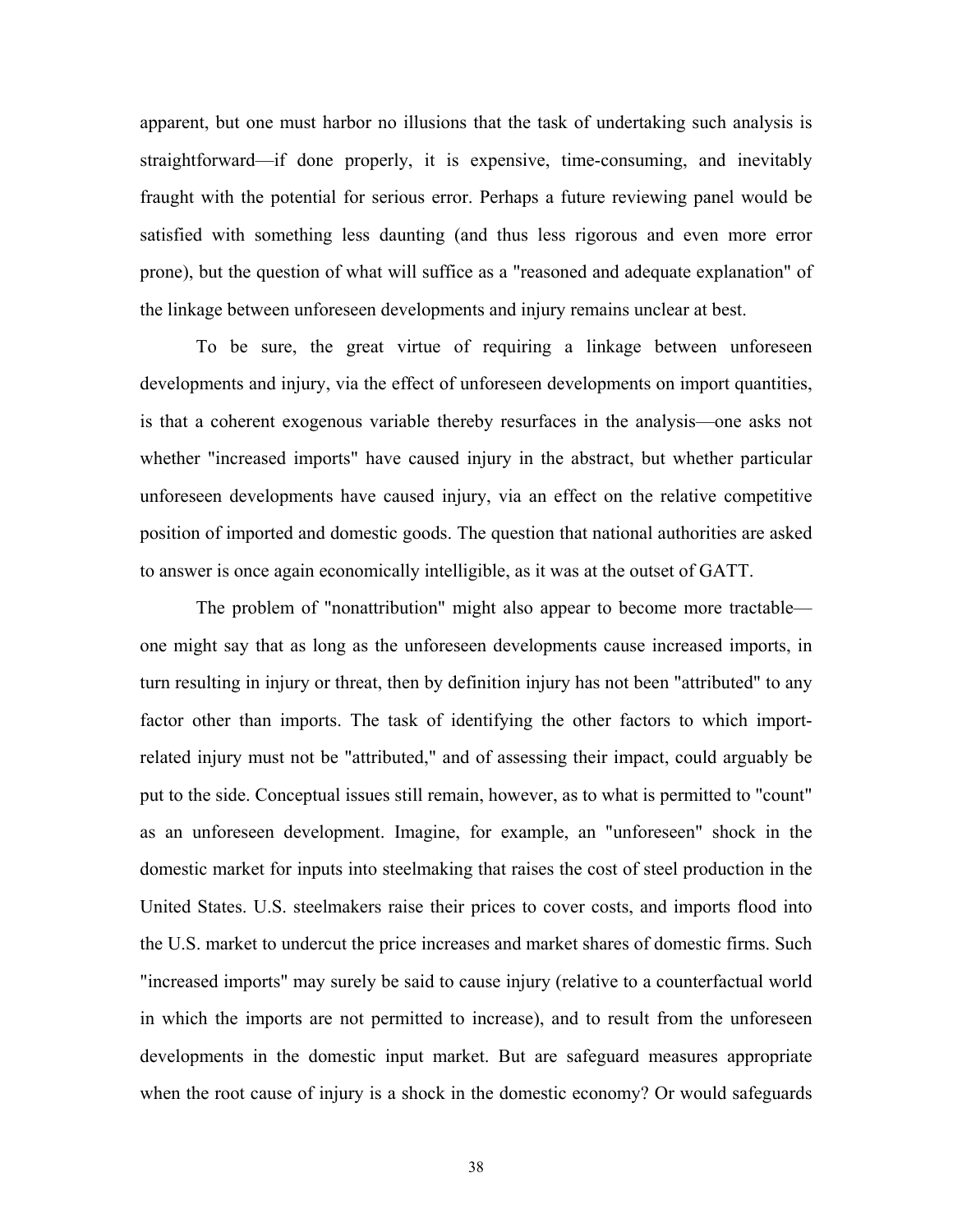to remedy such injury be impermissible because the injury caused by the domestic shock is wrongly "attributed" to imports? Nothing in the WTO decisions thus far afford much help with such matters, an issue about which I will say more below in connection with the "nonattribution" problem.

#### *2. Increased Imports and the Baseline Question*

Taking its cue from earlier Appellate Body decisions, the panel held "that the use of the present tense in the verb phrase 'is being imported' in both Article 2.1 of the Agreement of Safeguards and Article  $XIX:(1)(A)$  of the GATT 1994 indicates that it is necessary for the competent authorities to examine recent imports and that the increase in imports was 'recent'."<sup>[71](#page-40-0)</sup> Further, "the emergency nature of safeguard measures calls for an assessment of whether imports increased suddenly so that the situation became one of emergency."<sup>[72](#page-40-1)</sup> And finally, "[i]n light of the Panel's above conclusion that the competent authority must have determined that imports increased suddenly and recently, the Panel will generally focus its analysis on the situation of imports in the more recent period that preceded the end of the period of investigation."<sup>[73](#page-40-2)</sup>

The panel then proceeded to examine the data on import trends for each of the ten product categories covered by the challenged measures. In most instances, the panel generated a graph representing the import volume and market share data over the fiveyear period of investigation employed by the ITC. Because the panel's focus was on the "more recent period that preceded the end of the period of investigation," the graph for each product category says much about how the panel came out in each case. I reproduce four of the graphs below for purposes of illustration:

#### HOT-ROLLED BAR

<span id="page-40-2"></span><span id="page-40-1"></span><span id="page-40-0"></span> $^{71}$ Panel Rep. ¶10.159.<br> $^{72}$ Id. ¶10.166.  $^{73}$ Id. ¶ 10.175.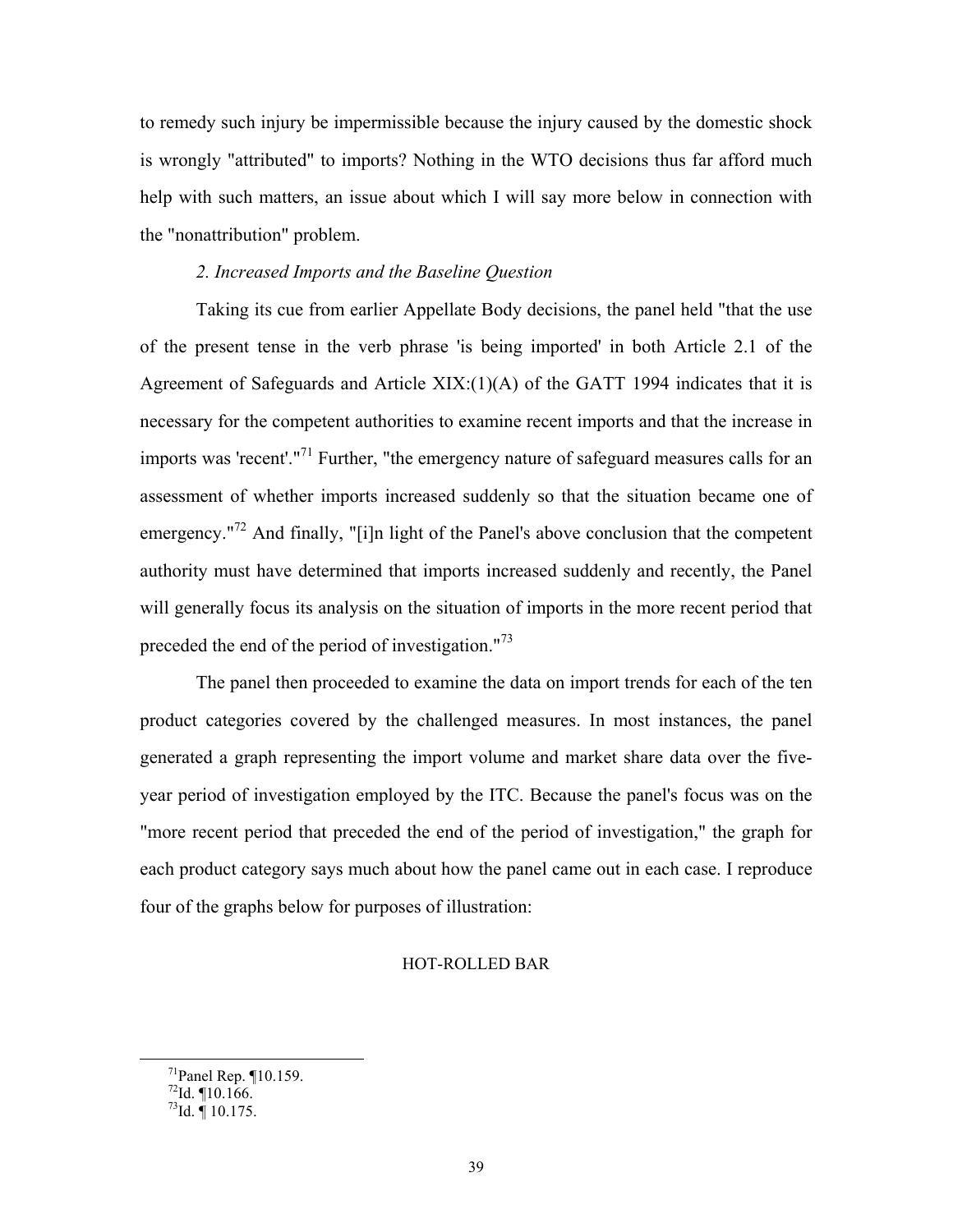





REBAR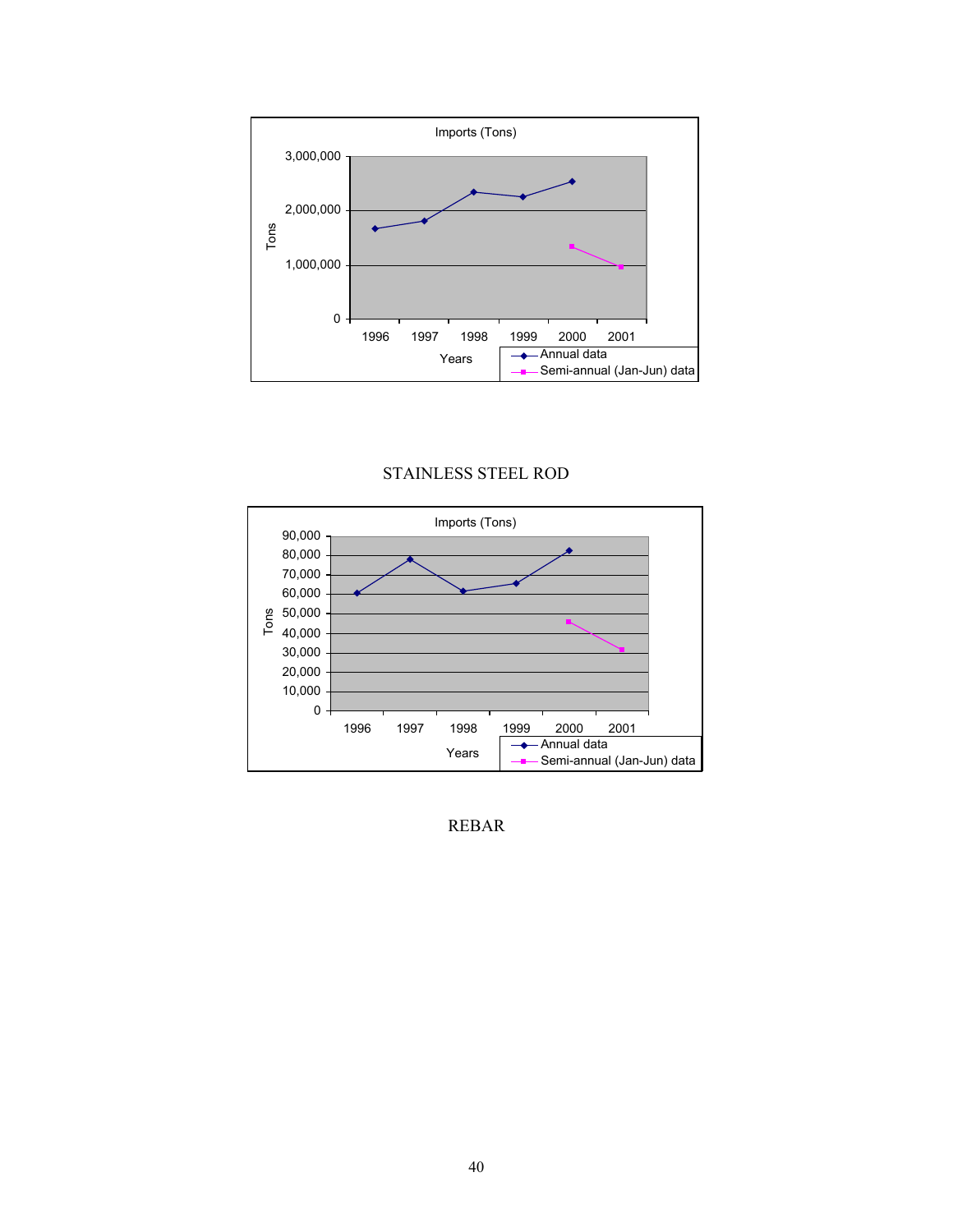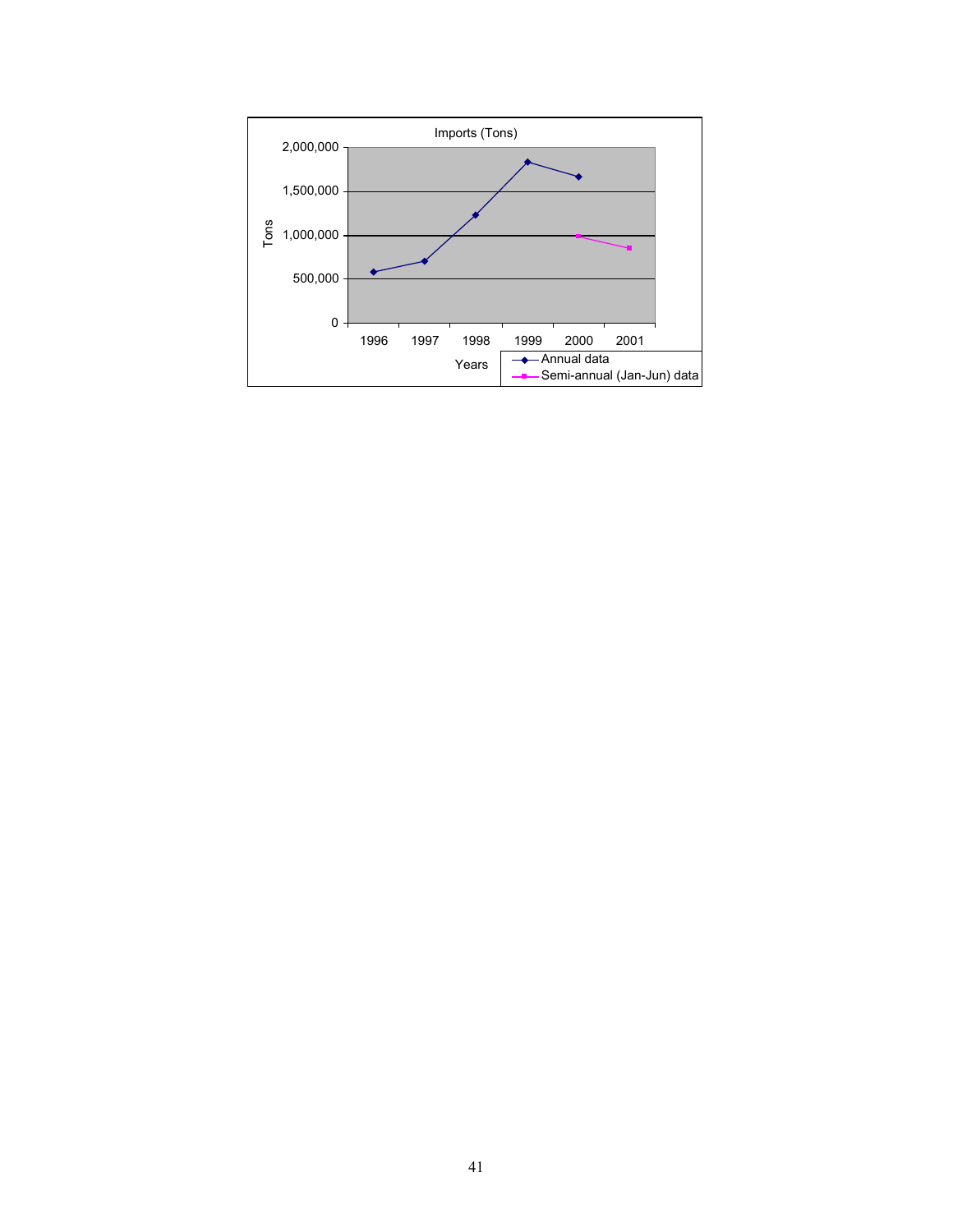

#### STAINLESS STEEL BAR

For both hot-rolled bar and stainless steel rod, the panel found that the ITC report did not contain a "reasoned and adequate" explanation of why imports had increased. Regarding hot-rolled bar, the panel focused on the ITC's "failure to account for the most recent data from interim 2001...The decrease from interim 2000 (1.34 million tons) to interim 2001 (952,392 tons) represented a decrease by 28.9%, whereas the increase in the year-to-year period before (1999 to 2000) that was characterized as "rapid and dramatic" was merely 11.9%. In light of this decrease in the most recent period, the Panel does not believe that the trend of imports from 1996 to 2000 (an increase by 52.5%) is sufficient to provide a basis for a finding that, at the moment of the determination, hot-rolled bar 'is being imported in such increased quantities."<sup>[74](#page-43-0)</sup>

The analysis was similar in many respects for stainless steel rod. "The USITC relied on the increase occurring between 1996 and 2000, with the largest increase from 1999 to 2000 (25%). The decline between interim 2000 and interim 2001 was acknowledged, but the USITC did not give an explanation why it nevertheless found that there was an increase of imports in absolute numbers. This failure is particularly serious

<span id="page-43-0"></span> $^{74}$ Id. ¶10.205.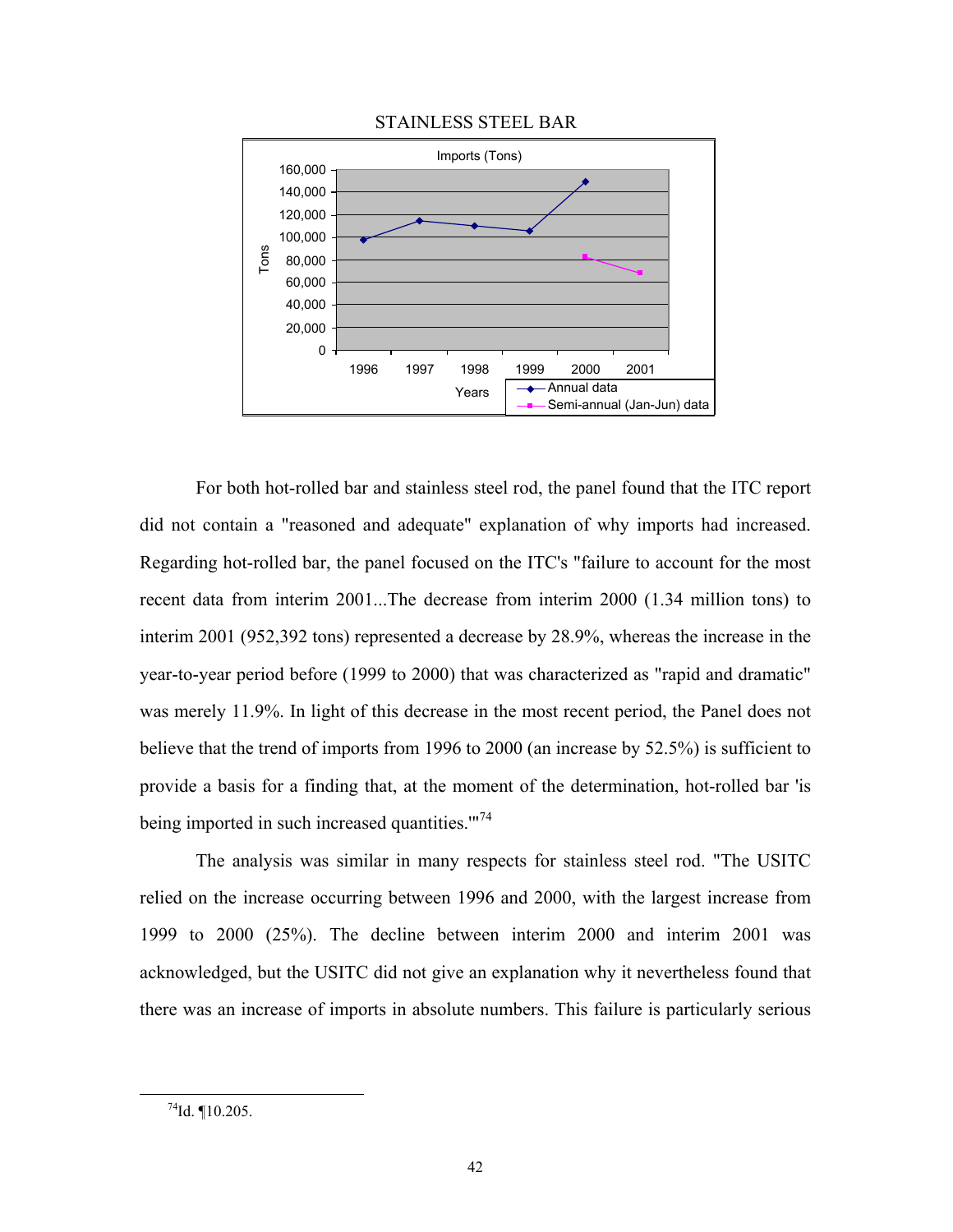since this decrease (by 31.3%) was sharper than the preceding increase, and, as a matter of proportion, offset the increase of the two preceding years."<sup>[75](#page-44-0)</sup>

For rebar, by contrast, the panel accepted the ITC finding of increased imports: "In light of the tripling of imports, the decrease over the last 18 months is not significant enough in order to stand in the way of a conclusion that rebar "is being imported in such increased quantities". <sup>[76](#page-44-1)</sup> Likewise, as to stainless steel bar, the panel found that "in the light of the significant increase from 1999 to 2000 (19.3 percentage points), the decline by 3.3 percentage points from interim 2000 to interim 2001 is, contrary to what the European Communities has stated, insignificant. It simultaneously does not detract from a finding that imports, relative to domestic production, remain at high levels so that stainless steel bar 'is being imported in (such) increased quantities."<sup>[77](#page-44-2)</sup>

For two product categories, tin mill products and stainless steel wire, the panel ruled that the United States failed to demonstrate the presence of increased imports because it had relied on the separate opinions of ITC Commissioners who had defined the relevant "industries" in different ways. For example, some treated "tin mill products" as a separate industry, while another included tin mill products in a broader industry. The panel was of the view that the separate findings reached in such fashion could not collectively constitute a "reasoned and adequate" explanation for the finding of increased imports.

*Analysis.* The panel's reasoning focused on two issues in each instance; whether imports had risen substantially over the entire period of investigation (the five-year period ordinarily used by the ITC as its baseline), and whether any *recent* downtrend in imports had undercut the finding of an overall increase. Implicitly, recent trends carry more weight than the five -year trend, but a modest recent decline in imports would not

 $^{75}$ Id. ¶10.267.

<span id="page-44-1"></span><span id="page-44-0"></span> $^{76}$ Id.  $\overline{1}$ 10.225.

<span id="page-44-2"></span> $^{77}$ Id.  $\P$ 10.254.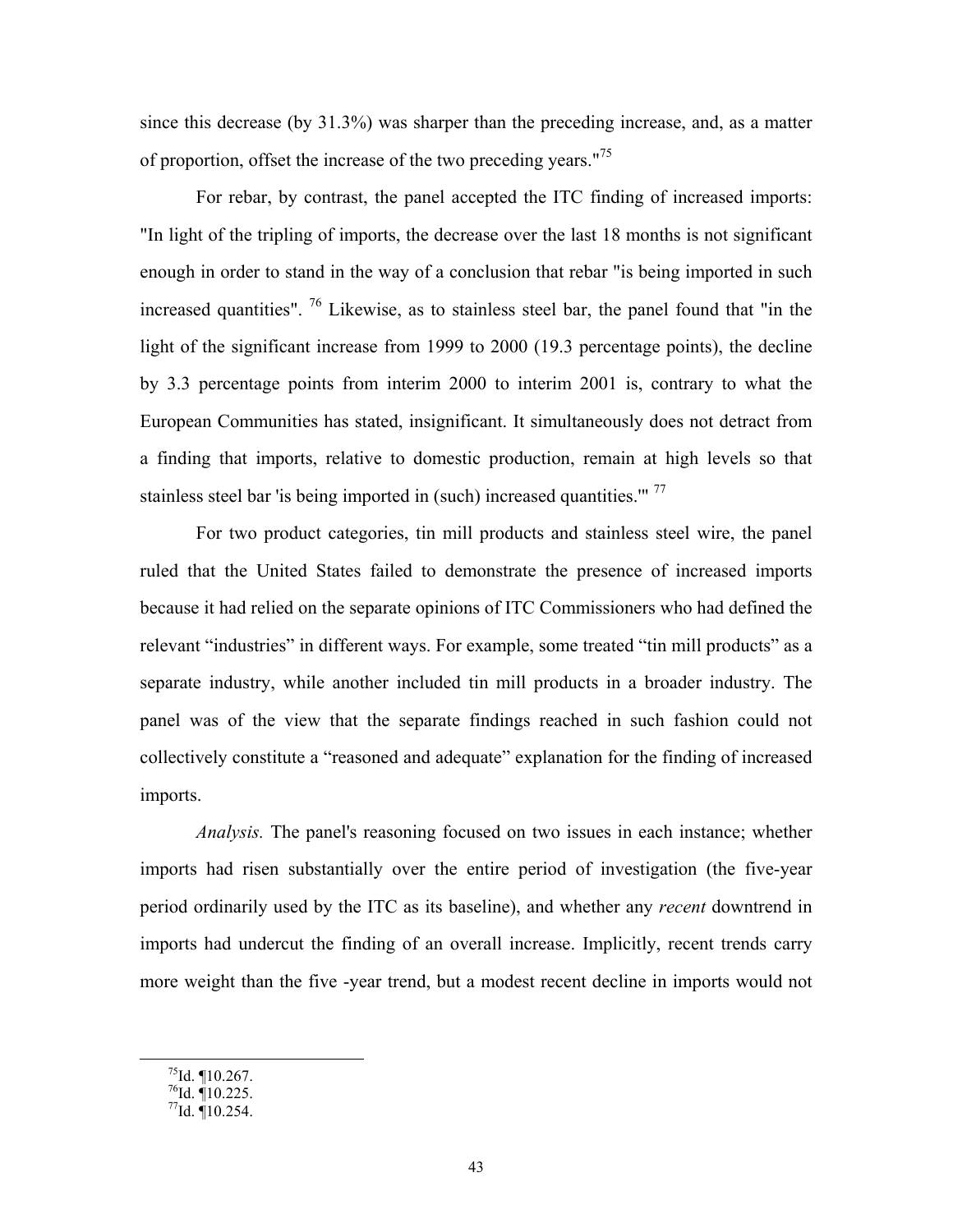prevent a finding of increased imports if the five-year trend was more dramatically upward.

The panel's approach is at least somewhat puzzling. Having held earlier that the United States should have linked import increases to the Asian financial crisis and the dissolution of the Soviet Union, one might have expected the panel to suggest that the timing of those events defines the baseline for measuring the increase in imports. Instead, as under longstanding U.S. practice, the panel (and the complainants) seems to accept that the arbitrary five-year baseline is permissible in principle: "The complainants do not challenge the choice of a five-year period of investigation *per se*. Complainants rather disagree with the fact that, generally, the USITC did not focus sufficiently on the situation of imports in the latest part of the period of investigation."<sup>[78](#page-45-0)</sup>

The great emphasis on the most recent year or months of data is peculiar in another respect. The time series for imports of any good may exhibit significant volatility for a variety of reasons, and the notion that WTO members would wish to condition the right to use safeguards heavily on the most recent import fluctuations, which may be quite unpredictable when an investigation is initiated, seems odd even if it has some arguable textual basis. The preamble to the Agreement on Safeguards emphasizes the importance of "structural adjustment," much as U.S. law has long set forth the alternative goals of promoting industrial competitiveness or facilitating an orderly industrial contraction.<sup>[79](#page-45-1)</sup> If these stated goals are to be taken seriously, they concern measures to address long-term structural trends. Likewise, Article 7 of the Safeguards Agreement provides that safeguard measures may be imposed for four years, with the possibility of an extension to eight years. The potential duration of the measures is also suggestive of the notion that they address long-term trends in industrial competitiveness. If this is right, why should the opportunity to utilize safeguard measures turn critically on recent import

<span id="page-45-0"></span> $^{78}$ Id. ¶10.160.

<span id="page-45-1"></span> $79$ See 19 U.S.C. §2251(b).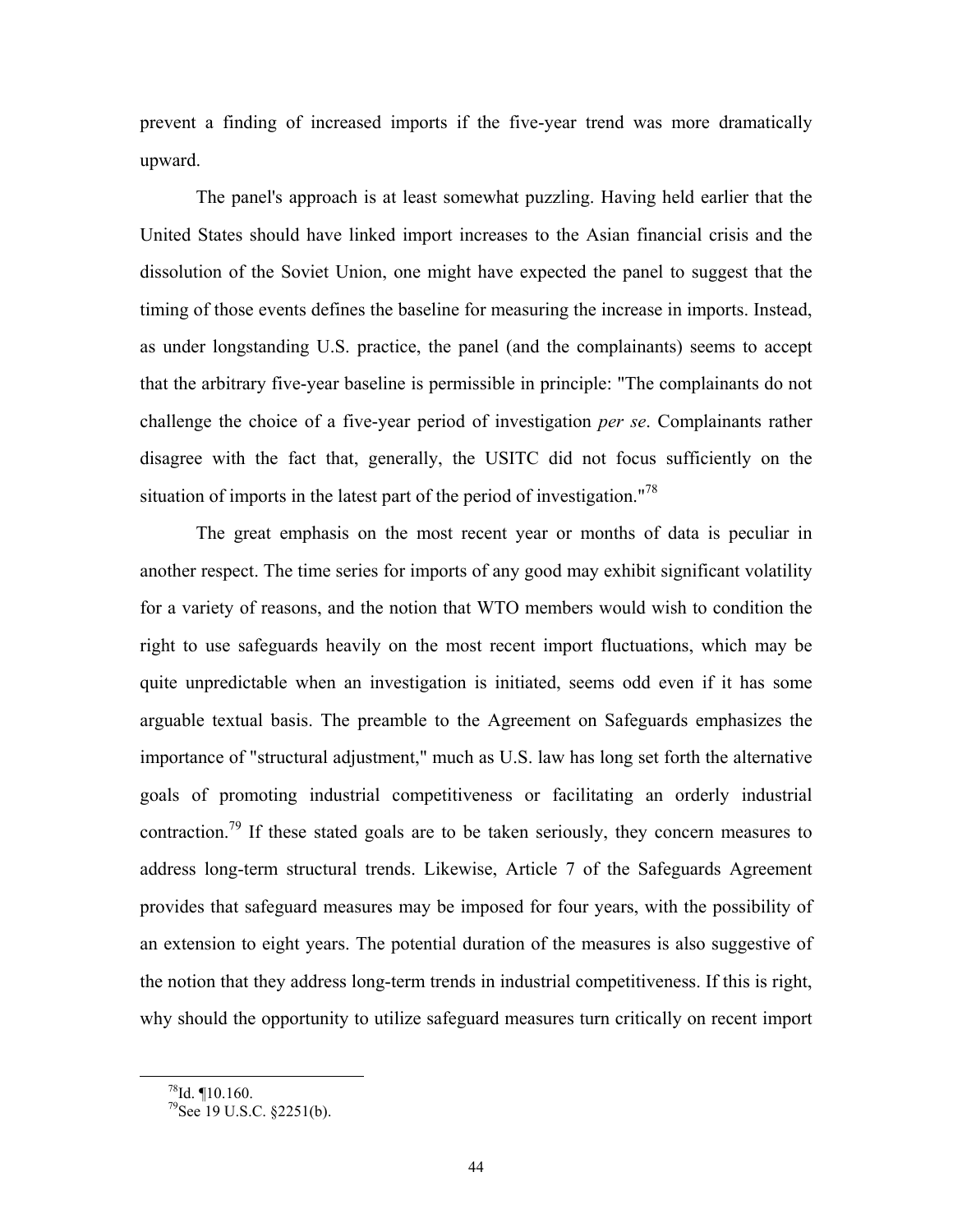fluctuations rather than long-term import trends? One wonders whether the panel here, and the Appellate Body generally, has turned the matter completely on its head.

#### *3. Causation and the "Nonattribution" Problem*

The panel found fault with the ITC analysis of causation for nine of the ten "industries" covered by the U.S. safeguard measures. In each instance, it held that the ITC failed to demonstrate a causal link between increased imports and injury, that it failed to ensure that injury caused by other factors was not "attributed" to imports, or both.

#### *a. Demonstrating the Causal Link to Imports*

Again taking its cue from prior decisions, the panel suggested that a causal linkage between increased imports and injury might be established in one of two ways: through a "coincidence" analysis, or through an analysis of the conditions of competition. A coincidence analysis examines the "temporal relationship between the movements in imports and the movements in injury factors."[80](#page-46-0) Such coincidence is "normally" evident "if causation is present,"[81](#page-46-1) although the suggestion that a temporal lag may exist between import increases and injury "may have merit in certain cases."<sup>[82](#page-46-2)</sup> Where a clear coincidence exists, "no further analysis is required of the competent authority," save for a careful nonattribution analysis.<sup>[83](#page-46-3)</sup> Where coincidence is lacking or an analysis of coincidence has not been undertaken, the competent authority must explain its absence and must show causation convincingly through other means.

An analysis of the conditions of competition requires the competent authority to consider the factors enumerated in Article 4.2(a) of the Safeguards Agreement: changes in import volume, import market share, domestic sales, production, productivity, capacity utilization, profits and losses, and employment. Other unenumerated factors may also be

 $^{80}$ Panel Rep. ¶10.299.<br> $^{81}$ Id. §10.300.

<span id="page-46-1"></span><span id="page-46-0"></span>

<span id="page-46-2"></span> ${}^{82}$ Id.  $\P$ 10.310.

<span id="page-46-3"></span> $^{83}$ Id.  $\P$ 10.307.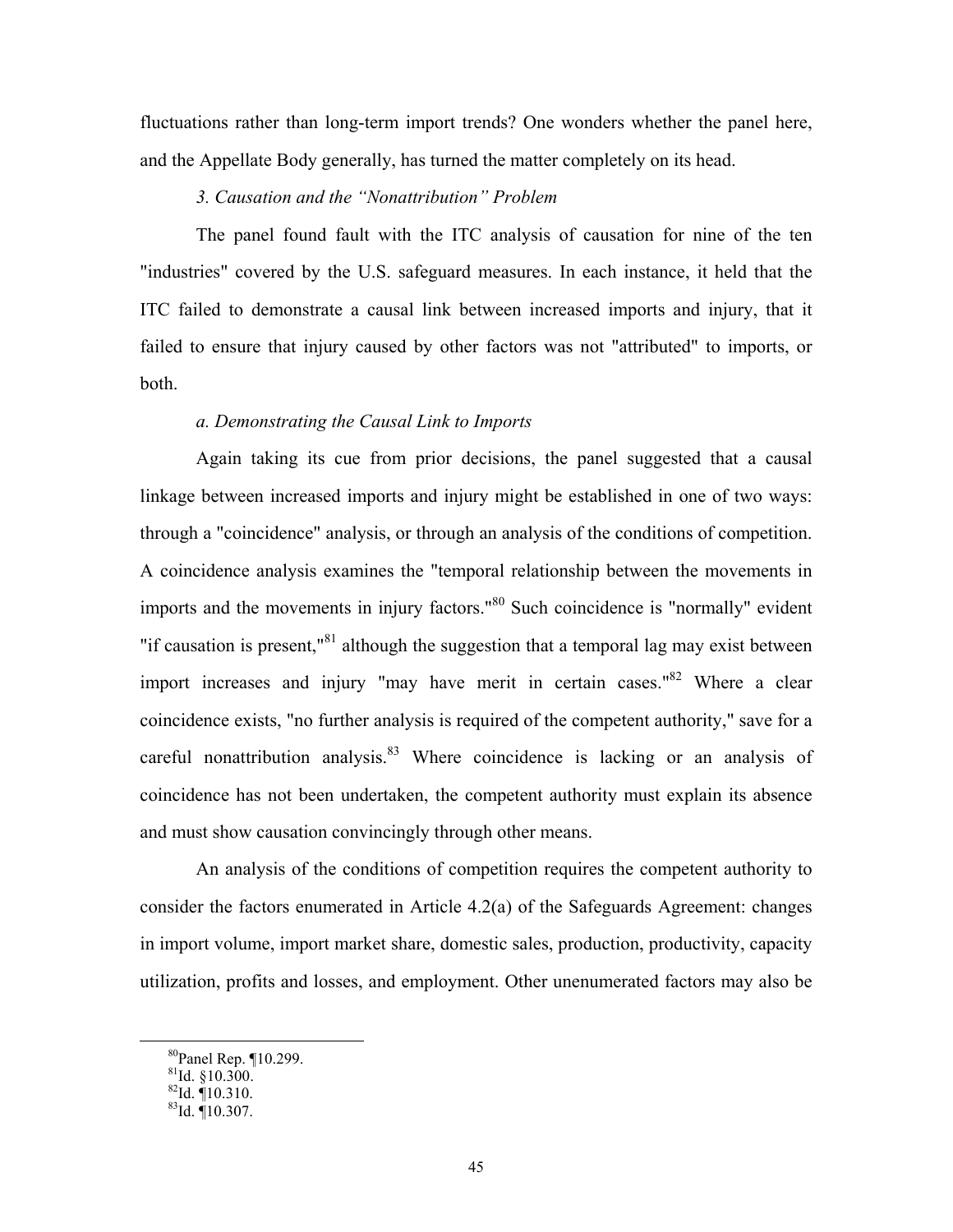relevant.<sup>[84](#page-47-0)</sup> Further, "price...in the Panel's view, is an important, if not the most important, factor in analysing the conditions of competition in a particular market...we consider that relative price trends as between imports and domestic products will often be a good indicator of whether injury is being transmitted to the domestic industry...given that price changes have an immediate effect on profitability, all other things being equal."<sup>[85](#page-47-1)</sup>

Against this backdrop, the panel proceeded to consider the analysis of the ITC as to each of the challenged measures. In the important category of certain carbon flat-rolled steel (CCFRS), for example, it found "that there was no coincidence between, on the one hand, import trends and the situation of the domestic industry of CCFRS, as reflected in data for production, net commercial sales, productivity and capacity utilization of the domestic CCFRS. We have also found that there was a lack of coincidence between import trends and declines in domestic operating margin...We did discern coincidence, albeit lagged, between increased imports, on the one hand, and employment, on the other hand...Having taken into consideration all of the foregoing, in the Panel's view, overall, coincidence did not exist."[86](#page-47-2) "Given a lack of coincidence between import trends and the injury factors, it was for USITC to provide a compelling explanation as to why a causal link was considered, nevertheless, to exist."[87](#page-47-3)

The ITC's analysis of the conditions of competition for CCFRS was then found deficient as well. The panel first suggested that the product category might be too broad for such an analysis to be undertaken at all in convincing fashion. Further, the ITC apparently relied heavily on evidence of import underselling and downward price trends for both imports and domestic products for two sub-products in the CCFRS category, without explaining "why pricing data for the other three items that constituted CCFRS were not specifically considered." And, "while some of the domestically produced

 $^{84}$ Id. §10.318.

<span id="page-47-1"></span><span id="page-47-0"></span> $^{85}$ Id.  $\overline{1}$ 10.320.

<span id="page-47-2"></span> $^{86}$ Id.  $\P$ 10.374-75.

<span id="page-47-3"></span> ${}^{87}$ Id.  $\P$ 10.376.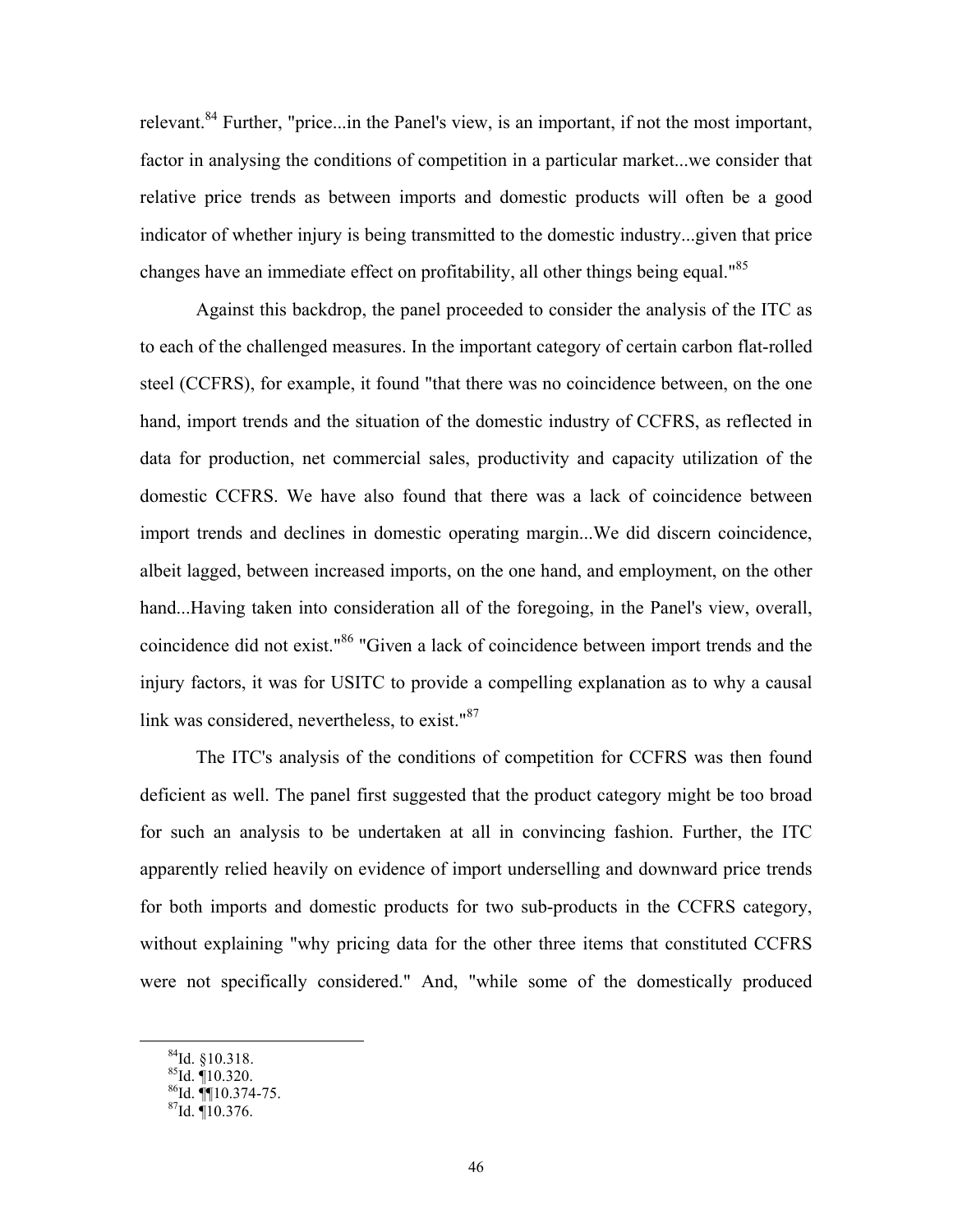constituent items were undersold by the import counterparts at particular points during the period of investigation, this was not necessarily the case for the entire period of investigation."[88](#page-48-0) Thus, the conditions of competition analysis failed to support the existence of a causal link between increased imports and injury.

As to other product lines, the panel found the ITC's analysis more convincing. For fittings, flanges and tool joints (FFTJ), the panel examined the relation between imports and indicators of injury, and noted that "clear coincidence exists between the upward trend in imports and the downward trend in the injury factors, except for productivity." Because the ITC report had not analyzed this coincidence in detail, however, the panel also found that a conditions of competition analysis was required to support the ITC's finding of a causal link.<sup>[89](#page-48-1)</sup> In that regard, the panel reviewed data assembled by the ITC showing that imported products significantly undersold domestic products during the period of investigation, and on that basis concluded that the conditions of competition analysis supported the existence of a causal link.

In the case of hot-rolled bar, the panel noted that the ITC had not undertaken a coincidence analysis. But as part of its analysis of the conditions of competition, the ITC assembled data on market penetration by imports along with import and domestic prices. The data were presented in the following graph:

 $88$ Id. [10.379.]

<span id="page-48-1"></span><span id="page-48-0"></span> $^{89}$ Id.  $\overline{1}$ 10.516.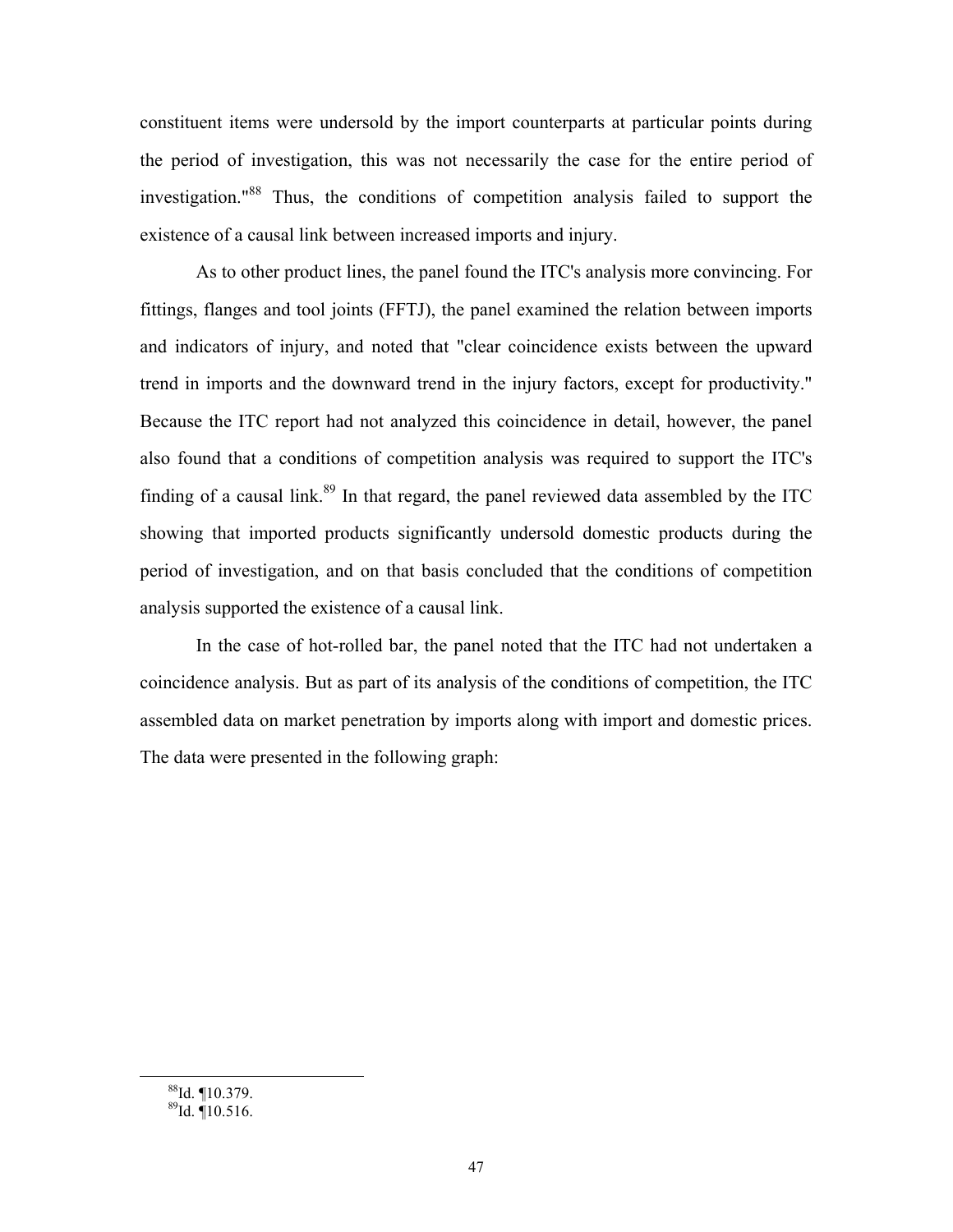

Based on these data, the panel concurred that a causal link was present—"[t]he USITC explained that domestic prices declined in an effort to mitigate the erosion of market share....On the basis of the foregoing, overall, we find that the USITC's conditions of competition analysis was compelling."<sup>[90](#page-49-0)</sup>

*Analysis*. It would be unfair to fault the panel for following the analytic lead of the Appellate Body and the ITC, but in doing so it followed them to the land of economic gibberish. The panel insists that the linchpin in the search for *causation* is a search for *coincidence*. The irony of that phrasing is glaring—the Random House English dictionary defines "coincidence" as "a striking occurrence of two or more events at one time apparently by mere chance." The most elementary statistics class teaches that correlation is not causation, and the problem is not ameliorated by relabeling correlation as coincidence.

Further, as explained earlier, the problem is actually much more fundamental. It is not disreputable to examine correlation as an aid to an exploration of causation with appropriate caveats. But one can only do so when one variable is a logical candidate for

<span id="page-49-0"></span> $^{90}$ Id. ¶¶10.429-30.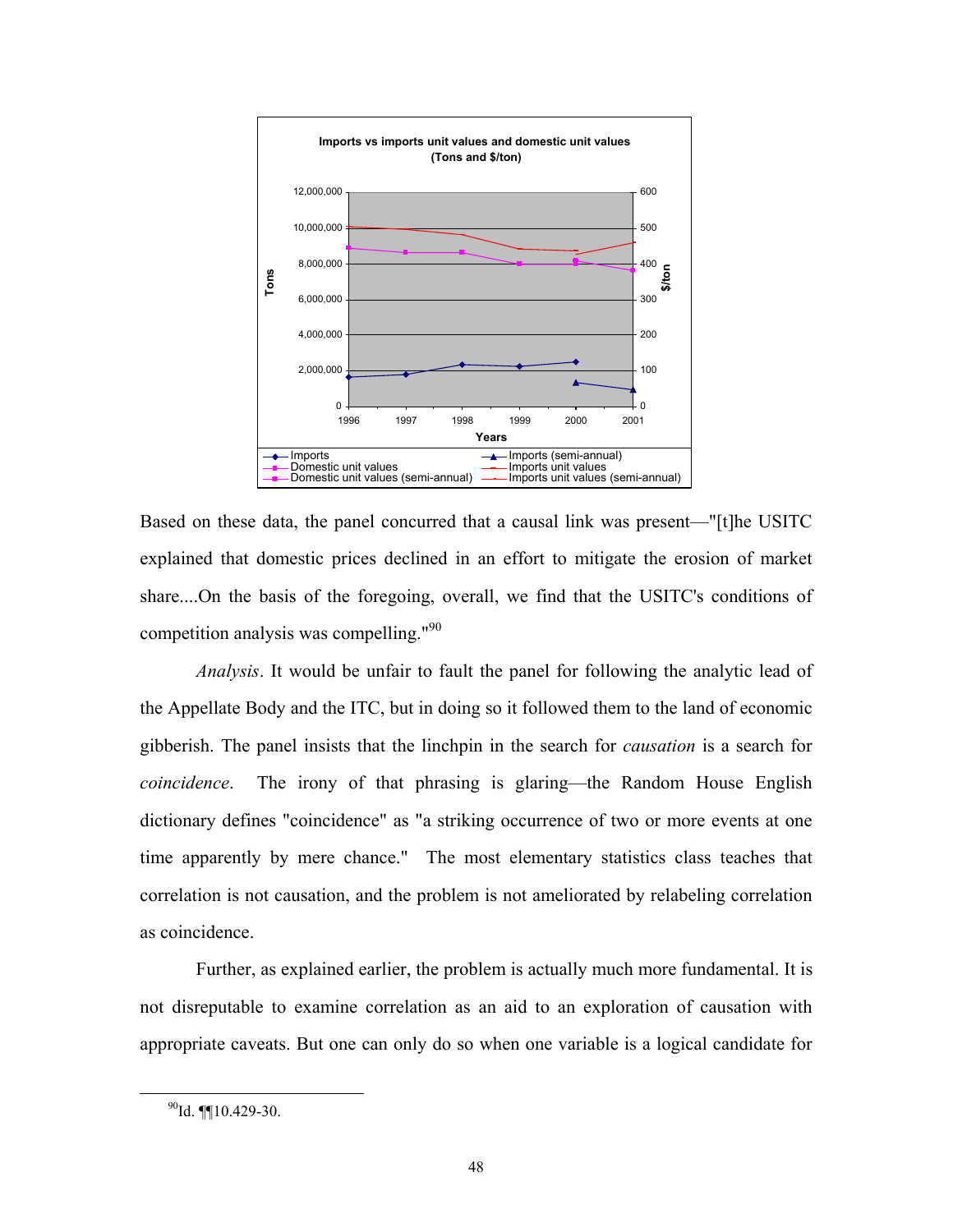the cause of the other. Import quantities do not *cause* anything—they are simultaneously determined along with prices, domestic output, domestic employment, and so on. It makes no more sense to say that increased imports caused a decline in domestic production, for example, than to say the exact opposite.

The "conditions of competition" analysis that serves as an alternative to coincidence analysis is no more comforting. To the extent that the panel, like the ITC, finds evidence of import "underselling" to be persuasive evidence of causation, an economist would respond that persistent underselling by imports is simply evidence that they are of lower perceived quality for some reason. It says nothing about a causal link between anything and anything else. Likewise, to the degree that a high degree of correlation exists between the price series for imported and domestic goods, that fact is some evidence that the goods are reasonably close substitutes in consumption. Again, no inference of "causation" is supported, as indeed there is no intelligible causal variable under examination.

To be sure, cases will arise in which "coincidence" is relatively stronger or weaker. Cases will arise in which imported goods undersell domestic goods, and many cases will arise in which import and domestic price trends are highly correlated. It will thus be possible for importing nations to demonstrate "causation" with some regularity using the tests that the panel applies. But if any relationship exists between that set of cases, and the set of cases in which safeguard measures are appropriate on some principled basis, it will arise only by "coincidence."

#### *b. The Nonattribution Problem*

Following the lead of the Appellate Body, the panel makes clear that the presence of a "causal link" between imports and injury, established as above, is not enough to satisfy the requirements of the Safeguards Agreement. If other factors have also contributed to injury, the "competent authorities must separate and distinguish the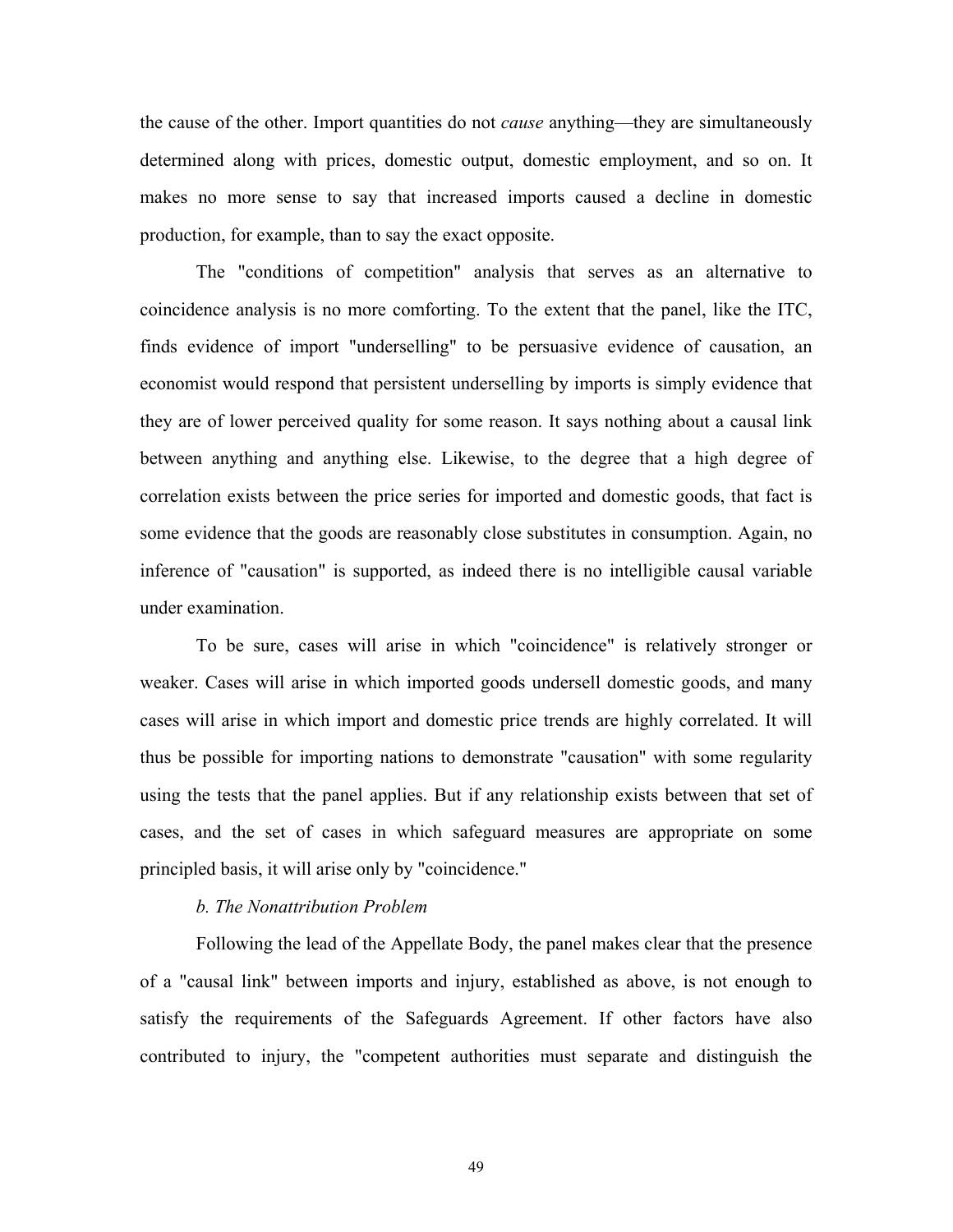injurious effect of the increased imports from the injurious effects of the other factors."<sup>[91](#page-51-0)</sup> This exercise is required even though imports need not be solely responsible for injury, but must merely have contributed to it. A proper nonattribution analysis also determines the permissible scope of the safeguard remedy—the Appellate Body had ruled in *United States—Line Pipe* that safeguard measures may only remedy the injury attributable to increased imports, not that attributable to other factors.  $92$ 

For a number of product lines, the panel found the ITC's nonattribution analysis to be lacking. The panel's approach, as in previous cases, was simply to accept at face value the "other factors" put forth by the respondents at the ITC, with no discussion as to how or why they are appropriate or inappropriate. The panel would then check to see whether the ITC had confidently distinguished the injury attributable to the factor in question, and ensured that such injury was not attributed to imports.

I offer one illustrative example of the analysis: In the case of hot-rolled bar, as noted above, the panel accepted the ITC's analysis of the conditions of competition as a basis for finding a causal link between increased imports and injury. But the respondents argued before the ITC that injury was caused, *inter alia*, by increased input costs for domestic producers, what the panel termed increases in the costs of goods sold (COGS). The ITC acknowledged that COGS had risen during part of the period of investigation, but argued that import competition had suppressed prices and prevented domestic firms from recouping their higher costs. On that basis, the ITC concluded that imports were the more important cause of injury. The panel evidently considered this analysis too cursory, thus falling short of a "reasoned and adequate" explanation. The panel hinted, however, that if the ITC had gone further in its analysis, it might have been able to defend its conclusion. In particular, the panel noted that there was a general lack of "coincidence" between changes in COGS and operating margins for domestic producers. Had changes

 $^{91}$ Id. ¶10.329.

<span id="page-51-1"></span><span id="page-51-0"></span> $^{92}$ Id.  $\overline{1}$ 10.338.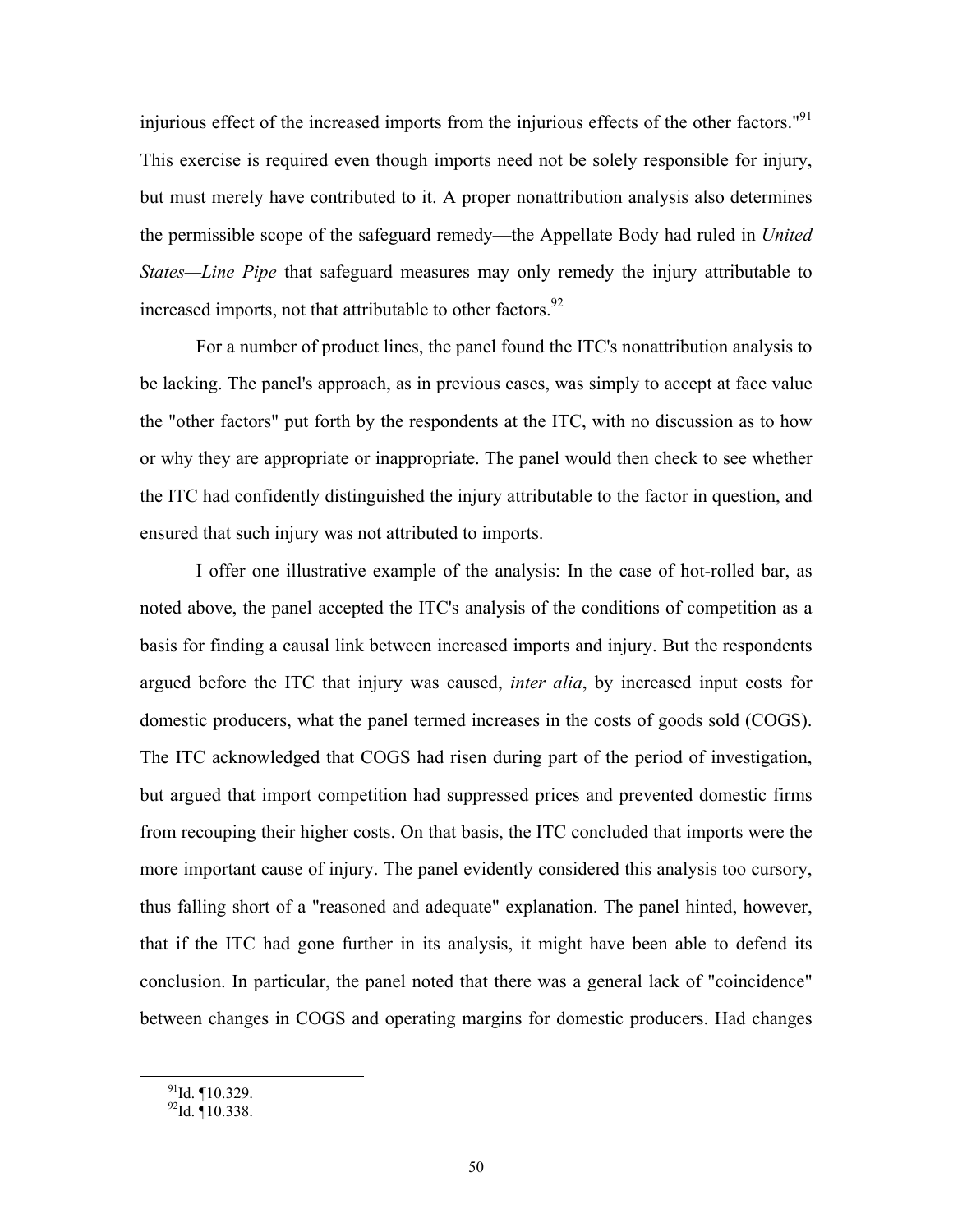in COGS "played a significant role in the situation of the domestic industry, one would have expected operating margins to increase while COGS was decreasing."<sup>[93](#page-52-0)</sup>

*Analysis.* The panel's discussion of the nonattribution requirement suffers from the same logical flaws as the treatment of the issue in prior cases. Its analysis of the COGS factor for hot-rolled bar illustrates the fundamental problem. An increase in input costs for domestic firms will lead them to institute price increases if they can. But, as may have been the case in the hot-rolled bar market, import competition may prevent such price increases. The price increases that are attempted by domestic firms, caused by rising input prices, may thus be the *cause* of greater import volumes, which restrain price increases and leave domestic firms in a weakened financial situation.

The panel insists, however, that the injury attributed to rising COGS must be distinguished from the injury attributed to imports. As the above discussion makes clear, this task is **logically impossible**. The imports themselves result from increases in COGS, and so how can the effects of the two possibly be distinguished? Putting it differently, the causal variable in this scenario is an increase in domestic input costs. The *result* is both an increase in imports, and a weakened financial situation for domestic firms. For the same reason, the proposition that a permissible safeguard measure can address the injury caused by increased imports, but not the injury caused by rising COGS, is also fundamentally incoherent.

The panel's suggestion that one can analyze the importance of COGS by looking at the coincidence between changes in COGS and operating margins is silly. Other things being equal, increases in COGS will surely tend to lower operating margins, but many other factors in the market are variable over time, and the absence of a "coincidence" between changes in COGS and operating margins simply indicates that other things are happening simultaneously—a clear demonstration of why "coincidence" and causation are two different things. Obviously, the presence of other factors varying simultaneously

<span id="page-52-0"></span> $93$ Id. ¶10.440.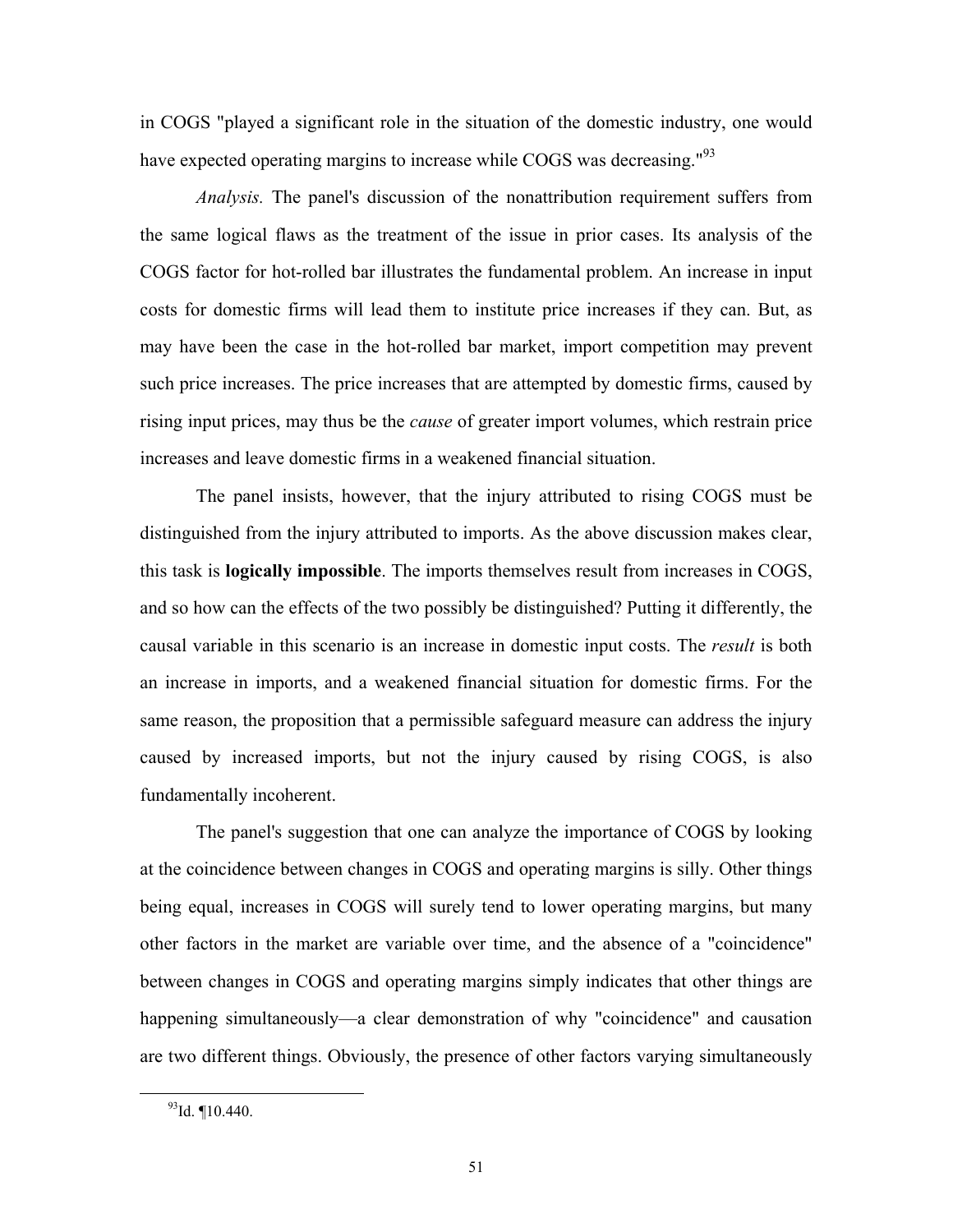cannot negate the fact that increases in input costs, other things being equal, are disadvantageous for domestic producers.

The ultimate issue here is a simple one—should safeguard measures be permitted when the cause of injury to a domestic industry, and the cause of rising imports, is a shock to the cost structure of domestic firms? There may be good reasons to answer this question yes or no, but the analysis of the panel merely masks and confuses it.

#### *4. Parallelism*

The "parallelism" requirement stems from the decision in *Argentina—Footwear*. The Appellate Body there held that a correspondence must exist between the imports included in the analysis that led to the injury determination, and the imports covered by the safeguard measure.<sup>[94](#page-53-0)</sup> Thus, for example, if imports from Canada were part of the data on which the injury finding rests, imports from Canada cannot be exempted from any subsequent safeguards remedy.

The legal basis for the parallelism requirement is shaky. In a recent article in this journal, Joost Pauwelyn criticizes it and argues forcefully that the real issue is whether Article XXIV of GATT, pertaining to the formation of customs unions and free trade areas, either requires or permits members of such entities to exempt imports from other members from safeguard measures.<sup>[95](#page-53-1)</sup> This question thus far has no clear answer—for a thoughtful discussion of the issues I refer the reader to Pauwelyn's article.

Whatever its merits, the parallelism requirement is established in the cases, and the United States undertook to argue that it had complied. The original ITC determination had aggregated imports from all sources, however, while the eventual safeguard measures had largely excluded imports from NAFTA countries, Israel and Jordan. The ITC was asked to revise its analysis to exclude these imports in its supplemental report to USTR. It did so, and reached the same conclusions for each industry.

<span id="page-53-1"></span><span id="page-53-0"></span> $94$ Id. ¶10.590-91.

<sup>&</sup>lt;sup>95</sup>Joost Pauwelyn, The Puzzle of WTO Safeguards and Regional Trade Agreements, 7 J. Int'l Econ. L. 109 (2004)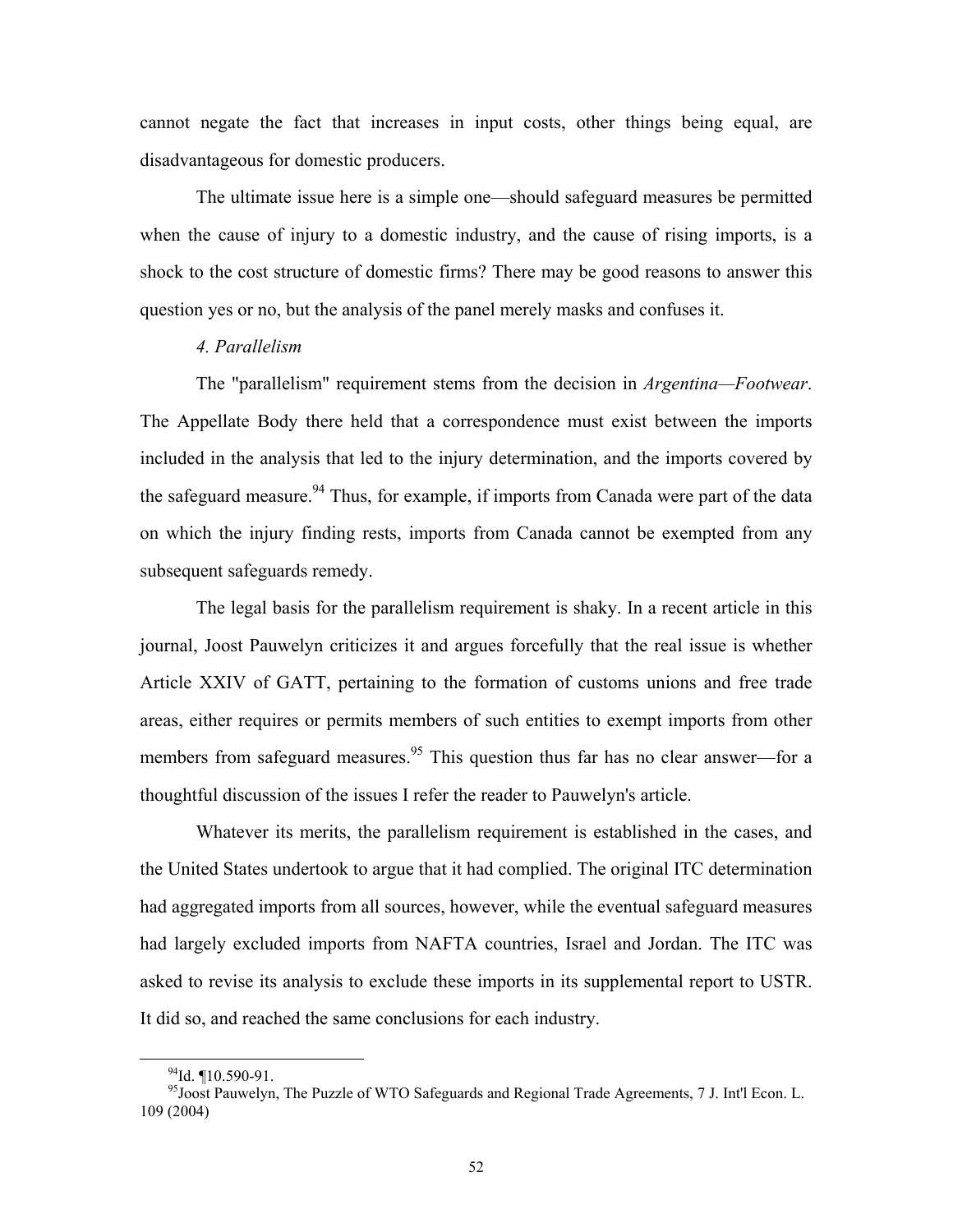The panel took issue with the analysis for several reasons. In several instances, the ITC had not made clear that it had properly excluded imports from Israel and Jordan in its revised analysis. The ITC also failed to explain to the panel's satisfaction why its findings remained the same despite the fact that a smaller quantity of imports was involved after the parallelism adjustments. In addition, the panel held that the ITC was obliged to repeat its nonattribution analysis based on the revised import totals, and that it had failed to do so in the supplemental report.

*Analysis*. In the interest of parallelism, the panel would have the ITC revise its import data, and then undertake the same conceptually flawed analyses of coincidence, conditions of competition, and nonattribution. The excluded imports would become an "other factor" to which injury from the included imports could not be attributed. Such exercises are no more valuable with the revised data than with the original.

It is also somewhat peculiar that neither the panel nor the prior pertinent decisions draw any connection between the parallelism issue and the unforeseen developments issue. If the United States is obliged by Article XIX to draw a connection between injury and developments in Asia and the former Soviet Union, is it not possible that such injury was transmitted through an effect on imports from particular sources, rather than an effect on all imports or on world prices? Does the answer to that question have any implications for the permissible scope of the safeguard remedy, or for the possible exclusion of imports from particular sources?

Were the parallelism issue to be approached in an economically intelligible fashion, either the hypothetical quota approach to injury analysis set out in Section I.C above, or the import supply curve approach to injury analysis, could be employed to inquire whether developments relating to some subset of import suppliers had caused injury. Such an inquiry would further increase the complexity of the economic analysis required in these cases, but is at least possible in principle. Until a logically sound approach to the question of causation is articulated by the Appellate Body or in a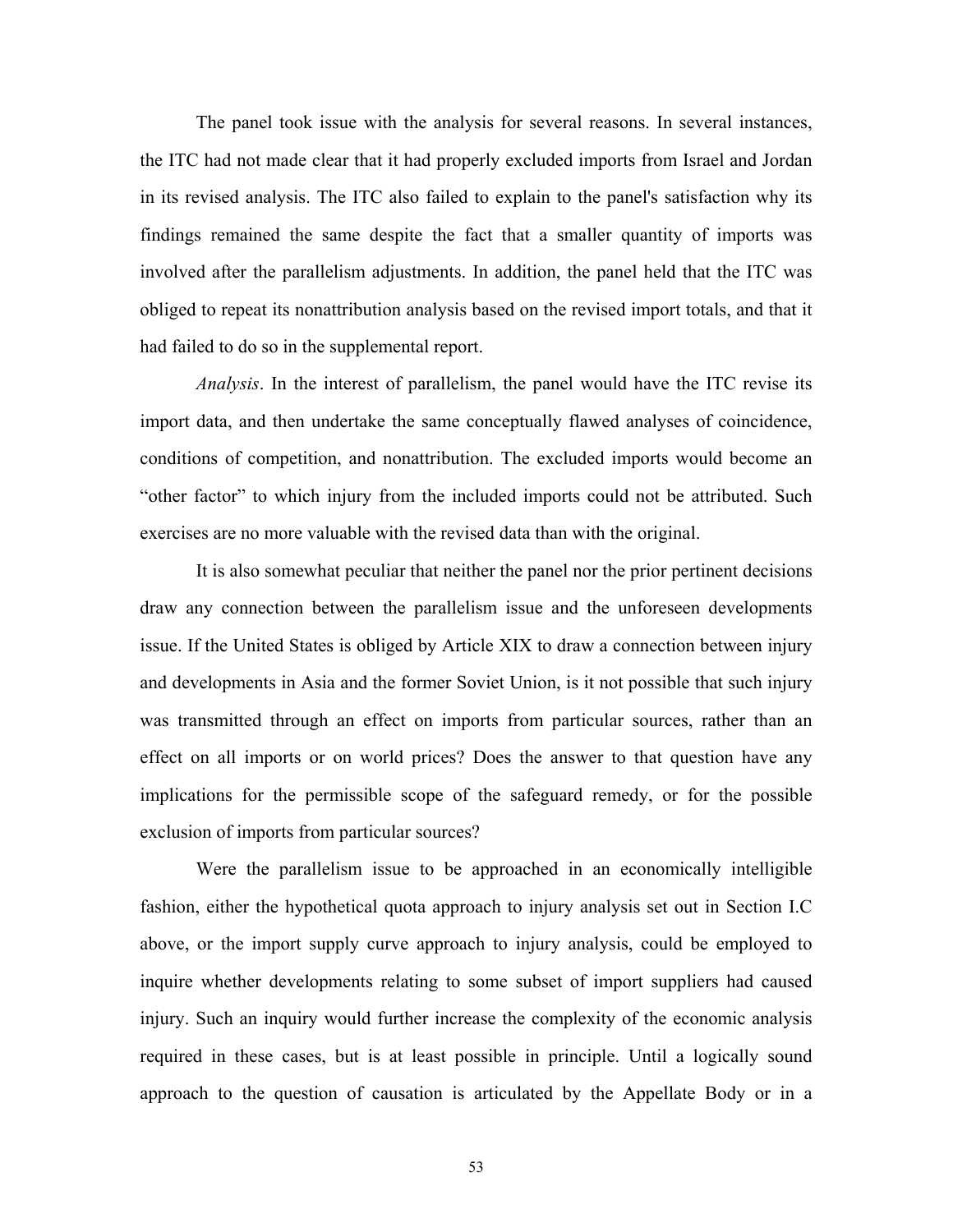renegotiated Safeguards Agreement, however, the requirement of parallelism is just a sideshow.

#### **C. The Appellate Body Decision**

The Appellate Body affirmed the panel in most pertinent respects, or exercised judicial economy to avoid reaching the issues raised.<sup>[96](#page-55-0)</sup> With respect to the unforeseen developments issue, it concurred with the panel that a member proposing to invoke safeguards must demonstrate that unforeseen developments led to increased imports for each "industry" covered by a safeguard measure.<sup>[97](#page-55-1)</sup> It likewise concurred that the ITC had failed to make such a showing with a "reasoned and adequate" explanation.<sup>[98](#page-55-2)</sup>

On the question of increased imports, the Appellate Body concurred with the panel's findings on particular products to the extent that they were challenged by the United States, with two exceptions. With regard to tin mill products and stainless steel wire, the Appellate Body disagreed with the panel that the findings of different Commissioners, who had defined the industries in varying ways, could not individually or collectively suffice as a "reasoned and adequate" explanation for a finding of increased imports.<sup>[99](#page-55-3)</sup> Thus, the panel was reversed for failing to consider the matter further, although it was unnecessary for the Appellate Body to complete the panel's analysis because it found the safeguard measures for tin mill products and stainless steel wire to be illegal on other grounds.<sup>[100](#page-55-4)</sup>

Regarding the parallelism issue, the Appellate Body agreed with the panel that the ITC had not shown that it had properly excluded imports from Canada, Mexico, Israel and Jordan in reaching its findings. It emphasized especially that the ITC had not

<span id="page-55-0"></span> $9696$ United States -- Definitive Safeguard Measures on Imports of Certain Steel Products, WT/DS248-49, 251-54, 258-59/AB/R (November 2003) (hereafter App. Body Rep.). <sup>97</sup> Id. ¶319.

<span id="page-55-1"></span>

<span id="page-55-2"></span> $98$  Id.  $\overline{9}$  326.

<span id="page-55-3"></span> $99$  Id.  $\P\P 416, 429$ .

<span id="page-55-4"></span> $^{100}$  Id.  $\P$ 431.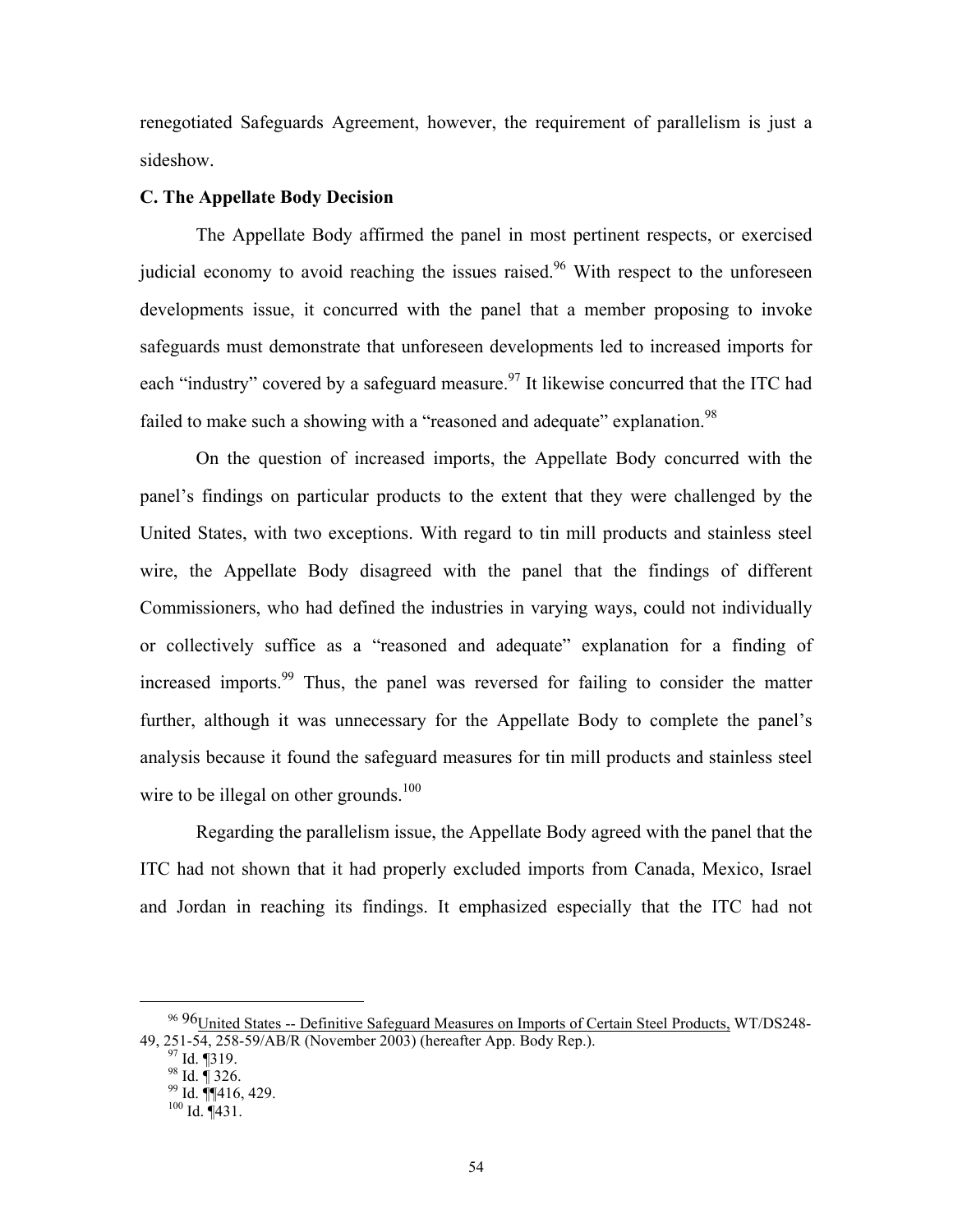considered the excluded imports as an "other factor" in a proper nonattribution analysis. $101$ 

Finally, because its rulings on the unforeseen developments, increased imports and parallelism issues sufficed for finding that each of the ten challenged measures violated WTO law, the Appellate Body declined to consider the panel's analysis of the causation issue.

*Analysis*. Unlike its prior rulings in the Safeguards area, the Appellate Body ruling in the steel dispute broke little new ground. To the extent that any important new law was made, it consisted of affirming the reasoning of the panel on certain key points that have already been discussed extensively above. Nothing in the opinion resolves any of the conundrums raised by prior Appellate Body decisions.

What emerges from the steel dispute is a renewed sense of how difficult it will be for WTO members to use safeguards going forward without a prospect of near certain defeat when a complaint is brought against them. Members must demonstrate the existence of unanticipated developments, persuade that they were "unforeseen," convincingly trace their impact on increased imports, demonstrate that much of the import surge is sufficiently "recent," convincingly show the relation between the imports and serious injury, and convincingly show that "other factors" have not caused the injury attributed to increased imports (in some cases a logical impossibility for the reasons discussed above), all in a way that will stand up to analytic quibbles on review. And let us not forget the issues that neither the panel nor the Appellate Body chose to reach—the challenges brought by complainants regarding the existence of serious injury and the definition of "industry" for purposes of the injury analysis. In the face of all these hurdles to the opportunity to employ safeguards, one might hope for some clear guidance as to what is required to pass muster on each of them. Instead, the decisions to date—including

<span id="page-56-0"></span> <sup>101</sup> Id. ¶¶456.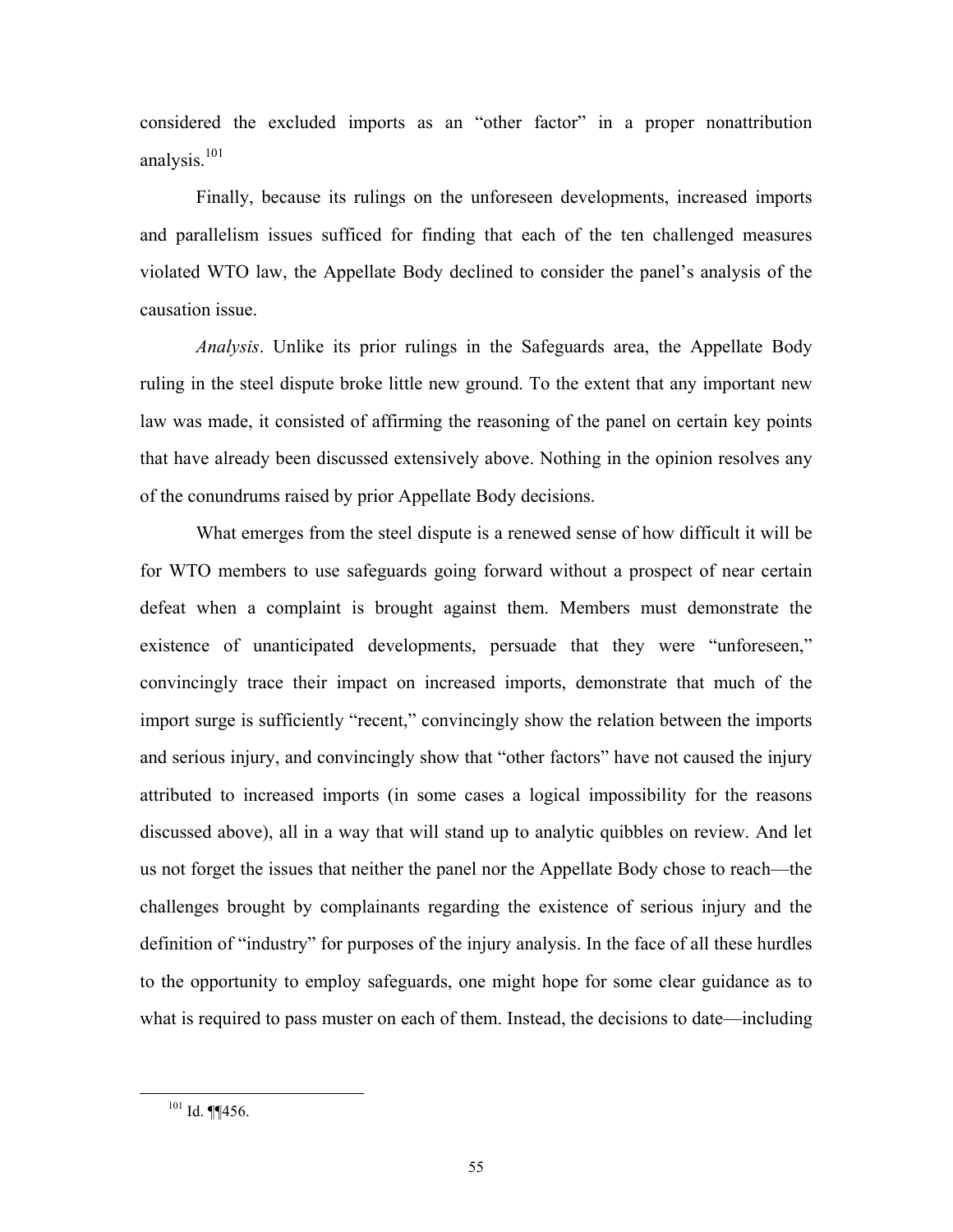those in the steel case—simply find that the analysis of national authorities is not "reasoned and adequate," without saying what alternative reasoning will suffice.

The opinions hint, although do not state explicitly, that nothing short of sophisticated economic modeling for every relevant "industry" will be required to distinguish the effects of the various factors in play in each case. Yet, even where the construction of such models is feasible given cost and data considerations, they cannot by themselves address the fundamental task of separating the effect of "imports" from the effect of "other factors." Until law is made as to what economic forces fall into each category, even the most sophisticated style of economic analysis cannot go forward—the questions to be answered have simply not been posed intelligibly.

#### **Conclusion**

In the absence of any coherent standards as to when safeguard measure are permissible, it is unrealistic to expect WTO members to produce a "reasoned and adequate explanation" as to how their measures are in compliance with the law. It should come as no surprise that every measure brought before the WTO has been struck down in this environment, and one is at a loss as to how to advise member nations to fix the problem. It will also come as no surprise if WTO members eventually throw up their hands and revert to extra-legal alternatives. Absent a thorough renegotiation of the Safeguards Agreement, perhaps the only way out of the current predicament is for the Appellate Body to take the lead in fashioning a sensible common law of safeguards, drawing on nontextual ideas about their proper role in the WTO system. In my prior writings on the subject, I suggest some possible directions for such nontextual theorizing. <sup>[102](#page-57-0)</sup> Whether or not those suggestions are persuasive, the steel dispute, like its predecessors in the safeguards area, makes clear how further guidance is absolutely

<span id="page-57-0"></span><sup>&</sup>lt;sup>102</sup>See especially Alan O. Sykes, The Safeguards Mess: A Critique of Appellate Body Jurisprudence, 2 World Trade Rev. (2003).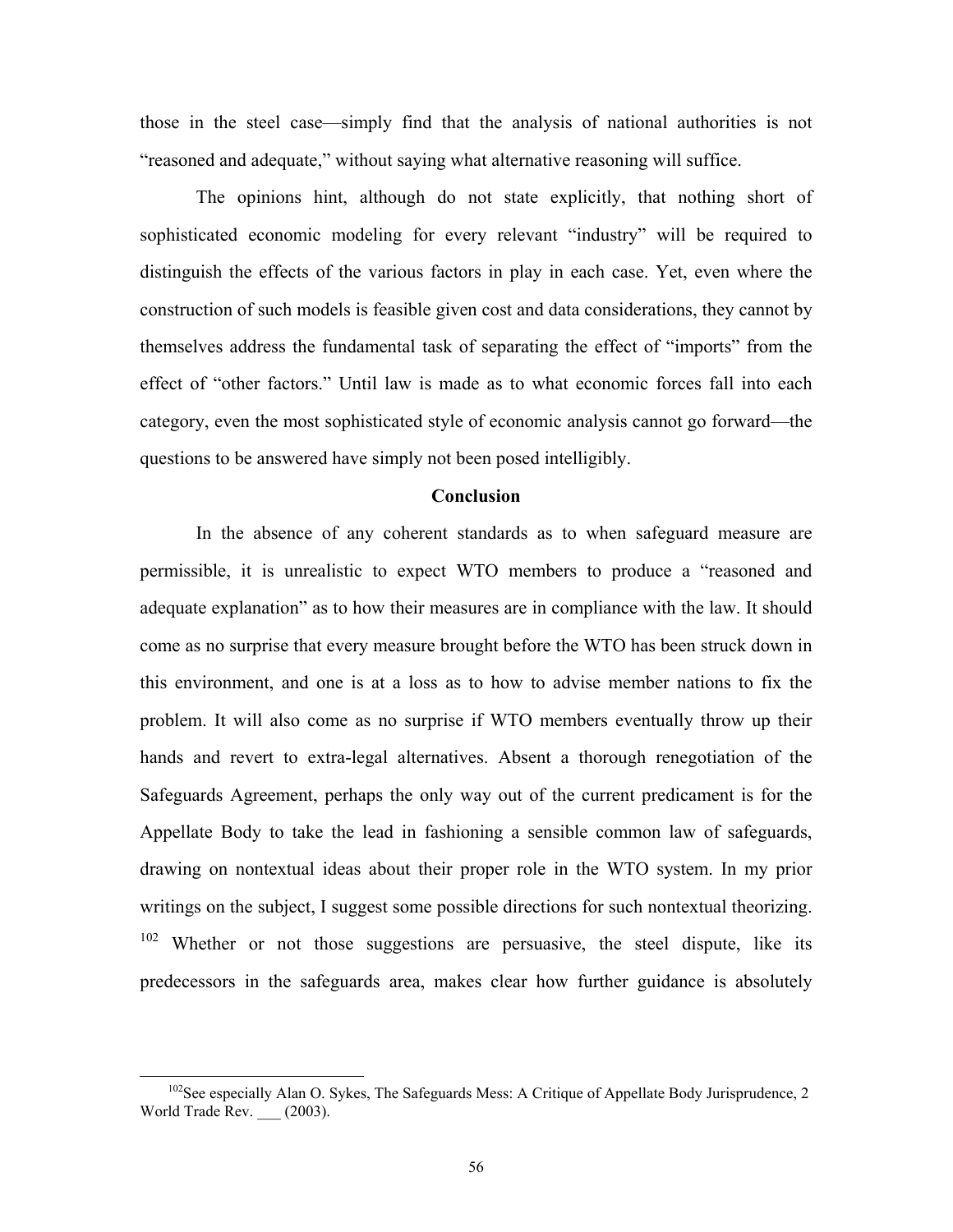essential on a number of issues if WTO-legal safeguard measures are to play any role in the world trading system.

I close with a return to the normative agnosticism of the introduction. To those who see safeguard measures as no more than wasteful protectionism for declining industries, many of which (such as the U.S. steel industry) have already been to the well quite often, insurmountable legal impediments to safeguards may seem welcome. But the systemic consequences of eliminating safeguards as a viable option may be less benign than this view suggests. The political pressures to protect troubled industries through trade policy will remain regardless of the state of the law, as will their potential to cause mischief.

Readers with comments should address them to:

Alan Sykes University of Chicago Law School 1111 East 60th Street Chicago, IL 60637 Alan Sykes@law.uchicago.edu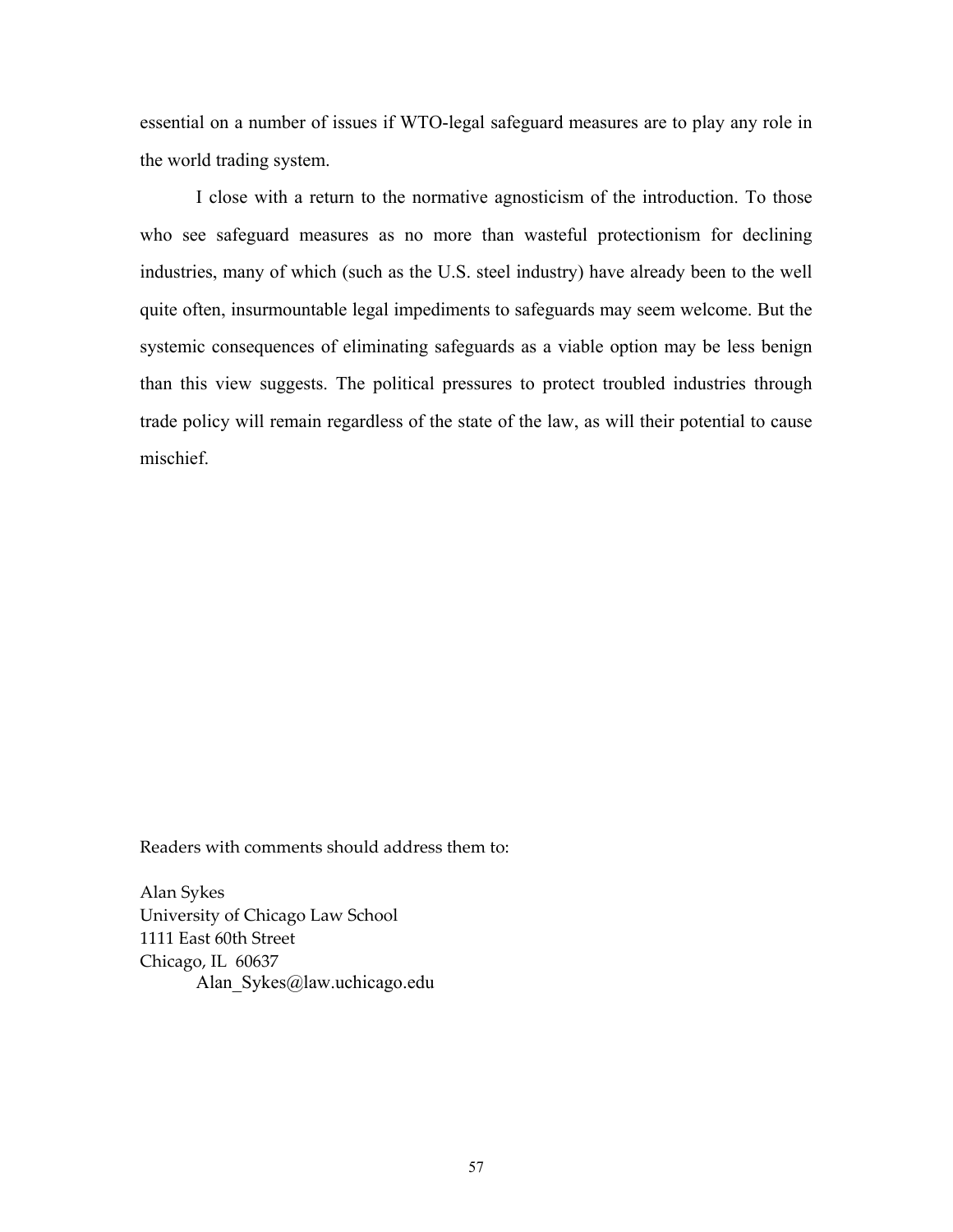# Chicago Working Papers in Law and Economics (Second Series)

- 1. William M. Landes, Copyright Protection of Letters, Diaries and Other Unpublished Works: An Economic Approach (July 1991)
- 2. Richard A. Epstein, The Path to *The T. J. Hooper*: The Theory and History of Custom in the Law of Tort (August 1991)
- 3. Cass R. Sunstein, On Property and Constitutionalism (September 1991)
- 4. Richard A. Posner, Blackmail, Privacy, and Freedom of Contract (February 1992)
- 5. Randal C. Picker, Security Interests, Misbehavior, and Common Pools (February 1992)
- 6. Tomas J. Philipson & Richard A. Posner, Optimal Regulation of AIDS (April 1992)
- 7. Douglas G. Baird, Revisiting Auctions in Chapter 11 (April 1992)
- 8. William M. Landes, Sequential versus Unitary Trials: An Economic Analysis (July 1992)
- 9. William M. Landes & Richard A. Posner, The Influence of Economics on Law: A Quantitative Study (August 1992)
- 10. Alan O. Sykes, The Welfare Economics of Immigration Law: A Theoretical Survey With An Analysis of U.S. Policy (September 1992)
- 11. Douglas G. Baird, 1992 Katz Lecture: Reconstructing Contracts (November 1992)
- 12. Gary S. Becker, The Economic Way of Looking at Life (January 1993)
- 13. J. Mark Ramseyer, Credibly Committing to Efficiency Wages: Cotton Spinning Cartels in Imperial Japan (March 1993)
- 14. Cass R. Sunstein, Endogenous Preferences, Environmental Law (April 1993)
- 15. Richard A. Posner, What Do Judges and Justices Maximize? (The Same Thing Everyone Else Does) (April 1993)
- 16. Lucian Arye Bebchuk and Randal C. Picker, Bankruptcy Rules, Managerial Entrenchment, and Firm-Specific Human Capital (August 1993)
- 17. J. Mark Ramseyer, Explicit Reasons for Implicit Contracts: The Legal Logic to the Japanese Main Bank System (August 1993)
- 18. William M. Landes and Richard A. Posner, The Economics of Anticipatory Adjudication (September 1993)
- 19. Kenneth W. Dam, The Economic Underpinnings of Patent Law (September 1993)
- 20. Alan O. Sykes, An Introduction to Regression Analysis (October 1993)
- 21. Richard A. Epstein, The Ubiquity of the Benefit Principle (March 1994)
- 22. Randal C. Picker, An Introduction to Game Theory and the Law (June 1994)
- 23. William M. Landes, Counterclaims: An Economic Analysis (June 1994)
- 24. J. Mark Ramseyer, The Market for Children: Evidence from Early Modern Japan (August 1994)
- 25. Robert H. Gertner and Geoffrey P. Miller, Settlement Escrows (August 1994)
- 26. Kenneth W. Dam, Some Economic Considerations in the Intellectual Property Protection of Software (August 1994)
- 27. Cass R. Sunstein, Rules and Rulelessness, (October 1994)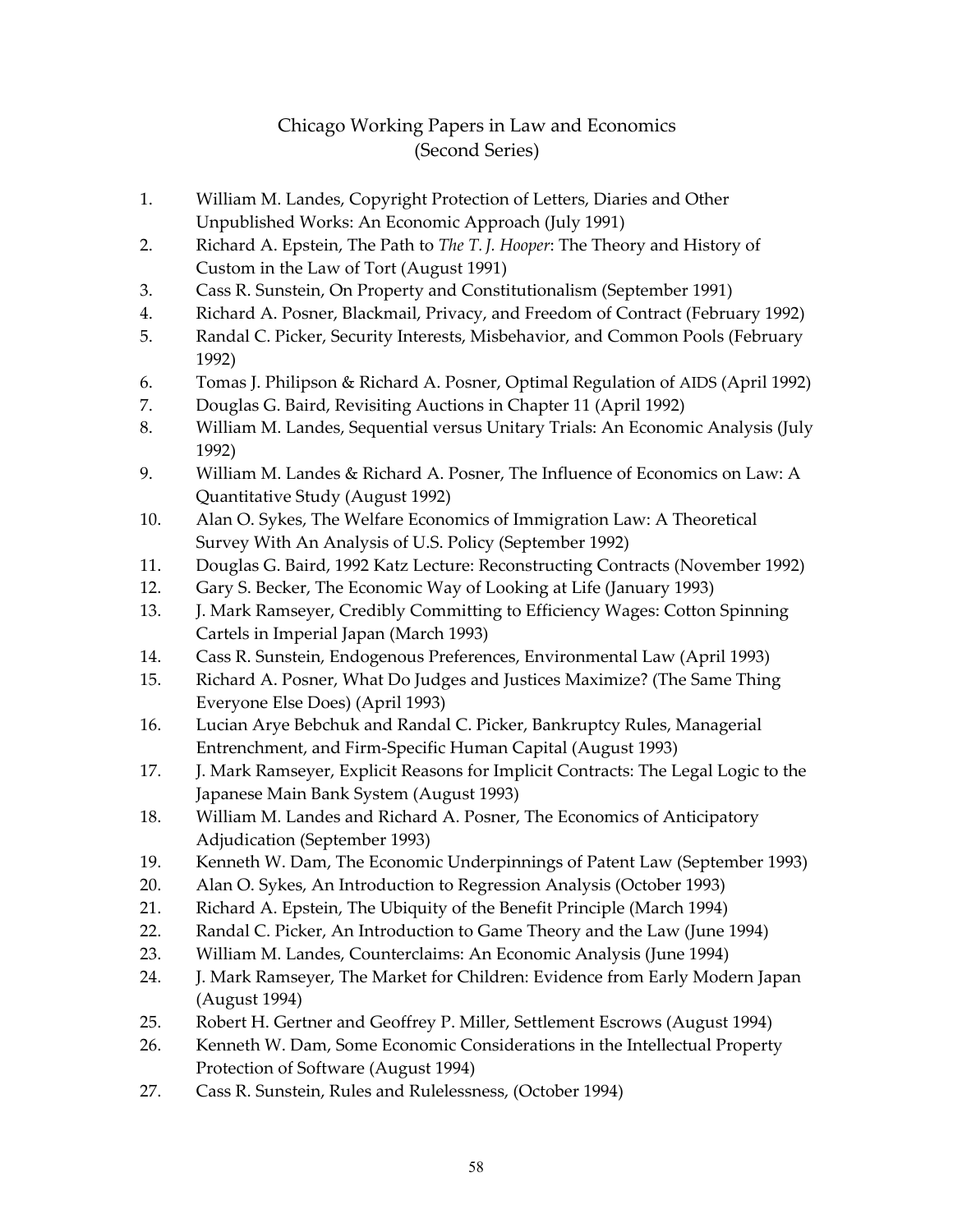- 28. David Friedman, More Justice for Less Money: A Step Beyond *Cimino* (December 1994)
- 29. Daniel Shaviro, Budget Deficits and the Intergenerational Distribution of Lifetime Consumption (January 1995)
- 30. Douglas G. Baird, The Law and Economics of Contract Damages (February 1995)
- 31. Daniel Kessler, Thomas Meites, and Geoffrey P. Miller, Explaining Deviations from the Fifty Percent Rule: A Multimodal Approach to the Selection of Cases for Litigation (March 1995)
- 32. Geoffrey P. Miller, Das Kapital: Solvency Regulation of the American Business Enterprise (April 1995)
- 33. Richard Craswell, Freedom of Contract (August 1995)
- 34. J. Mark Ramseyer, Public Choice (November 1995)
- 35. Kenneth W. Dam, Intellectual Property in an Age of Software and Biotechnology (November 1995)
- 36. Cass R. Sunstein, Social Norms and Social Roles (January 1996)
- 37. J. Mark Ramseyer and Eric B. Rasmusen, Judicial Independence in Civil Law Regimes: Econometrics from Japan (January 1996)
- 38. Richard A. Epstein, Transaction Costs and Property Rights: Or Do Good Fences Make Good Neighbors? (March 1996)
- 39. Cass R. Sunstein, The Cost-Benefit State (May 1996)
- 40. William M. Landes and Richard A. Posner, The Economics of Legal Disputes Over the Ownership of Works of Art and Other Collectibles (July 1996)
- 41. John R. Lott, Jr. and David B. Mustard, Crime, Deterrence, and Right-to-Carry Concealed Handguns (August 1996)
- 42. Cass R. Sunstein, Health-Health Tradeoffs (September 1996)
- 43. G. Baird, The Hidden Virtues of Chapter 11: An Overview of the Law and Economics of Financially Distressed Firms (March 1997)
- 44. Richard A. Posner, Community, Wealth, and Equality (March 1997)
- 45. William M. Landes, The Art of Law and Economics: An Autobiographical Essay (March 1997)
- 46. Cass R. Sunstein, Behavioral Analysis of Law (April 1997)
- 47. John R. Lott, Jr. and Kermit Daniel, Term Limits and Electoral Competitiveness: Evidence from California's State Legislative Races (May 1997)
- 48. Randal C. Picker, Simple Games in a Complex World: A Generative Approach to the Adoption of Norms (June 1997)
- 49. Richard A. Epstein, Contracts Small and Contracts Large: Contract Law through the Lens of Laissez-Faire (August 1997)
- 50. Cass R. Sunstein, Daniel Kahneman, and David Schkade, Assessing Punitive Damages (with Notes on Cognition and Valuation in Law) (December 1997)
- 51. William M. Landes, Lawrence Lessig, and Michael E. Solimine, Judicial Influence: A Citation Analysis of Federal Courts of Appeals Judges (January 1998)
- 52. John R. Lott, Jr., A Simple Explanation for Why Campaign Expenditures are Increasing: The Government is Getting Bigger (February 1998)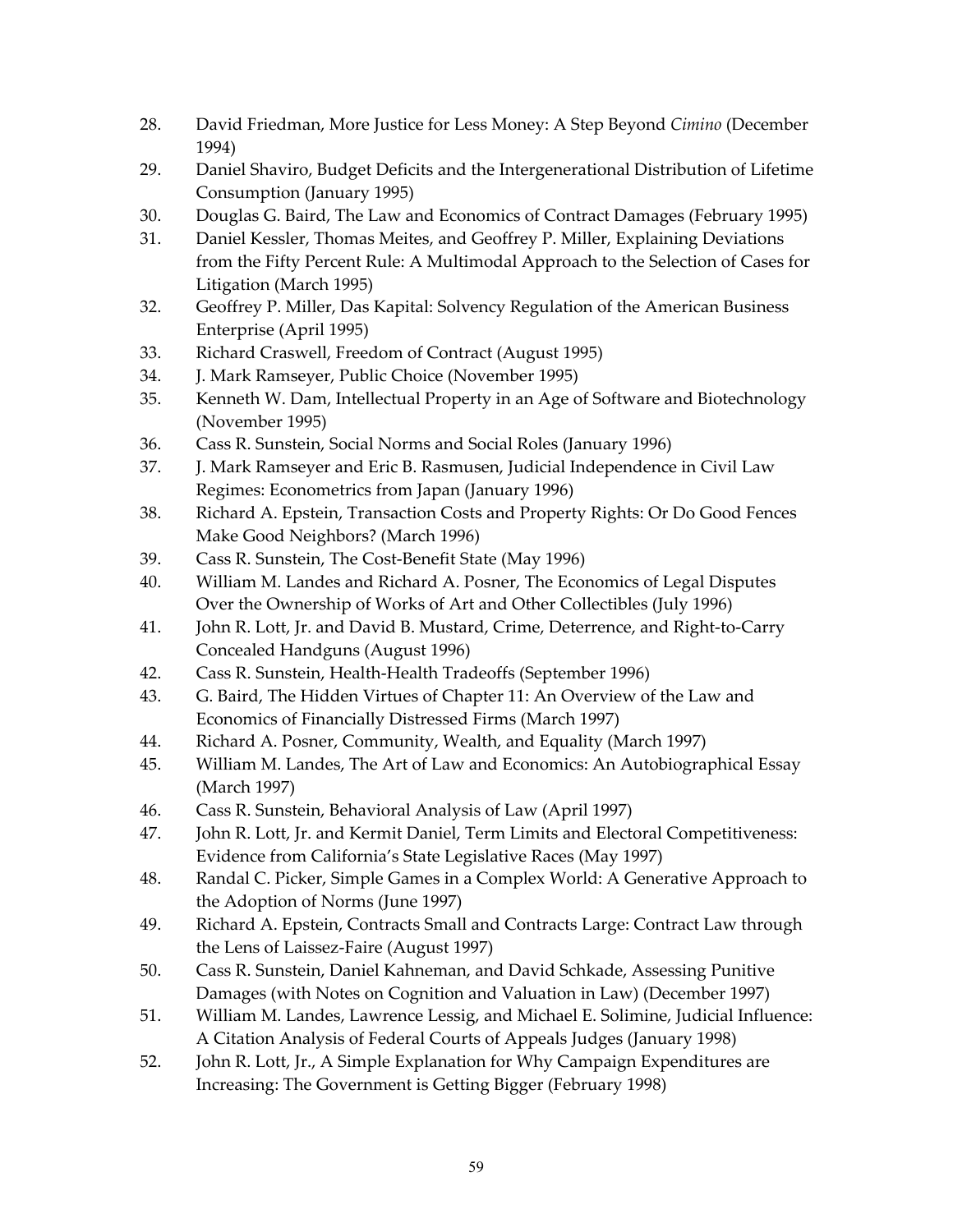- 53. Richard A. Posner, Values and Consequences: An Introduction to Economic Analysis of Law (March 1998)
- 54. Denise DiPasquale and Edward L. Glaeser, Incentives and Social Capital: Are Homeowners Better Citizens? (April 1998)
- 55. Christine Jolls, Cass R. Sunstein, and Richard Thaler, A Behavioral Approach to Law and Economics (May 1998)
- 56. John R. Lott, Jr., Does a Helping Hand Put Others At Risk?: Affirmative Action, Police Departments, and Crime (May 1998)
- 57. Cass R. Sunstein and Edna Ullmann-Margalit, Second-Order Decisions (June 1998)
- 58. Jonathan M. Karpoff and John R. Lott, Jr., Punitive Damages: Their Determinants, Effects on Firm Value, and the Impact of Supreme Court and Congressional Attempts to Limit Awards (July 1998)
- 59. Kenneth W. Dam, Self-Help in the Digital Jungle (August 1998)
- 60. John R. Lott, Jr., How Dramatically Did Women's Suffrage Change the Size and Scope of Government? (September 1998)
- 61. Kevin A. Kordana and Eric A. Posner, A Positive Theory of Chapter 11 (October 1998)
- 62. David A. Weisbach, Line Drawing, Doctrine, and Efficiency in the Tax Law (November 1998)
- 63. Jack L. Goldsmith and Eric A. Posner, A Theory of Customary International Law (November 1998)
- 64. John R. Lott, Jr., Public Schooling, Indoctrination, and Totalitarianism (December 1998)
- 65. Cass R. Sunstein, Private Broadcasters and the Public Interest: Notes Toward A "Third Way" (January 1999)
- 66. Richard A. Posner, An Economic Approach to the Law of Evidence (February 1999)
- 67. Yannis Bakos, Erik Brynjolfsson, Douglas Lichtman, Shared Information Goods (February 1999)
- 68. Kenneth W. Dam, Intellectual Property and the Academic Enterprise (February 1999)
- 69. Gertrud M. Fremling and Richard A. Posner, Status Signaling and the Law, with Particular Application to Sexual Harassment (March 1999)
- 70. Cass R. Sunstein, Must Formalism Be Defended Empirically? (March 1999)
- 71. Jonathan M. Karpoff, John R. Lott, Jr., and Graeme Rankine, Environmental Violations, Legal Penalties, and Reputation Costs (March 1999)
- 72. Matthew D. Adler and Eric A. Posner, Rethinking Cost-Benefit Analysis (April 1999)
- 73. John R. Lott, Jr. and William M. Landes, Multiple Victim Public Shooting, Bombings, and Right-to-Carry Concealed Handgun Laws: Contrasting Private and Public Law Enforcement (April 1999)
- 74. Lisa Bernstein, The Questionable Empirical Basis of Article 2's Incorporation Strategy: A Preliminary Study (May 1999)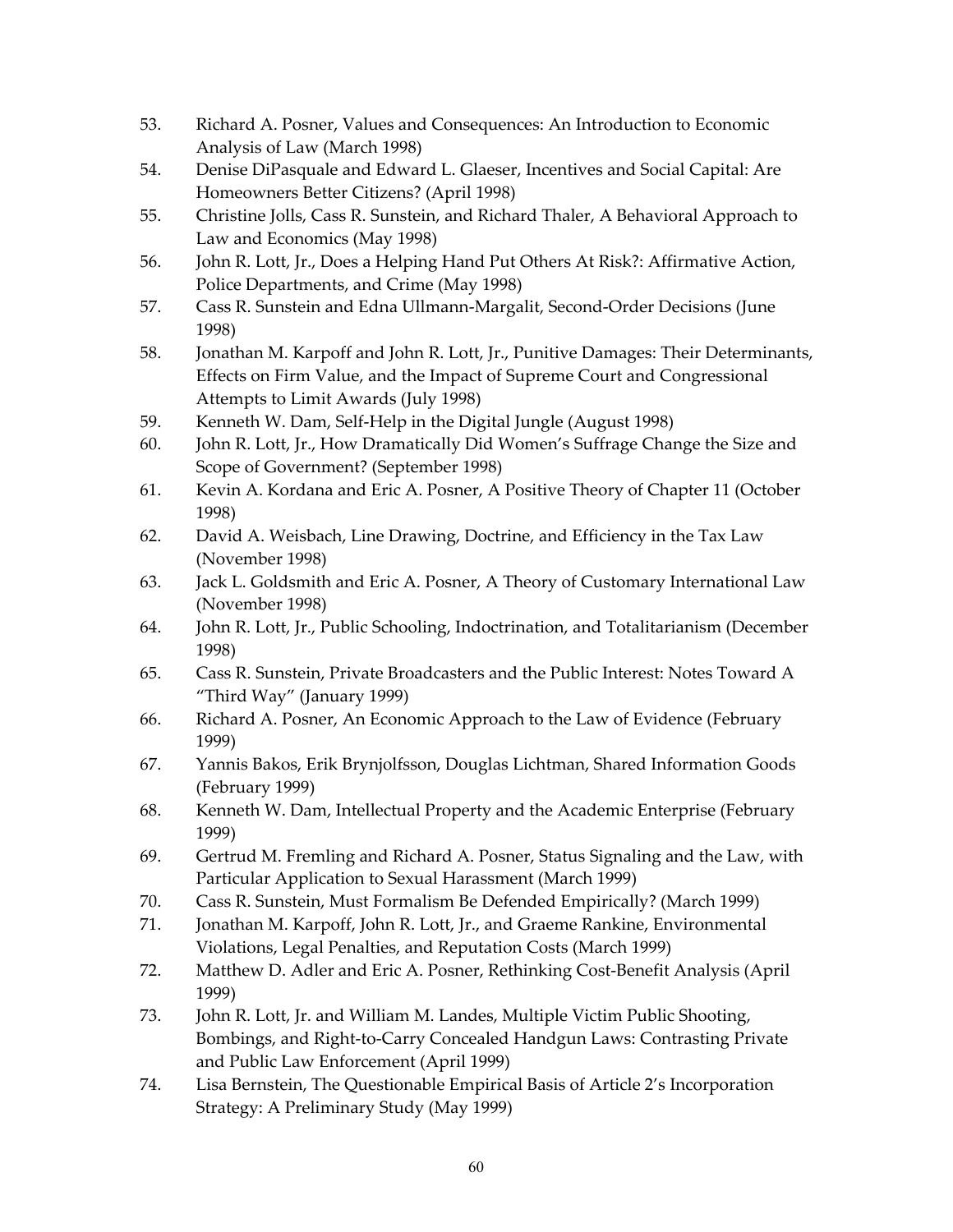- 75. Richard A. Epstein, Deconstructing Privacy: and Putting It Back Together Again (May 1999)
- 76. William M. Landes, Winning the Art Lottery: The Economic Returns to the Ganz Collection (May 1999)
- 77. Cass R. Sunstein, David Schkade, and Daniel Kahneman, Do People Want Optimal Deterrence? (June 1999)
- 78. Tomas J. Philipson and Richard A. Posner, The Long-Run Growth in Obesity as a Function of Technological Change (June 1999)
- 79. David A. Weisbach, Ironing Out the Flat Tax (August 1999)
- 80. Eric A. Posner, A Theory of Contract Law under Conditions of Radical Judicial Error (August 1999)
- 81. David Schkade, Cass R. Sunstein, and Daniel Kahneman, Are Juries Less Erratic than Individuals? Deliberation, Polarization, and Punitive Damages (September 1999)
- 82. Cass R. Sunstein, Nondelegation Canons (September 1999)
- 83. Richard A. Posner, The Theory and Practice of Citations Analysis, with Special Reference to Law and Economics (September 1999)
- 84. Randal C. Picker, Regulating Network Industries: A Look at *Intel* (October 1999)
- 85. Cass R. Sunstein, Cognition and Cost-Benefit Analysis (October 1999)
- 86. Douglas G. Baird and Edward R. Morrison, Optimal Timing and Legal Decisionmaking: The Case of the Liquidation Decision in Bankruptcy (October 1999)
- 87. Gertrud M. Fremling and Richard A. Posner, Market Signaling of Personal Characteristics (November 1999)
- 88. Matthew D. Adler and Eric A. Posner, Implementing Cost-Benefit Analysis When Preferences Are Distorted (November 1999)
- 89. Richard A. Posner, Orwell versus Huxley: Economics, Technology, Privacy, and Satire (November 1999)
- 90. David A. Weisbach, Should the Tax Law Require Current Accrual of Interest on Derivative Financial Instruments? (December 1999)
- 91. Cass R. Sunstein, The Law of Group Polarization (December 1999)
- 92. Eric A. Posner, Agency Models in Law and Economics (January 2000)
- 93. Karen Eggleston, Eric A. Posner, and Richard Zeckhauser, Simplicity and Complexity in Contracts (January 2000)
- 94. Douglas G. Baird and Robert K. Rasmussen, Boyd's Legacy and Blackstone's Ghost (February 2000)
- 95. David Schkade, Cass R. Sunstein, Daniel Kahneman, Deliberating about Dollars: The Severity Shift (February 2000)
- 96. Richard A. Posner and Eric B. Rasmusen, Creating and Enforcing Norms, with Special Reference to Sanctions (March 2000)
- 97. Douglas Lichtman, Property Rights in Emerging Platform Technologies (April 2000)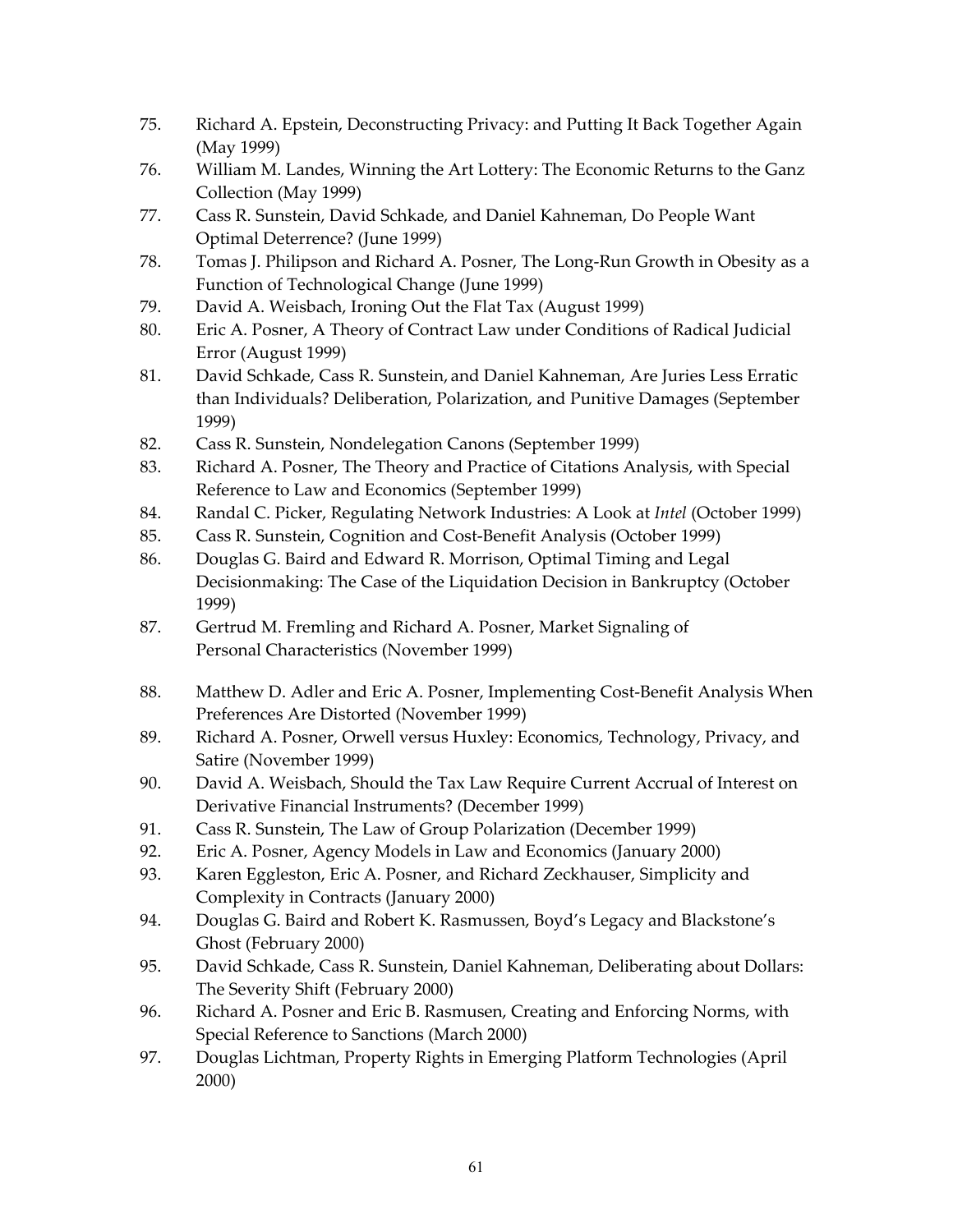- 98. Cass R. Sunstein and Edna Ullmann-Margalit, Solidarity in Consumption (May 2000)
- 99. David A. Weisbach, An Economic Analysis of Anti-Tax Avoidance Laws (May 2000, revised May 2002)
- 100. Cass R. Sunstein, Human Behavior and the Law of Work (June 2000)
- 101. William M. Landes and Richard A. Posner, Harmless Error (June 2000)
- 102. Robert H. Frank and Cass R. Sunstein, Cost-Benefit Analysis and Relative Position (August 2000)
- 103. Eric A. Posner, Law and the Emotions (September 2000)
- 104. Cass R. Sunstein, Cost-Benefit Default Principles (October 2000)
- 105. Jack Goldsmith and Alan Sykes, The Dormant Commerce Clause and the Internet (November 2000)
- 106. Richard A. Posner, Antitrust in the New Economy (November 2000)
- 107. Douglas Lichtman, Scott Baker, and Kate Kraus, Strategic Disclosure in the Patent System (November 2000)
- 108. Jack L. Goldsmith and Eric A. Posner, Moral and Legal Rhetoric in International Relations: A Rational Choice Perspective (November 2000)
- 109. William Meadow and Cass R. Sunstein, Statistics, Not Experts (December 2000)
- 110. Saul Levmore, Conjunction and Aggregation (December 2000)
- 111. Saul Levmore, Puzzling Stock Options and Compensation Norms (December 2000)
- 112. Richard A. Epstein and Alan O. Sykes, The Assault on Managed Care: Vicarious Liability, Class Actions and the Patient's Bill of Rights (December 2000)
- 113. William M. Landes, Copyright, Borrowed Images and Appropriation Art: An Economic Approach (December 2000)
- 114. Cass R. Sunstein, Switching the Default Rule (January 2001)
- 115. George G. Triantis, Financial Contract Design in the World of Venture Capital (January 2001)
- 116. Jack Goldsmith, Statutory Foreign Affairs Preemption (February 2001)
- 117. Richard Hynes and Eric A. Posner, The Law and Economics of Consumer Finance (February 2001)
- 118. Cass R. Sunstein, Academic Fads and Fashions (with Special Reference to Law) (March 2001)
- 119. Eric A. Posner, Controlling Agencies with Cost-Benefit Analysis: A Positive Political Theory Perspective (April 2001)
- 120. Douglas G. Baird, Does Bogart Still Get Scale? Rights of Publicity in the Digital Age (April 2001)
- 121. Douglas G. Baird and Robert K. Rasmussen, Control Rights, Priority Rights and the Conceptual Foundations of Corporate Reorganization (April 2001)
- 122. David A. Weisbach, Ten Truths about Tax Shelters (May 2001)
- 123. William M. Landes, What Has the Visual Arts Rights Act of 1990 Accomplished? (May 2001)
- 124. Cass R. Sunstein, Social and Economic Rights? Lessons from South Africa (May 2001)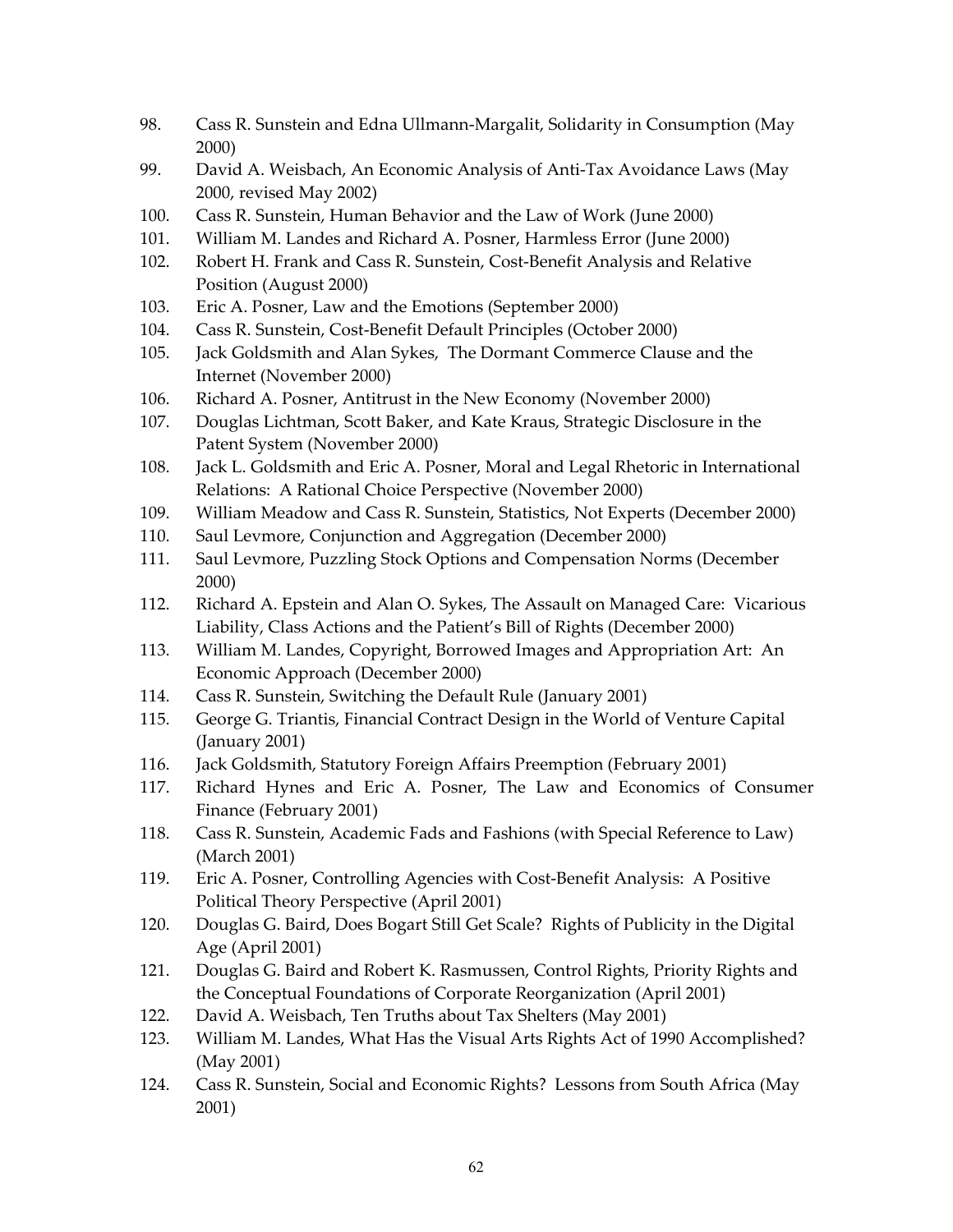- 125. Christopher Avery, Christine Jolls, Richard A. Posner, and Alvin E. Roth, The Market for Federal Judicial Law Clerks (June 2001)
- 126. Douglas G. Baird and Edward R. Morrison, Bankruptcy Decision Making (June 2001)
- 127. Cass R. Sunstein, Regulating Risks after ATA (June 2001)
- 128. Cass R. Sunstein, The Laws of Fear (June 2001)
- 129. Richard A. Epstein, In and Out of Public Solution: The Hidden Perils of Property Transfer (July 2001)
- 130. Randal C. Picker, Pursuing a Remedy in *Microsoft*: The Declining Need for Centralized Coordination in a Networked World (July 2001)
- 131. Cass R. Sunstein, Daniel Kahneman, David Schkade, and Ilana Ritov, Predictably Incoherent Judgments (July 2001)
- 132. Eric A. Posner, Courts Should Not Enforce Government Contracts (August 2001)
- 133. Lisa Bernstein, Private Commercial Law in the Cotton Industry: Creating Cooperation through Rules, Norms, and Institutions (August 2001)
- 134. Richard A. Epstein, The Allocation of the Commons: Parking and Stopping on the Commons (August 2001)
- 135. Cass R. Sunstein, The Arithmetic of Arsenic (September 2001)
- 136. Eric A. Posner, Richard Hynes, and Anup Malani, The Political Economy of Property Exemption Laws (September 2001)
- 137. Eric A. Posner and George G. Triantis, Covenants Not to Compete from an Incomplete Contracts Perspective (September 2001)
- 138. Cass R. Sunstein, Probability Neglect: Emotions, Worst Cases, and Law (November 2001)
- 139. Randall S. Kroszner and Philip E. Strahan, Throwing Good Money after Bad? Board Connections and Conflicts in Bank Lending (December 2001)
- 140. Alan O. Sykes, TRIPs, Pharmaceuticals, Developing Countries, and the Doha "Solution" (February 2002)
- 141. Edna Ullmann-Margalit and Cass R. Sunstein, Inequality and Indignation (February 2002)
- 142. Daniel N. Shaviro and David A. Weisbach, The Fifth Circuit Gets It Wrong in *Compaq v. Commissioner* (February 2002) (Published in *Tax Notes*, January 28, 2002)
- 143. Warren F. Schwartz and Alan O. Sykes, The Economic Structure of Renegotiation and Dispute Resolution in the WTO/GATT System (March 2002, *Journal of Legal Studies* 2002)
- 144. Richard A. Epstein, HIPAA on Privacy: Its Unintended and Intended Consequences (March 2002, forthcoming *Cato Journal*, summer 2002)
- 145. David A. Weisbach, Thinking Outside the Little Boxes (March 2002, *Texas Law Review*)
- 146. Eric A. Posner, Economic Analysis of Contract Law after Three Decades: Success or Failure (March 2002)
- 147. Randal C. Picker, Copyright as Entry Policy: The Case of Digital Distribution (April 2002, The Antitrust Bulletin)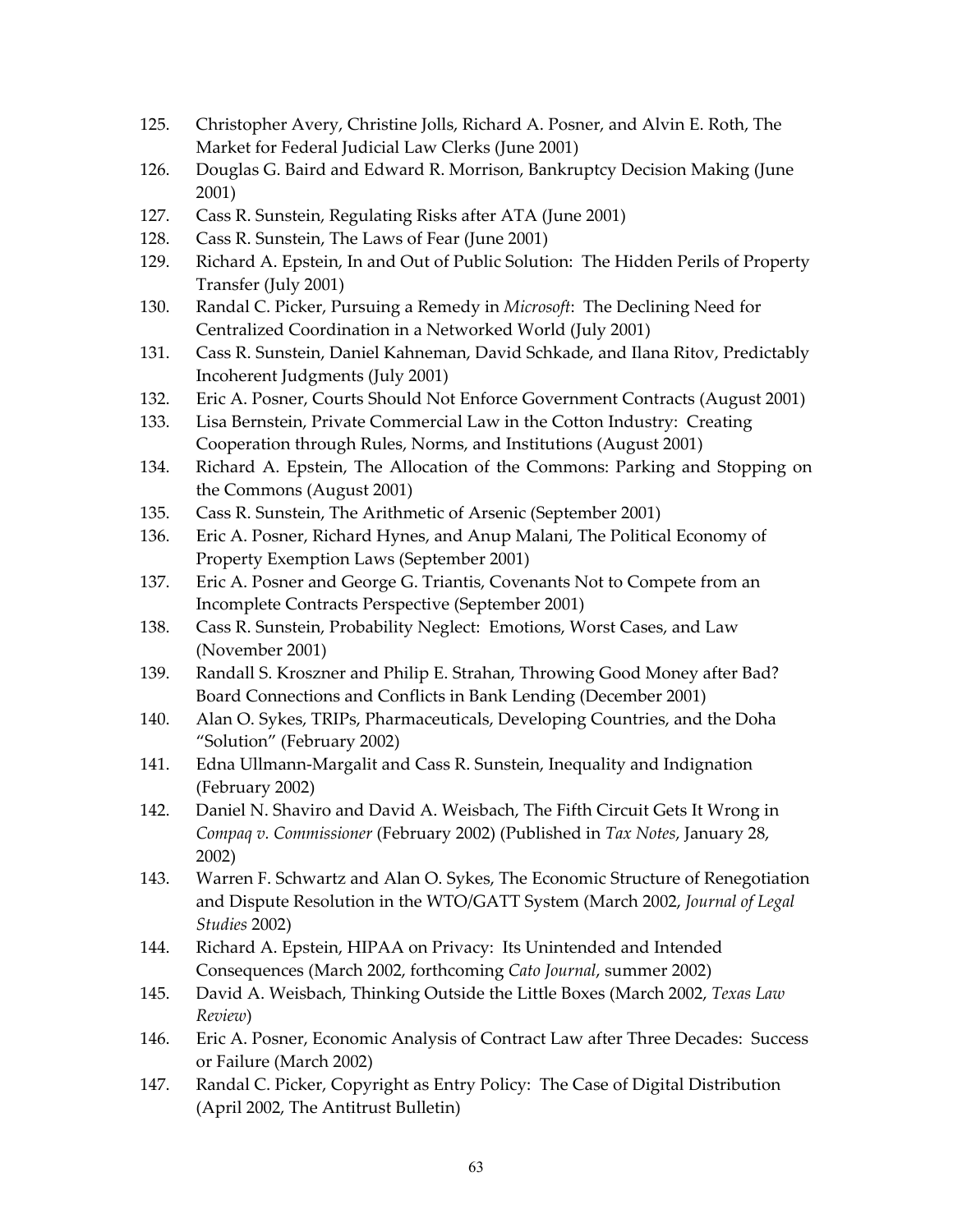- 148. David A. Weisbach, Taxes and Torts in the Redistribution of Income (April 2002, Coase Lecture February 2002)
- 149. Cass R. Sunstein, Beyond the Precautionary Principle (April 2002)
- 150. Robert W. Hahn and Cass R. Sunstein, A New Executive Order for Improving Federal Regulation? Deeper and Wider Cost-Benefit Analysis (April 2002)
- 151. Douglas Lichtman, Copyright as a Rule of Evidence (May 2002, updated January 2003)
- 152. Richard A. Epstein, Steady the Course: Property Rights in Genetic Material (May 2002; revised March 2003)
- 153. Jack Goldsmith and Cass R. Sunstein, Military Tribunals and Legal Culture: What a Difference Sixty Years Makes (June 2002)
- 154. William M. Landes and Richard A. Posner, Indefinitely Renewable Copyright (July 2002)
- 155. Anne Gron and Alan O. Sykes, Terrorism and Insurance Markets: A Role for the Government as Insurer? (July 2002)
- 156. Cass R. Sunstein and Adrian Vermeule, Interpretation and Institutions (July 2002)
- 157. Cass R. Sunstein, The Rights of Animals: A Very Short Primer (August 2002)
- 158. Cass R. Sunstein, Avoiding Absurdity? A New Canon in Regulatory Law (with Notes on Interpretive Theory) (August 2002)
- 159. Randal C. Picker, From Edison to the Broadcast Flag: Mechanisms of Consent and Refusal and the Propertization of Copyright (September 2002)
- 160. Eric A. Posner, A Theory of the Laws of War (September 2002)
- 161 Eric A. Posner, Probability Errors: Some Positive and Normative Implications for Tort and Contract Law (September 2002)
- 162. Lior Jacob Strahilevitz, Charismatic Code, Social Norms, and the Emergence of Cooperation on the File-Swapping Networks (September 2002)
- 163. David A. Weisbach, Does the X-Tax Mark the Spot? (September 2002)
- 164. Cass R. Sunstein, Conformity and Dissent (September 2002)
- 165. Cass R. Sunstein, Hazardous Heuristics (October 2002)
- 166. Douglas Lichtman, Uncertainty and the Standard for Preliminary Relief (October 2002)
- 167. Edward T. Swaine, Rational Custom (November 2002)
- 168. Julie Roin, Truth in Government: Beyond the Tax Expenditure Budget (November 2002)
- 169. Avraham D. Tabbach, Criminal Behavior: Sanctions and Income Taxation: An Economic Analysis (November 2002)
- 170. Richard A. Epstein, In Defense of "Old" Public Health: The Legal Framework for the Regulation of Public Health (December 2002)
- 171. Richard A. Epstein, Animals as Objects, or Subjects, of Rights (December 2002)
- 172. David A. Weisbach, Taxation and Risk-Taking with Multiple Tax Rates (December 2002)
- 173. Douglas G. Baird and Robert K. Rasmussen, The End of Bankruptcy (December 2002)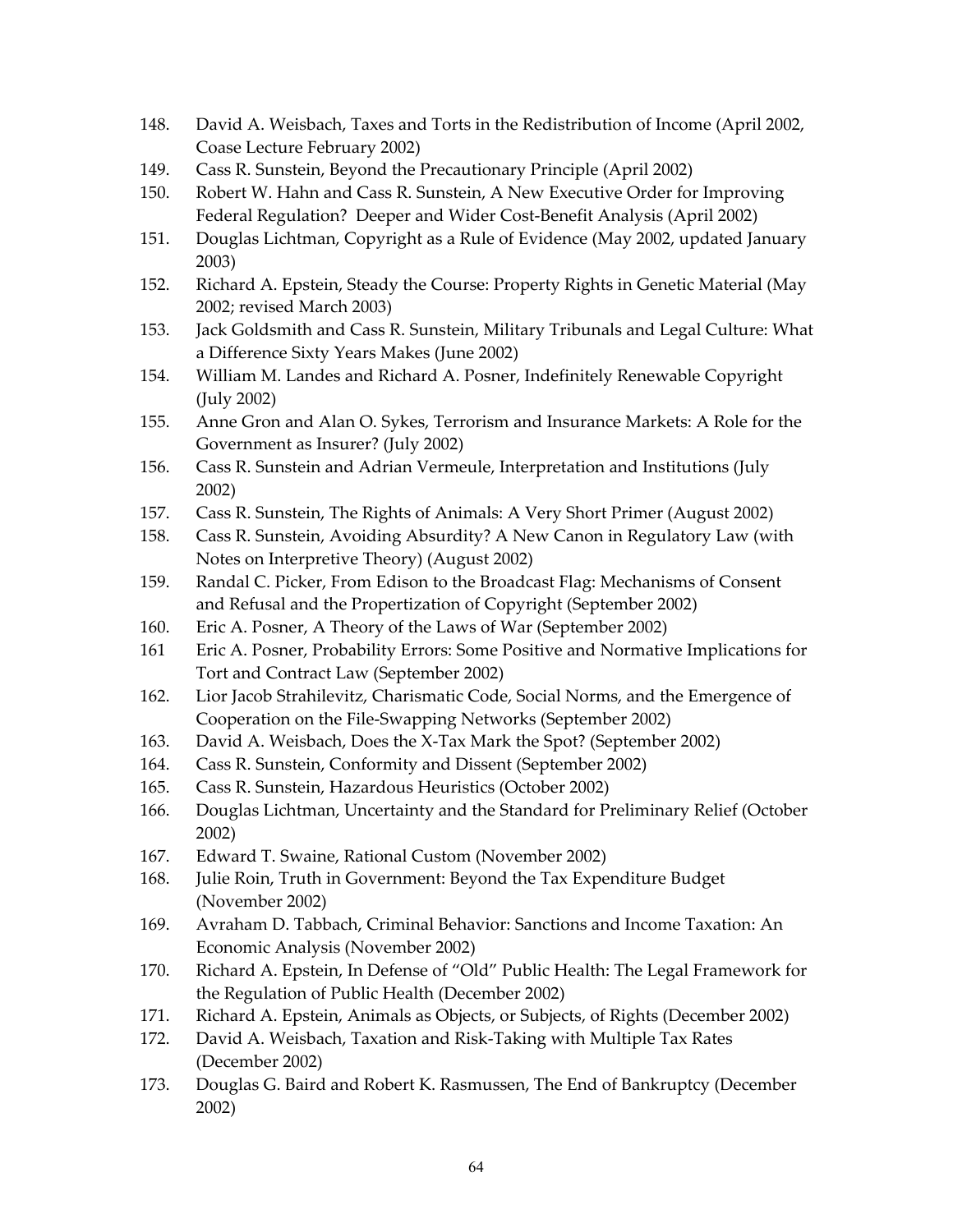- 174. Richard A. Epstein, Into the Frying Pan: Standing and Privity under the Telecommunications Act of 1996 and Beyond (December 2002)
- 175. Douglas G. Baird, In Coase's Footsteps (January 2003)
- 176. David A. Weisbach, Measurement and Tax Depreciation Policy: The Case of Short-Term Assets (January 2003)
- 177. Randal C. Picker, Understanding Statutory Bundles: Does the Sherman Act Come with the 1996 Telecommunications Act? (January 2003)
- 178. Douglas Lichtman and Randal C. Picker, Entry Policy in Local Telecommunications: *Iowa Utilities* and *Verizon* (January 2003)
- 179. William Landes and Douglas Lichtman, Indirect Liability for Copyright Infringement: An Economic Perspective (February 2003)
- 180. Cass R. Sunstein, Moral Heuristics (March 2003)
- 181. Amitai Aviram, Regulation by Networks (March 2003)
- 182. Richard A. Epstein, Class Actions: Aggregation, Amplification *and* Distortion (April 2003)
- 183. Richard A. Epstein, The "Necessary" History of Property and Liberty (April 2003)
- 184. Eric A. Posner, Transfer Regulations and Cost-Effectiveness Analysis (April 2003)
- 185. Cass R. Sunstein and Richard H. Thaler, Libertarian Paternalizm Is Not an Oxymoron (May 2003)
- 186. Alan O. Sykes, The Economics of WTO Rules on Subsidies and Countervailing Measures (May 2003)
- 187. Alan O. Sykes, The Safeguards Mess: A Critique of WTO Jurisprudence (May 2003)
- 188. Alan O. Sykes, International Trade and Human Rights: An Economic Perspective (May 2003)
- 189. Saul Levmore and Kyle Logue, Insuring against Terrorism—and Crime (June 2003)
- 190. Richard A. Epstein, Trade Secrets as Private Property: Their Constitutional Protection (June 2003)
- 191. Cass R. Sunstein, Lives, Life-Years, and Willingness to Pay (June 2003)
- 192. Amitai Aviram, The Paradox of Spontaneous Formation of Private Legal Systems (July 2003)
- 193. Robert Cooter and Ariel Porat, Decreasing Liability Contracts (July 2003)
- 194. David A. Weisbach and Jacob Nussim, The Integration of Tax and Spending Programs (September 2003)
- 195. William L. Meadow, Anthony Bell, and Cass R. Sunstein, Statistics, Not Memories: What Was the Standard of Care for Administering Antenatal Steroids to Women in Preterm Labor between 1985 and 2000? (September 2003)
- 196. Cass R. Sunstein, What Did *Lawrence* Hold? Of Autonomy, Desuetude, Sexuality, and Marriage (September 2003)
- 197. Randal C. Picker, The Digital Video Recorder: Unbundling Advertising and Content (September 2003)
- 198. Cass R. Sunstein, David Schkade, and Lisa Michelle Ellman, Ideological Voting